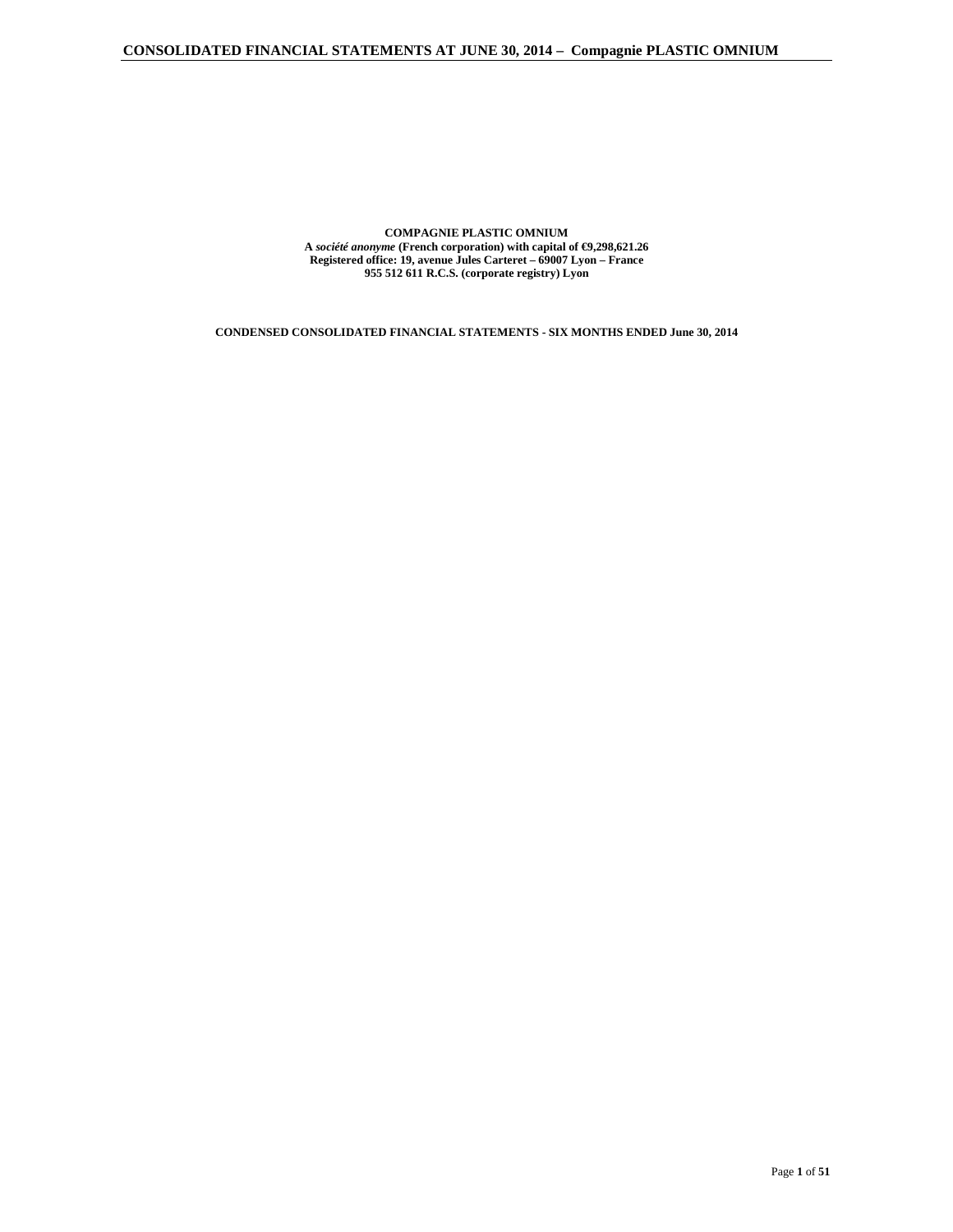# **CONTENTS**

| 1.1.2 New standards and amendments relating to consolidations, mandatory as of January 1, 201410 |  |
|--------------------------------------------------------------------------------------------------|--|
|                                                                                                  |  |
|                                                                                                  |  |
|                                                                                                  |  |
|                                                                                                  |  |
|                                                                                                  |  |
|                                                                                                  |  |
|                                                                                                  |  |
|                                                                                                  |  |
|                                                                                                  |  |
|                                                                                                  |  |
|                                                                                                  |  |
|                                                                                                  |  |
|                                                                                                  |  |
|                                                                                                  |  |
|                                                                                                  |  |
|                                                                                                  |  |
|                                                                                                  |  |
|                                                                                                  |  |
|                                                                                                  |  |
|                                                                                                  |  |
|                                                                                                  |  |
|                                                                                                  |  |
|                                                                                                  |  |
|                                                                                                  |  |
|                                                                                                  |  |
|                                                                                                  |  |
|                                                                                                  |  |
|                                                                                                  |  |
|                                                                                                  |  |
|                                                                                                  |  |
|                                                                                                  |  |
|                                                                                                  |  |
|                                                                                                  |  |
|                                                                                                  |  |
|                                                                                                  |  |
|                                                                                                  |  |
|                                                                                                  |  |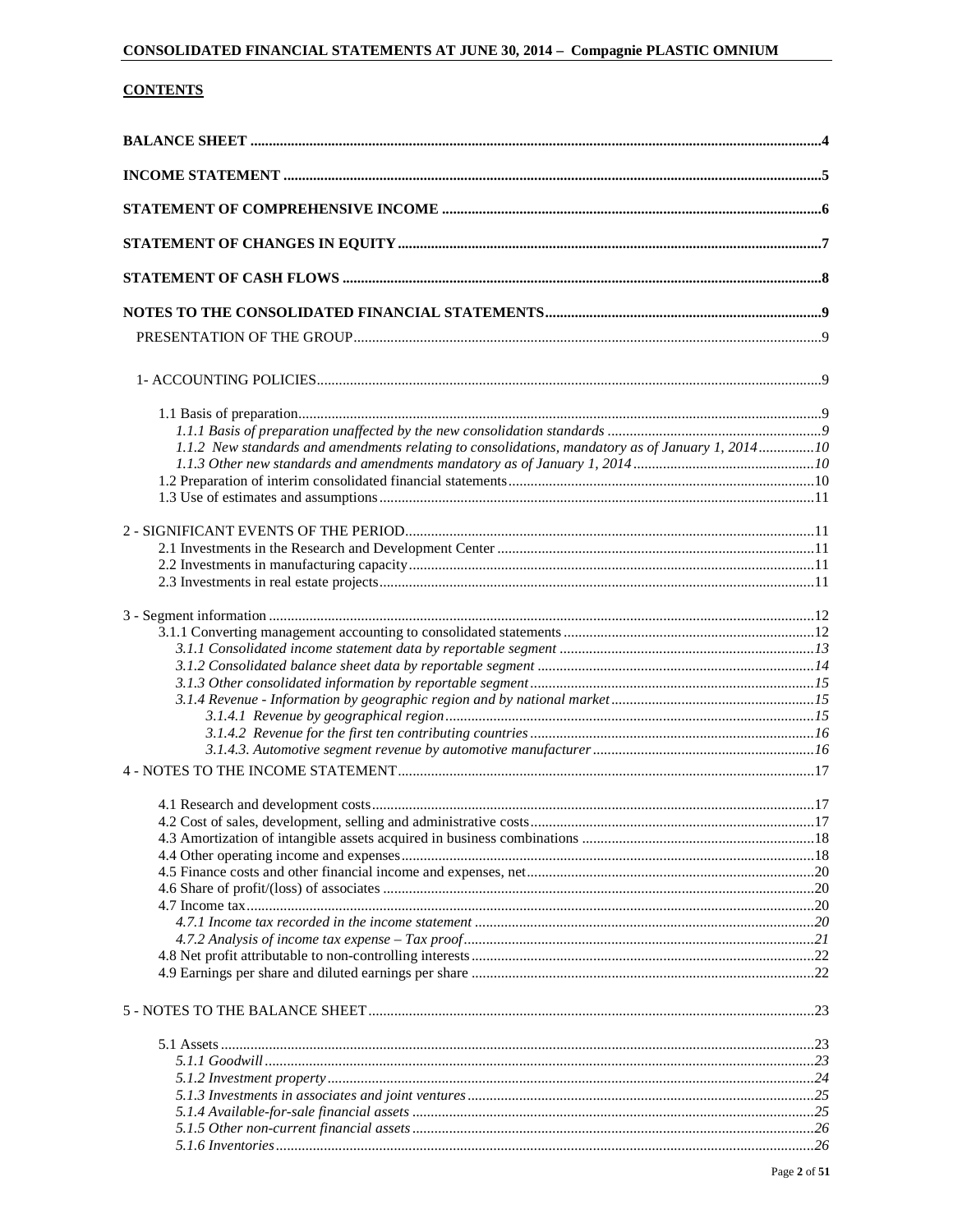| 5.1.10 Statement of cash flows - Acquisitions and disposals of non-current financial assets and non-controlling |  |
|-----------------------------------------------------------------------------------------------------------------|--|
|                                                                                                                 |  |
| 5.1.10.1 Acquisitions of shares in subsidiaries and associates and non-controlling interests 29                 |  |
|                                                                                                                 |  |
|                                                                                                                 |  |
|                                                                                                                 |  |
| 5.2.1.2 Details of "Other reserves and retained earnings" in the consolidated statement of changes in           |  |
|                                                                                                                 |  |
| 5.2.1.3 Details of "Changes in scope of consolidation" in the consolidated statement of changes in equity       |  |
|                                                                                                                 |  |
|                                                                                                                 |  |
|                                                                                                                 |  |
|                                                                                                                 |  |
|                                                                                                                 |  |
|                                                                                                                 |  |
|                                                                                                                 |  |
|                                                                                                                 |  |
|                                                                                                                 |  |
|                                                                                                                 |  |
|                                                                                                                 |  |
|                                                                                                                 |  |
|                                                                                                                 |  |
| 5.2.5.1.2 Amounts recognized in equity under "Other comprehensive income" 39                                    |  |
|                                                                                                                 |  |
|                                                                                                                 |  |
|                                                                                                                 |  |
|                                                                                                                 |  |
|                                                                                                                 |  |
|                                                                                                                 |  |
|                                                                                                                 |  |
|                                                                                                                 |  |
|                                                                                                                 |  |
|                                                                                                                 |  |
|                                                                                                                 |  |
|                                                                                                                 |  |
|                                                                                                                 |  |
|                                                                                                                 |  |
|                                                                                                                 |  |
|                                                                                                                 |  |
|                                                                                                                 |  |
|                                                                                                                 |  |
|                                                                                                                 |  |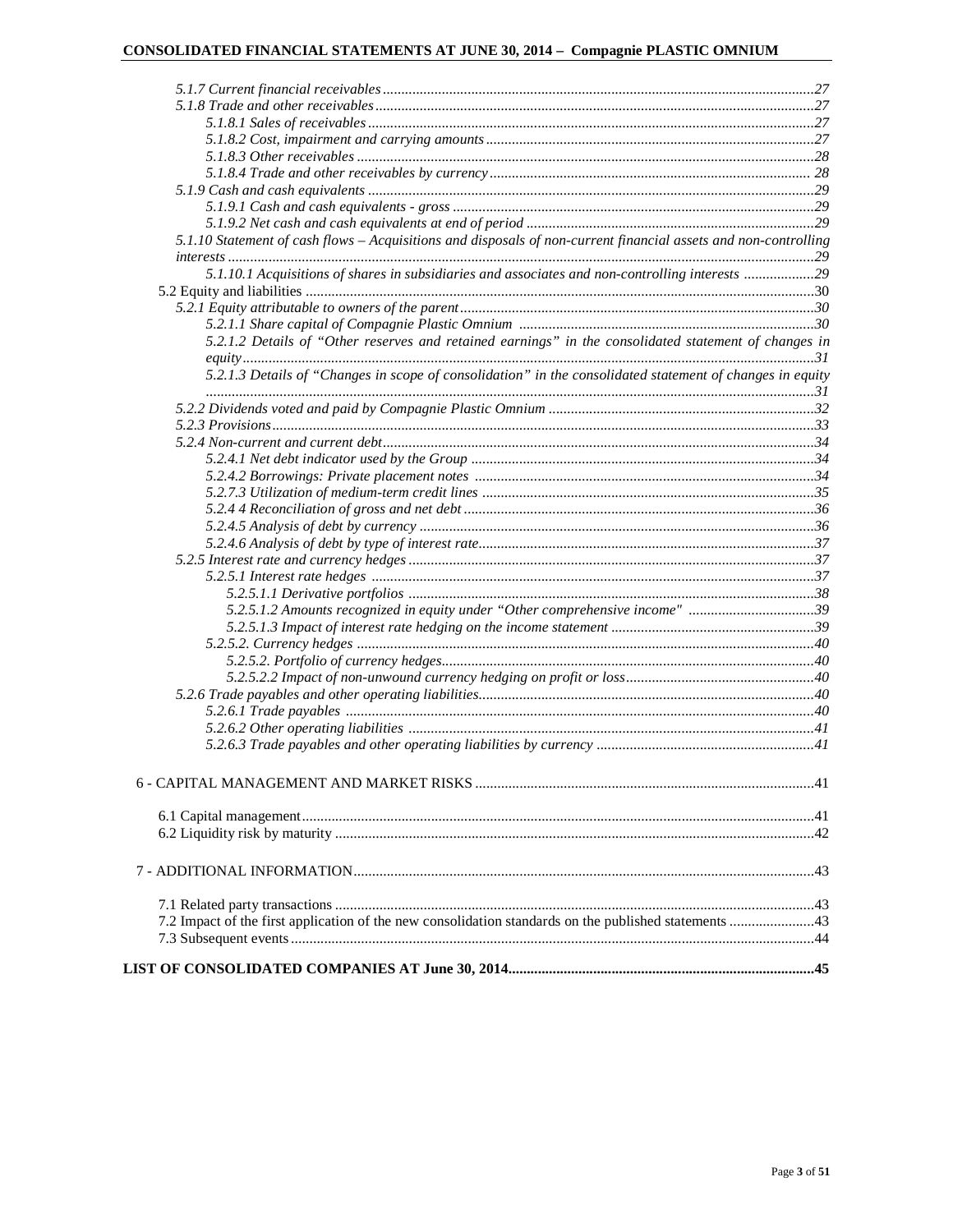# **CONSOLIDATED BALANCE SHEET**

| in thousands of euros                                      |                                | June 30, 2014 | December 31, 2013<br>restated µ | <b>January 1, 2013</b><br>restated µ |
|------------------------------------------------------------|--------------------------------|---------------|---------------------------------|--------------------------------------|
| <b>ASSETS</b>                                              | <b>Note</b>                    |               |                                 |                                      |
| Goodwill                                                   | $3.1.2 - 5.1.1$                | 281,776       | 281,521                         | 282,468                              |
| Intangible assets                                          | 3.1.2                          | 329,496       | 330,271                         | 340,650                              |
| Property, plant and equipment                              | 3.1.2                          | 904,107       | 891,142                         | 834,880                              |
| Investment property                                        | $3.1.2 - 5.1.2$                | 68,234        | 42,053                          | 15,200                               |
| Investments in associates and joint ventures               | 5.1.3                          | 130,932       | 136,607                         | 125,810                              |
| Available-for-sale financial assets*#                      | 5.1.4                          | 1,559         | 1,803                           | 2,634                                |
| Other non-current financial assets*                        | 5.1.5                          | 63,945        | 58,490                          | 60,248                               |
| Deferred tax assets                                        |                                | 68,149        | 66,975                          | 70.011                               |
| TOTAL NON-CURRENT ASSETS                                   |                                | 1,848,198     | 1,808,862                       | 1,731,901                            |
| Inventories                                                | $3.1.2 - 5.1.6$                | 281,626       | 262,950                         | 250,698                              |
| Finance receivables *                                      | $5.1.7 - 5.2.4.4$              | 32,364        | 36,496                          | 40,036                               |
| Trade receivables                                          | $3.1.2 - 5.1.8.2 -$<br>5.1.8.4 | 588,755       | 495,705                         | 482,692                              |
| Other receivables                                          | $3.1.2 - 5.1.8.3 -$<br>5.1.8.4 | 172,500       | 154,148                         | 162,206                              |
| Other current financial receivables*                       | $5.1.7 - 5.2.4.4$              | 2,159         | 3,678                           | 2,303                                |
| Hedging instruments*                                       | $3.1.2 - 5.2.4.4 - 5.2.5$      | 21            | 1,192                           | 314                                  |
| Cash and cash equivalents*                                 | $5.1.9.1 - 5.1.9.2$            | 460,583       | 489,042                         | 275,279                              |
| <b>TOTAL CURRENT ASSETS</b>                                |                                | 1,538,008     | 1,443,211                       | 1,213,528                            |
| Assets held for sale                                       |                                |               |                                 | 1,210                                |
| <b>TOTAL ASSETS</b>                                        |                                | 3,386,206     | 3,252,073                       | 2,946,639                            |
| <b>EQUITY AND LIABILITIES</b>                              |                                |               |                                 |                                      |
| Common Stock                                               | 5.2.1.1                        | 9,299         | 9,299                           | 8,782                                |
| Treasury stock                                             |                                | (40, 934)     | (44, 348)                       | (28, 556)                            |
| Additional paid-in capital                                 |                                | 65,913        | 65,913                          | 65,913                               |
| Retained earnings and revaluation reserve                  |                                | 795,978       | 646,283                         | 706,931                              |
| Profit for the period                                      |                                | 108,386       | 193,211                         |                                      |
| EQUITY ATTRIBUTABLE TO OWNERS OF THE<br><b>PARENT</b>      |                                | 938,642       | 870,358                         | 753,070                              |
| Attributable to non-controlling interests                  |                                | 17,315        | 15,570                          | 21,116                               |
| <b>TOTAL EQUITY</b>                                        |                                | 955,957       | 885,928                         | 774,186                              |
| Non-current borrowings*                                    | 5.2.4.4                        | 903,820       | 901,087                         | 604,173                              |
| Provisions for pensions and other post-employment benefits | 5.2.3                          | 73,060        | 65,347                          | 75,395                               |
| Non-current Provisions                                     | 5.2.3                          | 12,905        | 13,170                          | 9,819                                |
| Non-current government grants                              |                                | 11,566        | 11,883                          | 13,195                               |
| Deferred tax liabilities                                   |                                | 38,600        | 52,768                          | 55,190                               |
| TOTAL NON-CURRENT LIABILITIES                              |                                | 1,039,951     | 1,044,255                       | 757,772                              |
| Bank overdrafts*                                           | $5.2.4.4 - 5.1.9.2 - 6.2$      | 6,772         | 6,212                           | 6,864                                |
| Current borrowings*                                        | 5.2.4.4                        | 59,430        | 82,384                          | 181,447                              |
| Current debt*                                              | $5.2.4.4 - 6.2$                | 340           | 303                             | 3,784                                |
| Hedging instruments*                                       | $5.2.4.4 - 6.2$                | 13,122        | 9,980                           | 20,420                               |
| Current provisions                                         | 5.2.3                          | 52,947        | 43,957                          | 51,218                               |
| Current government grants                                  |                                | 269           | 263                             | 276                                  |
| Trade payables                                             | $5.2.6.1 - 5.2.6.3 - 6.2$      | 810,171       | 782,596                         | 729,853                              |
| Other operating liabilities                                | $5.2.6.2 - 5.2.6.3$            | 447,246       | 396,195                         | 420,819                              |
| <b>TOTAL CURRENT LIABILITIES</b>                           |                                | 1,390,298     | 1,321,890                       | 1,414,681                            |
| Liabilities related to assets held for sale                |                                |               |                                 |                                      |
| <b>TOTAL EQUITY AND LIABILITIES</b>                        |                                | 3,386,206     | 3,252,073                       | 2,946,639                            |

*µ* The new consolidation standards mentioned in Note 1.1: "Basis of Preparation" call for retrospective application as of January 1, 2013.

Net debt stood at €423.1 million at June 30, 2014 compared with €409.5 million at December 31, 2013 (see Note 5.2.4.4).

# Of which €1,292 thousand at June 30, 2014 and €1,524 thousand at December 31, 2013, corresponding to contributions to France's Tier 2 Automotive OEM Modernization Fund (FMEA2) that were included in the calculation of net debt at those dates (see Note 5.1.4).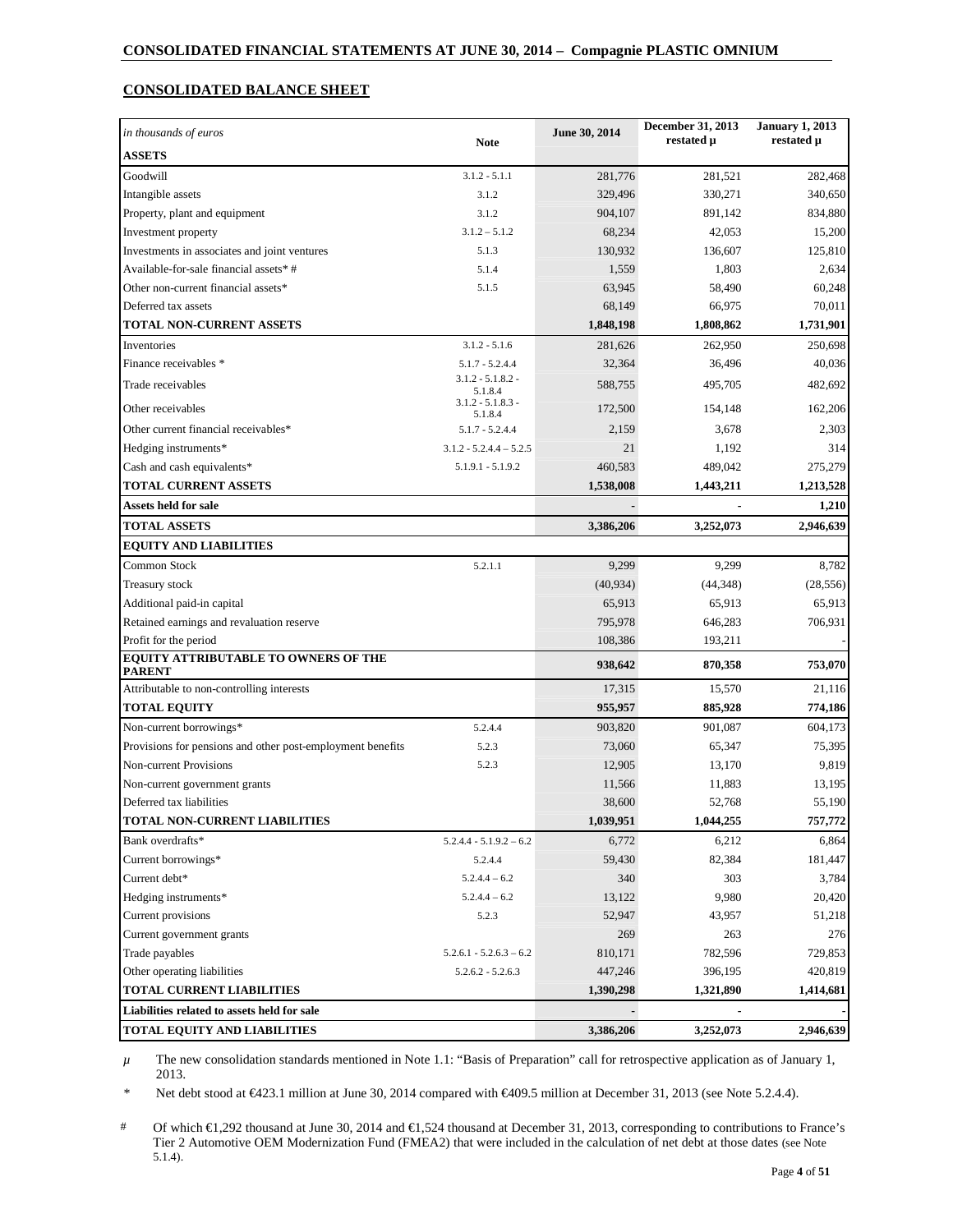# **CONSOLIDATED INCOME STATEMENT**

| (in thousands of euros)                                                                                                                              | <b>Note</b>                    | First-half 2014        | $\frac{0}{0}$      | First-half 2013<br>restated u              | $\frac{0}{0}$      |
|------------------------------------------------------------------------------------------------------------------------------------------------------|--------------------------------|------------------------|--------------------|--------------------------------------------|--------------------|
| <b>REVENUE</b>                                                                                                                                       | $3.1.1 - 3.1.4.1 -$<br>3.1.4.2 | 2,246,332              | 100.0%             | 2,176,470                                  | 100.0%             |
| Cost of goods and services sold                                                                                                                      | 4.2                            | (1,871,953)            | $-83.3%$           | (1,846,535)                                | $-84.8%$           |
| <b>GROSS PROFIT</b>                                                                                                                                  |                                | 374,379                | 16.7%              | 329,935                                    | 15.2%              |
| Net research and development costs<br>Selling costs                                                                                                  | $4.1 - 4.2$<br>4.2             | (51,067)               | $-2.3%$<br>$-1.3%$ | (50, 918)                                  | $-2.3%$<br>$-1.3%$ |
| Administrative expenses                                                                                                                              | 4.2                            | (28,500)<br>(102, 552) | $-4.6%$            | (27,266)<br>(91,687)                       | $-4.2%$            |
|                                                                                                                                                      |                                |                        |                    |                                            |                    |
| OPERATING MARGIN BEFORE AMORTIZATION OF<br>INTANGIBLE ASSETS ACQUIRED IN BUSINESS<br><b>COMBINATIONS*</b>                                            | 3.1.1                          | 192,260                | $-8.6%$            | 160,064                                    | 7.4%               |
| Amortization of intangible assets acquired in business combinations*                                                                                 | $3.1.1 - 4.3$                  | (9,111)                | $-0.4%$            | (9,365)                                    | $-0.4%$            |
| OPERATING MARGIN AFTER AMORTIZATION OF<br><b>INTANGIBLE ASSETS ACQUIRED IN BUSINESS</b><br><b>COMBINATIONS*</b>                                      | 3.1.1                          | 183,149                | 8.2%               | 150,699                                    | 6.9%               |
| Other operating income                                                                                                                               | $3.1.1 - 4.4$                  | 35                     | 0.0%               | 1.046                                      | 0.0%               |
| Other operating expenses                                                                                                                             | $3.1.1 - 4.4$                  | (22, 336)              | $-1.0%$            | (14,701)                                   | $-0.7%$            |
| Finance costs, net                                                                                                                                   | $3.1.1 - 4.5$                  | (24, 774)              | $-1.1%$            | (23,065)                                   | $-1.1%$            |
| Other financial income and expense, net                                                                                                              | $3.1.1 - 4.5$                  | (7, 397)               | $-0.3%$            | (4, 811)                                   | $-0.2%$            |
| Share of profit/(loss) of associates and joint ventures                                                                                              | $3.1.1 - 4.6$                  | 17,169                 | 0.8%               | 17,340                                     | 0.8%               |
| PROFIT FROM CONTINUING OPERATIONS BEFORE<br>INCOME TAX AND AFTER SHARE IN ASSOCIATES AND<br><b>JOINT VENTURES</b>                                    | 3.1.1                          | 145,846                | 6.5%               | 126,506                                    | 5.8%               |
| Income tax                                                                                                                                           | $3.1.1 - 4.7.1$                | (33,685)               | $-1.5%$            | (28, 336)                                  | $-1.3%$            |
| <b>NET INCOME</b>                                                                                                                                    | 3.1.1                          | 112,161                | 5.0%               | 98,170                                     | 4.5%               |
| Net profit attributable to non-controlling interests                                                                                                 | 4.8                            | (3,775)                | 0.2%               | 1,806                                      | 0.1%               |
| Net profit attributable to owners of the Parent Company                                                                                              |                                | 108,386                | 4.8%               | 96,364                                     | 4.4%               |
| Earnings per share attributable to owners of the Parent Company<br>Basic earnings per share (in euros)**<br>Diluted earnings per share (in euros)*** | 4.9                            | 0.74<br>0.72           |                    | $0.66$ $\mathrm{R}$<br>$0.64$ $\mathrm{R}$ |                    |

*µ The new consolidation standards mentioned in Note 1.1: "Basis of Preparation" call for retrospective application as of January 1, 2013.* 

*\* Intangible assets acquired in business combinations.* 

*\*\* Basic earnings per share have been calculated using the number of common shares forming the share capital, less the average number of shares held in treasury stock.* 

*\*\*\* Diluted earnings per share takes into consideration the average number of treasury shares deducted from equity and shares which might be issued under stock option programs.* 

*¤ See the footnote to the Company's capital restructuring in the note accompanying the "Changes in equity" table. The Plastic Omnium share par value was divided by three on September 10, 2013, leading to the number of shares comprising the capital*  social being multiplied by three. In order to be comparable with the 2013 earnings per share, the 2012 earnings per share have *been divided by three. See Note 4.9: Earnings per share and diluted earnings pershare.*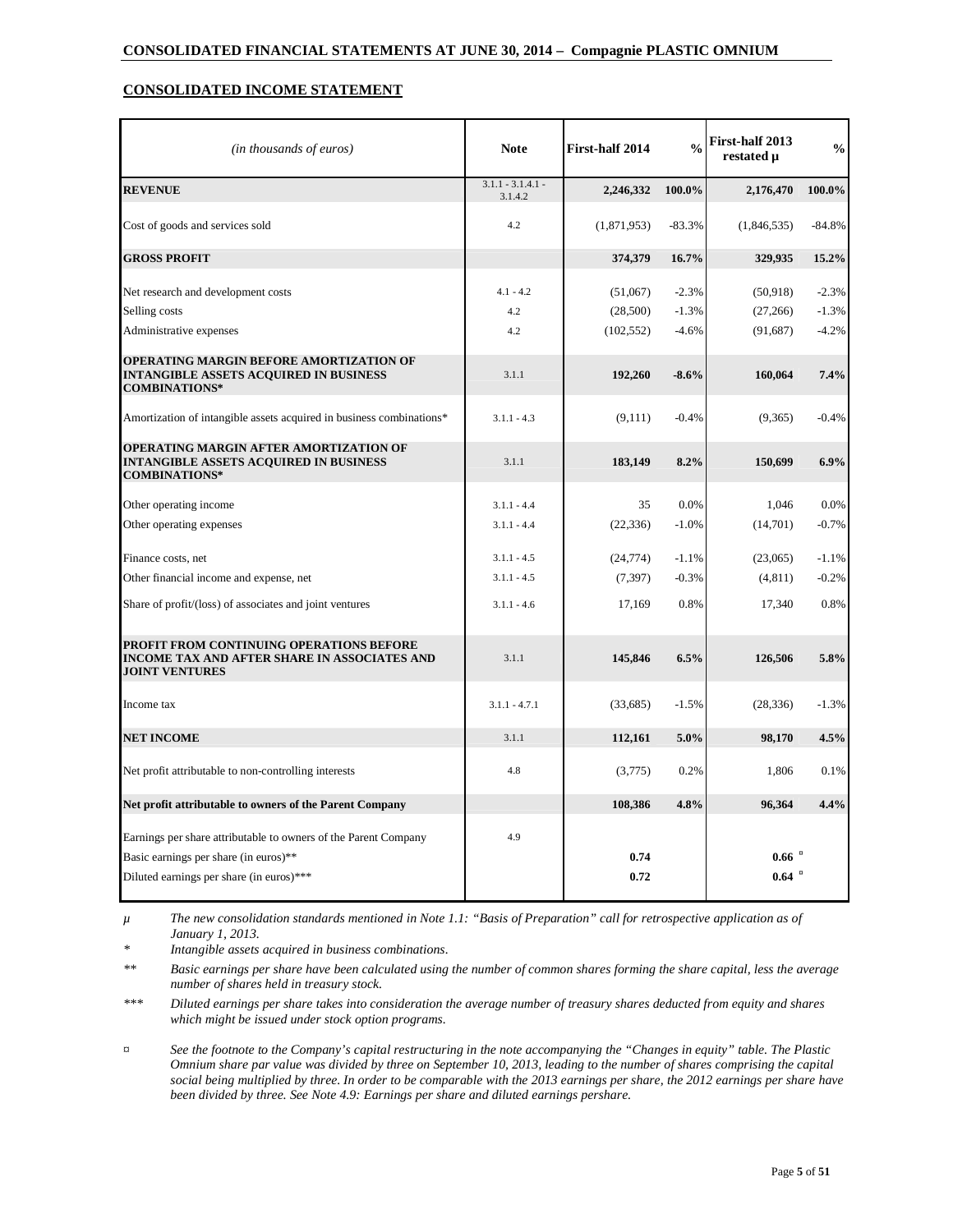# **CONSOLIDATED STATEMENT OF COMPREHENSIVE INCOME**

| (in thousands of euros)                                                                          |              | First-half 2014 |           |              | First-half 2013 restated µ |           |  |  |  |
|--------------------------------------------------------------------------------------------------|--------------|-----------------|-----------|--------------|----------------------------|-----------|--|--|--|
|                                                                                                  | <b>Total</b> | Gross           | Tax       | <b>Total</b> | Gross                      | Tax       |  |  |  |
| Net profit for the period attributable to owners of the parent                                   | 108.386      | 141,527         | (33, 141) | 96,364       | 124,126                    | (27,762)  |  |  |  |
| Reclassified to the income statement                                                             | 6,589        | 6,429           | 160       | (3,137)      | (1,748)                    | (1,389)   |  |  |  |
| Reclassified in the period                                                                       | 1,562        | 2,519           | (957)     | (2, 428)     | (2,251)                    | (177)     |  |  |  |
| Exchange differences on translating foreign operations -<br>reclassified to the income statement |              |                 |           | (2,781)      | (2,781)                    |           |  |  |  |
| Cash flow hedges - Interest rate instruments reclassified to the<br>income statement             | 1,562        | 2,519           | (957)     | 353          | 530                        | (177)     |  |  |  |
| Reclassified at a later date                                                                     | 5,027        | 3,910           | 1,117     | -709         | 503                        | (1,212)   |  |  |  |
| Exchange differences on translating foreign operations                                           | 5,035        | 5,035           |           | (3,135)      | (3,135)                    |           |  |  |  |
| Cash flow hedges                                                                                 | (9)          | (1, 126)        | 1,117     | 2,426        | 3,638                      | (1,212)   |  |  |  |
| Gains/(losses) for the period - Interest rate instruments                                        | 458          | (372)           | 830       | 2,206        | 3,308                      | (1,102)   |  |  |  |
| Gains/losses for the period - Currency instruments                                               | (467)        | (754)           | 287       | 220          | 330                        | (110)     |  |  |  |
| Cannot be reclassified to the income statement at a later date                                   | (4,153)      | (6,300)         | 2,147     | (1,521)      | (2, 858)                   | 1,337     |  |  |  |
| Actuarial gains/(losses) recognized in equity                                                    | (4,153)      | (6,300)<br>     | 2,147     | (1,521)      | (2,858)                    | 1,337     |  |  |  |
| Other comprehensive income                                                                       | 2.436        | 129             | 2.307     | (4,658)      | (4,606)                    | (52)      |  |  |  |
|                                                                                                  |              |                 |           |              |                            |           |  |  |  |
| Comprehensive income attributable to owners of the parent                                        | 110,822      | 141,656         | (30, 834) | 91,706       | 119,520                    | (27, 814) |  |  |  |
|                                                                                                  |              |                 |           |              |                            |           |  |  |  |
| Net profit for the period attributable to non-controlling interests                              | 3,775        | 4,319           | (544)     | 1,806        | 2,380                      | (574)     |  |  |  |
| Reclassified to the income statement                                                             | (137)        | (137)           |           | (86)         | (86)                       |           |  |  |  |
| Reclassified in the period                                                                       |              |                 |           | (1,399)      | (1,399)                    |           |  |  |  |
| Exchange differences on translating foreign operations -<br>reclassified to the income statement |              |                 |           | (1,399)      | (1,399)                    |           |  |  |  |
| Reclassified at a later date                                                                     | (137)        | (137)           |           | 1,313        | 1,313                      |           |  |  |  |
| Exchange differences on translating foreign operations                                           | (137)        | (137)           |           | 1,313        | 1,313                      |           |  |  |  |
|                                                                                                  |              |                 |           |              |                            |           |  |  |  |
| ehensive income                                                                                  | (137)        | (137)           |           | (86)         | (86)                       |           |  |  |  |
|                                                                                                  |              |                 |           |              |                            |           |  |  |  |
| Comprehensive income attributable to non-controlling interests                                   | 3,638        | 4,182           | (544)     | 1,720        | 2,294                      | (574)     |  |  |  |
|                                                                                                  |              |                 |           |              |                            |           |  |  |  |
| <b>Total Comprehensive Income</b>                                                                | 114,460      | 145,838         | (31, 378) | 93,426       | 121,814                    | (28, 388) |  |  |  |

*µ The new consolidation standards mentioned in Note 1.1: Basis of Preparation call for retrospective application as of January 1, 2013.*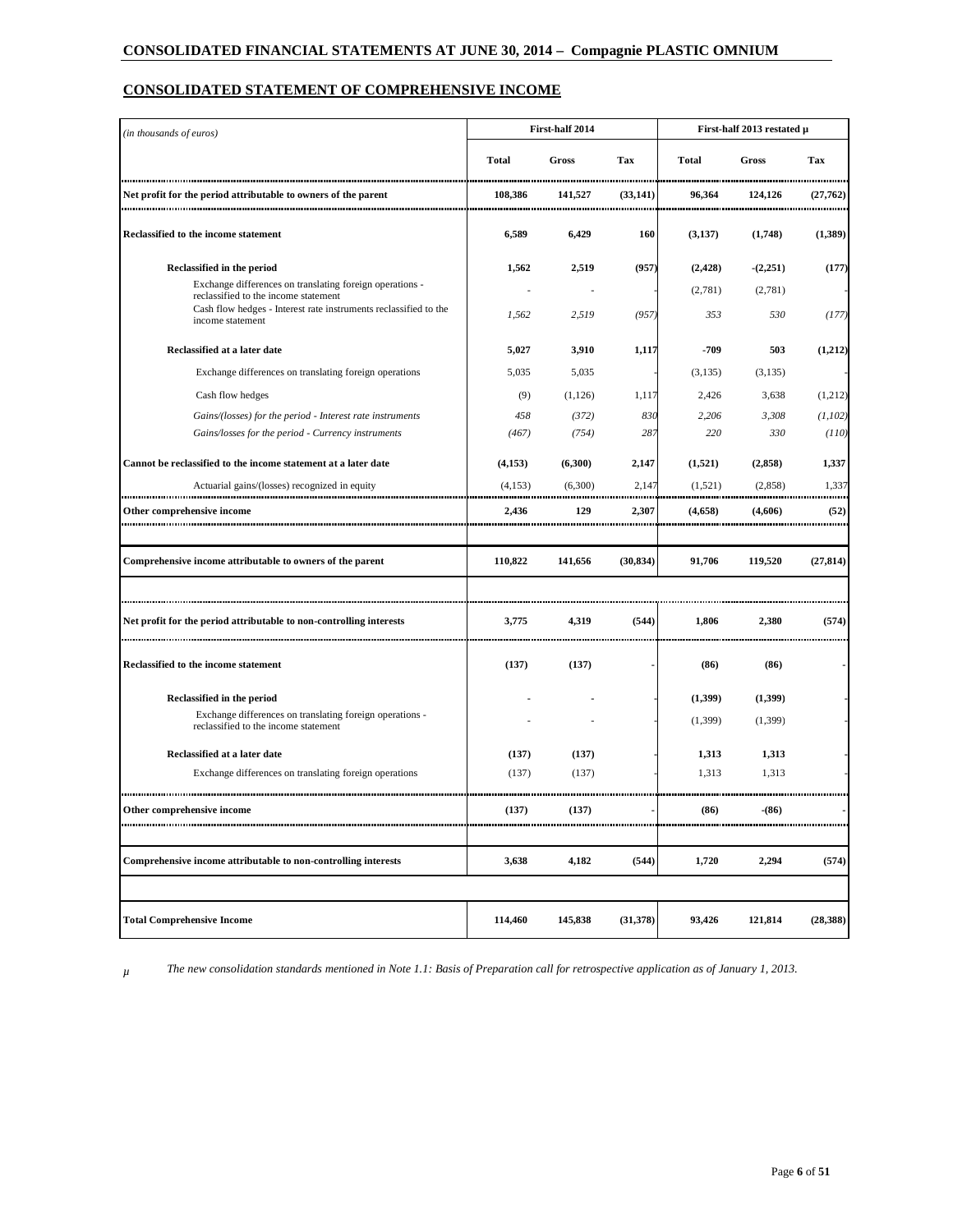#### **CONSOLIDATED STATEMENT OF CHANGES IN EQUITY**

*In thousands of euros In thousand units for the number of shares* 

|                                                                                              | Number of<br>shares | Capital | Additional<br>paid-in-<br>capital | Treasury<br>stock        | Other<br>reserves | (*    | Translation<br>adjustment | Net profit for<br>the period | Attributable to<br>owners of the<br>parent | Attributable<br>to non-<br>controlling<br>interests | Total equity      |
|----------------------------------------------------------------------------------------------|---------------------|---------|-----------------------------------|--------------------------|-------------------|-------|---------------------------|------------------------------|--------------------------------------------|-----------------------------------------------------|-------------------|
| Equity published at December 31, 2012                                                        | 51,659              | 8,782   | 65,913                            | (28, 556)                | 556,007           | $(**$ | (391)                     | 173,382                      | 775,136                                    | 41,870                                              | 817,006           |
| Impact of first-time application of the new consolidation standards                          |                     |         |                                   | $\overline{\phantom{a}}$ | (22,044)          |       | (22)                      | i,                           | (22,067)                                   | (20, 754)                                           | (42, 821)         |
| Equity at January 1, 2013 restated µ                                                         | 51,659              | 8,782   | 65,913                            | (28, 556)                | 533,963 (**)      |       | (413)                     | 173,382                      | 753,070                                    | 21,116                                              | 774,186           |
| Appropriation of 2012 net profit, restated µ                                                 |                     |         |                                   |                          | 173,382           |       |                           | (173, 382)                   |                                            |                                                     |                   |
| First-half 2013 net profit, restated µ                                                       |                     |         |                                   |                          |                   |       |                           | 96,364                       | 96,364                                     | 1,806                                               | 98,170            |
| Other comprehensive income                                                                   |                     |         |                                   |                          | (1, 523)          |       | (3, 135)                  |                              | (4, 658)                                   | (86)                                                | (4,744)           |
| Exchange differences on translating foreign operations                                       |                     |         |                                   |                          | (2, 781)          |       | (3, 135)                  |                              | (5, 916)                                   | (86)                                                | (6,002)           |
| Actuarial gains/( losses) recognized in equity                                               |                     |         |                                   |                          | (1521)            |       |                           |                              | (1, 521)                                   |                                                     | (1, 521)          |
| Cash flow hedges - interest rate instruments                                                 |                     |         |                                   |                          | 2,559             |       |                           |                              | 2,559                                      |                                                     | 2,559             |
| Cash flow hedges - currency instruments                                                      |                     |         |                                   |                          | 220               |       |                           |                              | 220                                        |                                                     | 220               |
| Total comprehensive income, restated µ<br>Capital reduction (cancellation of treasury stock) |                     |         |                                   | (4, 824)                 | 171,859<br>٠      |       | (3, 135)                  | (77, 018)                    | 91,706<br>(4,824)                          | 1,720                                               | 93,426<br>(4,824) |
| Changes in scope of consolidation***                                                         |                     |         |                                   |                          | (8, 846)          |       |                           |                              | (8, 846)                                   | (8,964)                                             | (17, 810)         |
| Dividends paid by Compagnie Plastic Omnium                                                   |                     |         |                                   |                          | (37, 267)         |       |                           |                              | (37, 267)                                  |                                                     | (37, 267)         |
| Stock option costs                                                                           |                     |         |                                   |                          | 752               |       |                           |                              | 752                                        |                                                     | 752               |
| Equity at June 30, 2013 restated μ                                                           | 51,659              | 8,782   | 65,913                            | (33, 380)                | 660,461           |       | (3,548)                   | 96,364                       | 794,591                                    | 13,872                                              | 808,463           |
| Second-half 2013 net profit, restated µ                                                      |                     |         |                                   |                          |                   |       |                           | 96,847                       | 96,847                                     | 2,497                                               | 99,344            |
| Other comprehensive income                                                                   |                     |         |                                   |                          | 15,160            |       | (27,938)                  |                              | (12, 778)                                  | (1,062)                                             | (13, 840)         |
| Exchange differences on translating foreign operations                                       |                     |         |                                   |                          | 2,737             |       | (27, 938)                 |                              | (25, 201)                                  | (1,062)                                             | (26, 263)         |
| Actuarial gains/( losses) recognized in equity                                               |                     |         |                                   |                          | 10,151            |       |                           |                              | 10,151                                     |                                                     | 10,151            |
| Cash flow hedges - interest rate instruments                                                 |                     |         |                                   |                          | 1.866             |       |                           |                              | 1.866                                      |                                                     | 1,866             |
| Cash flow hedges - currency instruments                                                      |                     |         |                                   |                          | 406               |       |                           |                              | 406                                        |                                                     | 406               |
| Comprehensive income                                                                         |                     |         |                                   |                          | 15,160            |       | (27,938)                  | 96,847                       | 84,069                                     | 1,435                                               | 85,504            |
| Treasury stock transactions                                                                  |                     |         |                                   | (10, 335)                | - -<br>٠          |       |                           |                              | (10, 335)                                  |                                                     | (10, 335)         |
| Capital reduction (cancellation of treasury stock) *                                         | 103,318             | 517     |                                   | (633)                    | 116               |       |                           |                              |                                            |                                                     |                   |
| Changes in scope of consolidation ***                                                        |                     |         |                                   |                          | (1,709)           |       | 2,495                     |                              | 786                                        | 323                                                 | 1,109             |
| Dividends paid by Compagnie Plastic Omnium                                                   |                     |         |                                   |                          | (9)               |       |                           |                              | (9)                                        |                                                     | (9)               |
| Dividends paid by other Group companies                                                      |                     |         |                                   |                          | (52)              |       |                           |                              | (52)                                       | (60)                                                | (112)             |
| Stock option costs                                                                           |                     |         |                                   |                          | 1,308             |       |                           |                              | 1,308                                      |                                                     | 1,308             |
| Equity at December 31, 2013 restated µ                                                       | 154,977             | 9,299   | 65,913                            | (44, 348)                | 675,275 (**)      |       | (28,991)                  | 193,211                      | 870,358                                    | 15,570                                              | 885,928           |
|                                                                                              |                     |         |                                   |                          |                   |       |                           |                              |                                            |                                                     |                   |
| Appropriation of 2013 net profit, restated µ                                                 |                     |         |                                   |                          | 193,211           |       |                           | (193, 211)                   |                                            |                                                     |                   |
| First-half 2014 net profit                                                                   |                     |         |                                   |                          |                   |       |                           | 108,386                      | 108,386                                    | 3,775                                               | 112,161           |
| Other comprehensive income                                                                   |                     |         |                                   |                          | (2,600)           |       | 5,036                     |                              | 2,436                                      | (137)                                               | 2,299             |
| Exchange differences on translating foreign operations                                       |                     |         |                                   |                          |                   |       | 5,036                     |                              | 5,036                                      | (137)                                               | 4,898             |
| Actuarial gains/( losses) recognized in equity                                               |                     |         |                                   |                          | (4, 153)<br>2.020 |       |                           |                              | (4, 153)<br>2.020                          |                                                     | (4153)<br>2,020   |
| Cash flow hedges - Interest rate instruments<br>Cash flow hedges - currency instruments      |                     |         |                                   |                          | (467)             |       |                           |                              | (467)                                      |                                                     | (467)             |
| Comprehensive income                                                                         |                     |         |                                   |                          | 190,611           |       | 5,036                     | (84, 825)                    | 110,822                                    | 3,638                                               | 114,460           |
| Treasury stock transactions                                                                  |                     |         |                                   | 3,414                    | 2,868             |       |                           |                              | 6,282                                      |                                                     | 6,282             |
| Changes in scope of consolidation ***                                                        |                     |         |                                   |                          | (1, 424)          |       |                           |                              | (1, 424)                                   |                                                     | (1, 424)          |
| Dividends paid by Compagnie Plastic Omnium                                                   |                     |         |                                   |                          | (48, 746)         |       |                           |                              | (48, 746)                                  |                                                     | (48, 746)         |
| Dividends paid by other Group companies                                                      |                     |         |                                   |                          |                   |       |                           |                              |                                            | (1, 893)                                            | (1, 893)          |
| Stock option costs                                                                           |                     |         |                                   |                          | 1.350             |       |                           |                              | 1,350                                      | $\sim$                                              | 1,350             |
| Equity at June 30, 2014                                                                      | 154,977             | 9,299   | 65,913                            | (40, 934)                | 819,934 (**)      |       | (23,955)                  | 108,386                      | 938,642                                    | 17,315                                              | 955,957           |

*µ The new consolidation standards mentioned in Note 1.1: Basis of Preparation call for retrospective application as of January 1, 2013.* 

*\* Following a decision made during the Combined Shareholders' Meeting of April 25, 2013, the par value of Plastic Omnium shares was divided by three (€0.06 versus €0.17) with effect from September 10, 2013.* 

*\*\* See note 5.2.1.2 for breakdown of "Other reserves and retained earnings".* 

*\*\*\* See Note 5.2.1.3 for the breakdown of the "Changes in scope".* 

*The 2013 dividend paid by Compagnie Plastic Omnium in the first half of 2014 was €0.33 per share compared with the 2012 dividend paid in 2013 of €0.25 per share (equivalent of €0.76 per share before the share capital split in September 2013) (see Note 5.2.2 on dividends voted and paid).*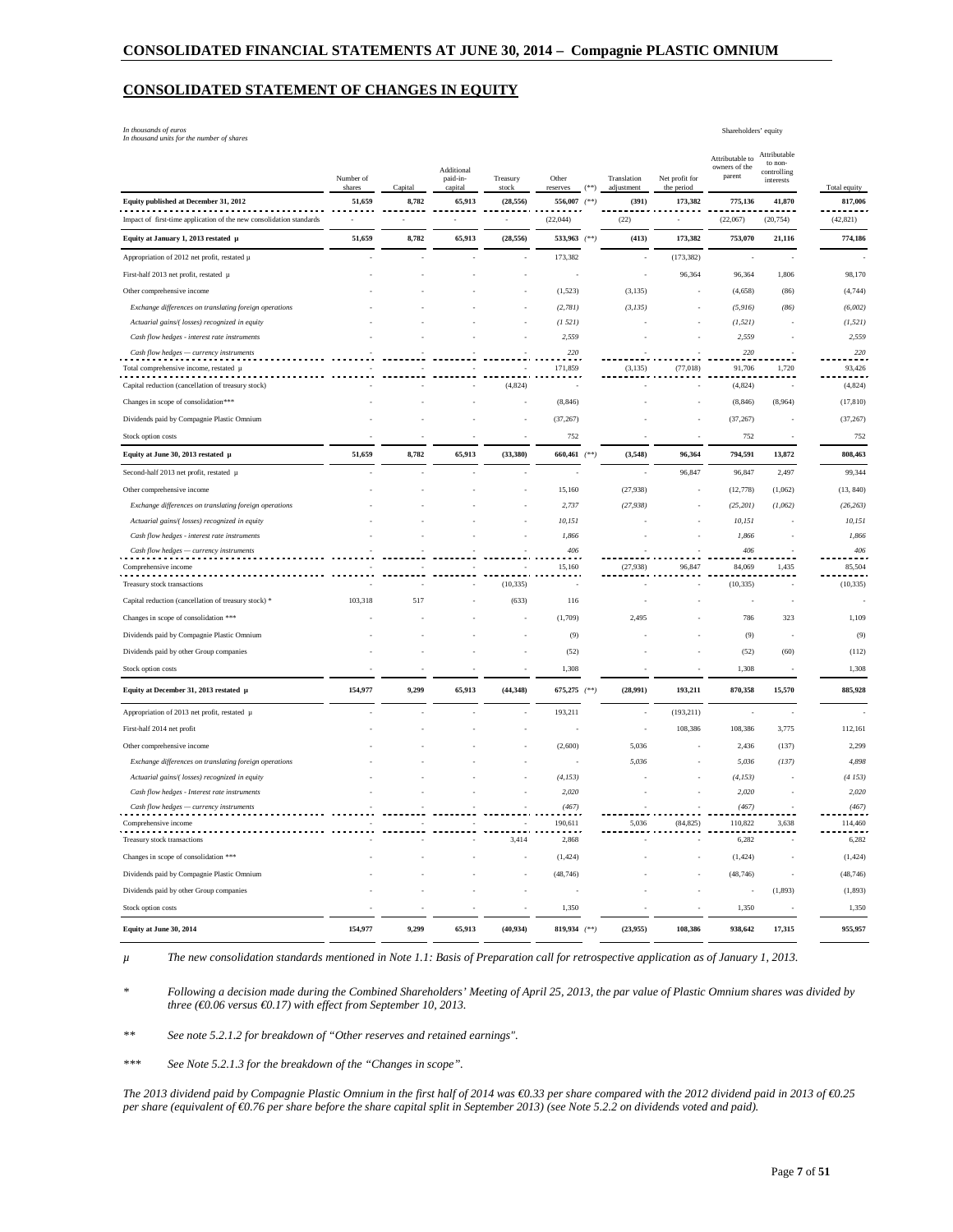# **CONSOLIDATED STATEMENT OF CASH FLOWS**

| (in thousands of euros)                                                                                                                 | <b>Note</b>    | First-half 2014       | FY 2013<br>restated µ | First-half 2013<br>restated µ |
|-----------------------------------------------------------------------------------------------------------------------------------------|----------------|-----------------------|-----------------------|-------------------------------|
| <b>I - CASH FLOWS FROM OPERATING ACTIVITIES</b>                                                                                         |                |                       |                       |                               |
| Net income                                                                                                                              | 3.1.1          | 112,161               | 197,513               | 98,170                        |
| Dividends received by Not Equity Method                                                                                                 |                | 22,315                | 17,302                | 16,777                        |
| Non-cash items                                                                                                                          |                | 155,803               | 267,576               | 136,473                       |
| Share of profit/(loss) of associates and joint ventures                                                                                 | 4.6            | (17,169)              | (31, 173)             | (17, 340)                     |
| Stock option plan expense                                                                                                               |                | 1,350                 | 2,060                 | 752                           |
| Other adjustments                                                                                                                       |                | 6,399                 | 1 0 0 6               | (1, 564)                      |
| Depreciation and Provisions for impairment of fixed assets<br>Depreciation and Provisions for impairment of intangible assets           | 3.1.3<br>3.1.3 | 59,374<br>38,738      | 114 338<br>78,049     | 55 089<br>37,304              |
| Changes in provisions                                                                                                                   |                | 9,703                 | (1,597)               | 12.303                        |
| Net (gains)/losses on disposals of non-current assets                                                                                   | 4.4a           | 1,042                 | 4,251                 | 468                           |
| Proceeds from operating grants recognized in the income statement                                                                       |                | (694)                 | (2,232)               | (493)                         |
| Current and deferred taxes                                                                                                              | 4.7.1          | 33,685                | 56,918                | 28,336                        |
| Interest expense                                                                                                                        |                | 23,375                | 45,956                | 21,618                        |
| NET OPERATING CASH GENERATED BY OPERATIONS BEFORE IMPACT OF                                                                             |                | 290,279               | 482,391               | 251,420                       |
| FINANCIAL EXPENSES AND INCOME TAX CASH PAYMENTS (A)                                                                                     |                |                       |                       |                               |
| Change in inventories and work-in-progress - net<br>Change in trade receivables - net                                                   |                | (17, 723)<br>(79,219) | (22,806)<br>(6, 874)  | (12, 497)<br>(85,314)         |
| Change in trade payables                                                                                                                |                | 80,570                | 50,731                | 82,459                        |
| Change in other operating assets and liabilities - net                                                                                  |                | (8,656)               | 3,595                 | 24,715                        |
| <b>CHANGE IN WORKING CAPITAL REQUIREMENTS (B)</b>                                                                                       |                | (25, 028)             | 24,646                | 9,363                         |
| <b>TAXES PAID (C)</b>                                                                                                                   |                | (37, 191)             | (63, 445)             | (32, 800)                     |
| Interest paid                                                                                                                           |                | (29, 158)             | (44, 168)             | (17, 567)                     |
| Interest received                                                                                                                       |                | 3,309                 | 5,028                 | 2,102                         |
| NET FINANCIAL INTEREST PAID (D)                                                                                                         |                | (25, 849)             | (39, 140)             | (15, 464)                     |
| NET CASH GENERATED BY OPERATING ACTIVITIES (A+B+C+D)                                                                                    |                | 202,211               | 404,453               | 212,519                       |
| <b>II - CASH FLOWS FROM INVESTING ACTIVITIES</b>                                                                                        |                |                       |                       |                               |
| Acquisitions of property, plant and equipment                                                                                           | 3.1.3          | (94, 745)             | (235,610)             | (81, 845)                     |
| Acquisitions of intangible assets                                                                                                       | 3.1.3          | (37,626)              | (78, 110)             | (36, 542)                     |
| Disposals of property, plant and equipment                                                                                              | 4.4 a          | 1,228                 | 8,678                 | 2,925                         |
| Disposals of intangible assets                                                                                                          | 4.4 a          |                       | 2,059                 | 552                           |
| Net change in advances to suppliers of fixed assets                                                                                     |                | (38, 824)             | (6,191)               | (21, 333)                     |
| Government grants received                                                                                                              |                | 362                   | 1,098                 | 251                           |
| NET CASH USED IN OPERATIONS-RELATED INVESTING ACTIVITIES (E)                                                                            |                | (169, 605)            | (308,076)             | (135,991)                     |
| <b>FREE CASH FLOW</b><br>$(A + B + C + D + E)*$                                                                                         |                | 32,606                | 96,377                | 76,527                        |
| Acquisitions of shares in subsidiaries and associates                                                                                   | 5.1.10.1.a     |                       | 87                    |                               |
| Proceeds from disposals of shares in subsidiaries and associates                                                                        | 4.4 a          |                       | 86                    |                               |
| Impact of changes in scope of consolidation – Cash and cash equivalents contributed by companies                                        |                |                       | 38                    |                               |
| entering the scope of consolidation<br>Impact of changes in scope of consolidation - Cash and cash equivalents of companies leaving the |                |                       |                       |                               |
| scope of consolidation                                                                                                                  |                |                       | (6)                   |                               |
| NET CASH FROM FINANCIAL INVESTING ACTIVITIES (F)                                                                                        |                |                       | 205                   |                               |
| NET CASH FROM INVESTING ACTIVITIES (E+F)                                                                                                |                | (169,605)             | (307, 871)            | (135,991)                     |
| III - CASH FLOWS FROM FINANCING ACTIVITIES                                                                                              |                |                       |                       |                               |
| (Purchases)/sales of treasury stock, net                                                                                                |                | 6,282                 | (15, 159)             | (4,824)                       |
| Dividends paid to Burelle SA <sup>#</sup>                                                                                               |                | (28, 684)             | (22,020)              | (22,020)                      |
| Dividends paid to other shareholders <sup>##</sup>                                                                                      |                | (21, 954)             | (15,368)              | (15,247)                      |
| Acquisitions of non-controlling interests                                                                                               | 5.1.10.1.b     |                       | (16,689)              | (17,790)                      |
| Increase in financial debt                                                                                                              |                | 1,706                 | 549,083               | 506,768                       |
| Repayment of borrowings                                                                                                                 |                | (19.951)              | (348,956)             | (284, 772)                    |
| NET CASH PROVIDED BY (USED IN) FINANCING ACTIVITIES (G)                                                                                 |                | (62, 601)             | 130,891               | 162,115                       |
| Effect of exchange rate changes (I)                                                                                                     |                | 975                   | (13, 057)             | (2, 851)                      |
| Net change in cash and cash equivalents<br>$(A + B + C + D + E + F + G + I)$                                                            |                | (29, 020)             | 214,416               | 235,791                       |
| NET CASH AND CASH EQUIVALENTS AT BEGINNING OF PERIOD                                                                                    | 5.1.9.2        | 482,831               | 268,415               | 268,415                       |
| CASH AND CASH EQUIVALENTS AT END OF PERIOD                                                                                              | 5.1.9.2        | 453,811               | 482,831               | 504,206                       |

*µ The new consolidation standards mentioned in Note 1.1: Basis of Preparation call for retrospective application as of January 1, 2013.* 

*\* The "free cash flow" notion is an essential notion specific to the Plastic Omnium Group. It is used in all of the Group's external financial communication (press releases) and, in particular, for annual and interim results presentations.* 

*# In 2014 and 2013, nearly all the Burelle SA dividends were paid in full by Compagnie Plastic Omnium.* 

## At June 30, 2014, the dividend paid to other shareholders amounting to €20,062 thousand (December 31, 2013: €15,257 thousand) was paid by Compagnie Plastic Omnium, bringing the total<br>dividends paid by the Company in 20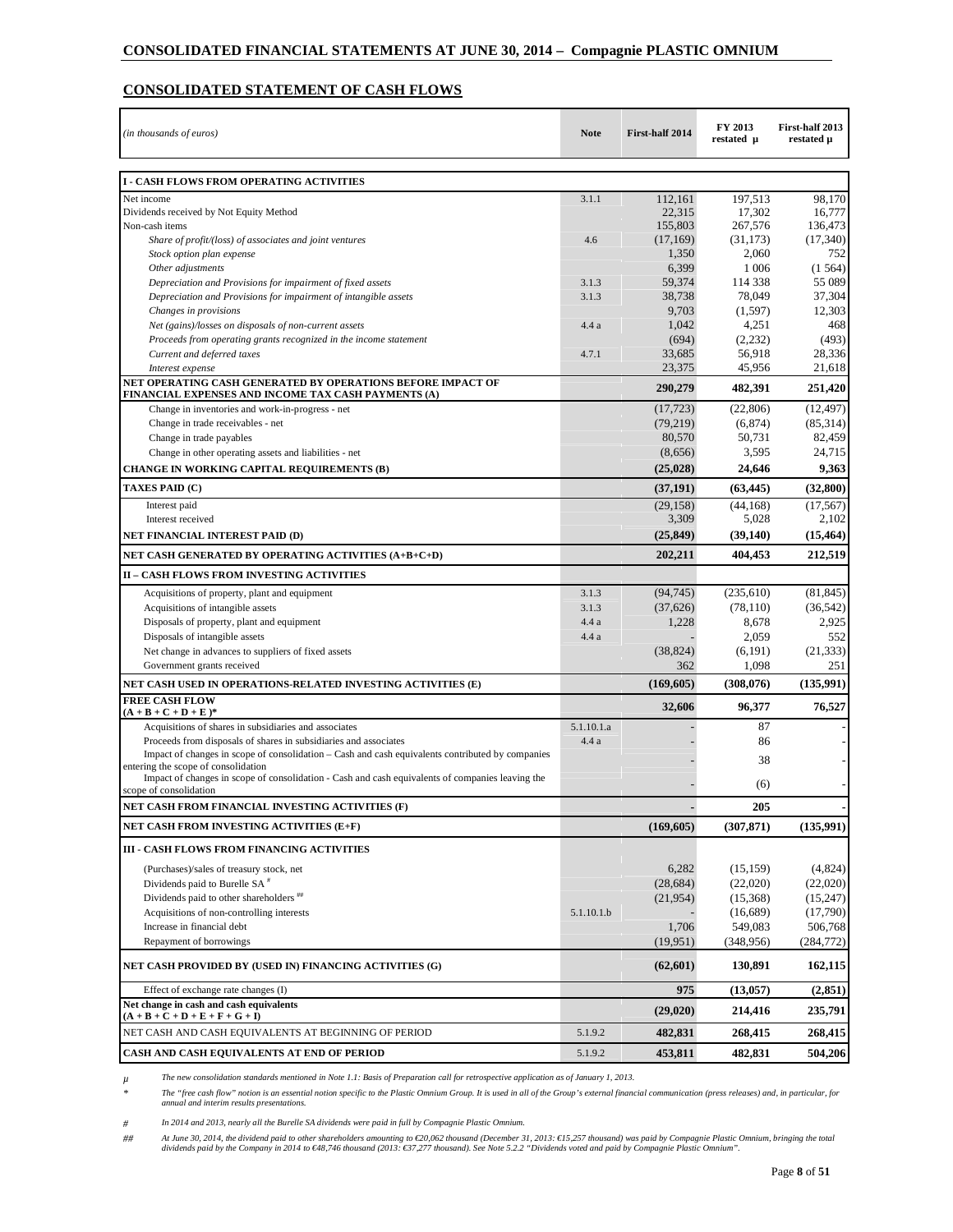### **NOTES TO THE CONSOLIDATED FINANCIAL STATEMENTS**

Plastic Omnium's consolidated financial statements for the six months ended June 30, 2014 were approved by the Board of Directors on July 22, 2014.

### **GROUP OVERVIEW**

Compagnie Plastic Omnium, a company governed by French law, was set up in 1946. The Articles of Incorporation fixed its duration until April 24, 2112 following the extension approved by the 12th resolution put forward at the Shareholders' Meeting of April 25, 2013. The Company is registered in the Lyon Trade and Companies Register under number 955 512 611 and its registered office is at 19, avenue Jules Carteret, 69007 Lyon, France.

The terms "Plastic Omnium", "the Group" and "the Plastic Omnium Group" all refer to the group of companies comprising Compagnie Plastic Omnium and its consolidated subsidiaries.

The Plastic Omnium Group is a global leader in the transformation of plastics for the automotive industry (various products: body part modules, fuel storage and supply systems) for 90.4% of its revenue and for local authorities (waste collection containers and road signs) for the balance.

Plastic Omnium Group shares have been traded on the Paris Stock Exchange since 1965. Listed on Eurolist in compartment A since January 17, 2013, the Group is part of the SBF 120 and the CAC Mid 60 indices. The Group's main shareholder is Burelle SA, which owned 56.09% of outstanding shares (58.50% excluding treasury stock) at June 30, 2014.

The unit of measurement used in the Notes to the consolidated financial statements is thousands of euros, unless otherwise indicated.

The term "*restated* <sup>µ</sup>" applied to financials prior to January 1, 2014, means that the statements were restated in accordance with the new consolidation standards (see Note 1.1 below "Basis of Preparation"), which call for retrospective application as of January 1, 2013.

# **1. ACCOUNTING POLICIES**

#### **1.1. Basis of preparation**

The condensed consolidated financial statements for the six months ended June 30, 2014 have been prepared in accordance with IAS 34 "Interim Financial Reporting".

These condensed interim consolidated financial statements do not include all of the information required of annual financial statements and should therefore be read in conjunction with the consolidated financial statements for the year ended December 31, 2013.

#### **1.1.1 Basis of preparation unaffected by the new consolidation standards**

The accounting policies applied to prepare these condensed interim consolidated financial statements are the same as those used at December 31, 2013*,* as described in Note 1 "Basis of Preparation" to the 2013 consolidated financial statements, except for those affected by the new standards and the amendments mandatory from January 1, 2014. In particular, the new consolidation standards were applied as of June 30, 2014.

The Group did not opt for early application of standards, interpretations and amendments not mandatory at January 1, 2014.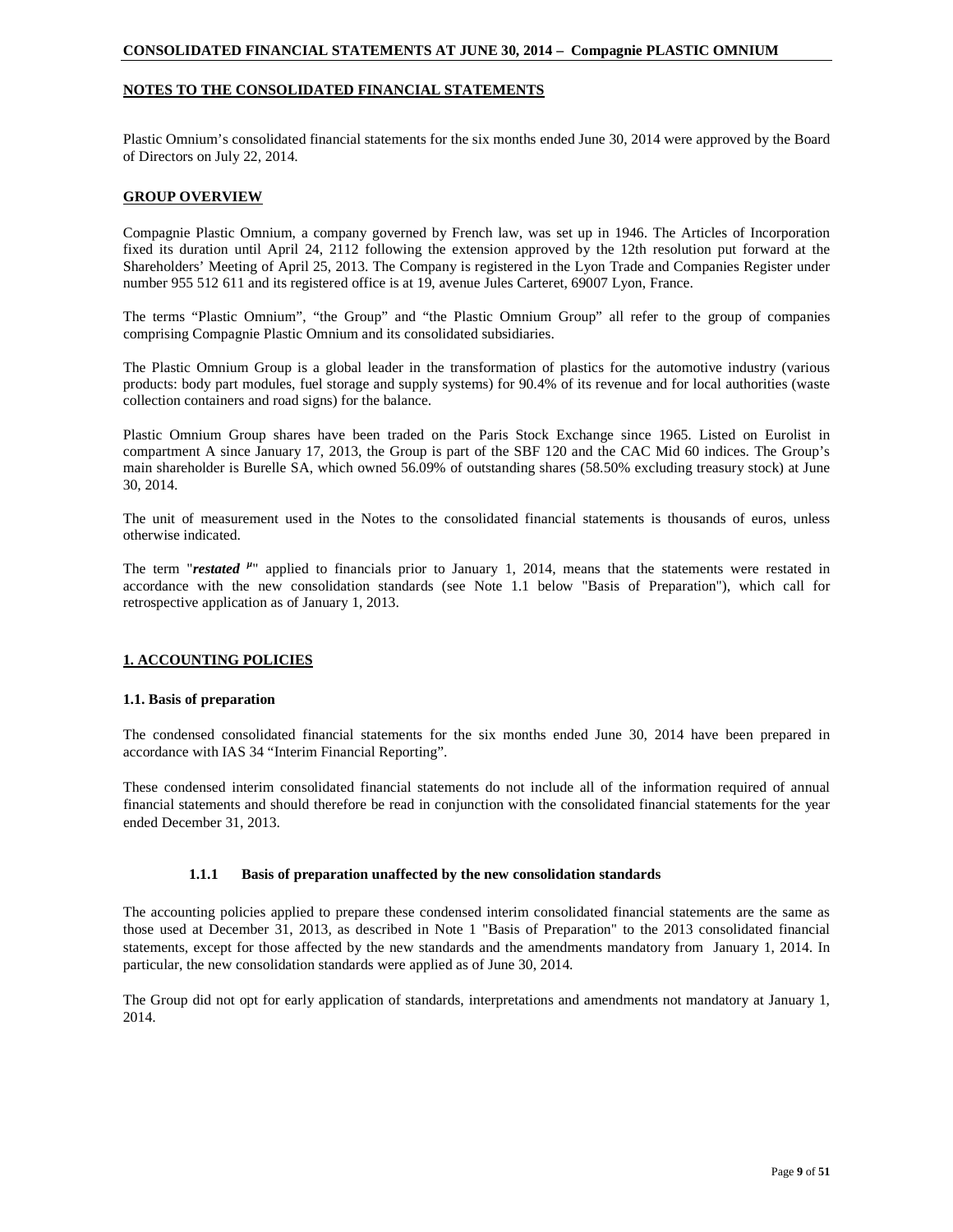### **1.1.2. New standards and amendments relating to consolidations, mandatory as of January 1, 2014**

The standards concerning consolidation, IFRS 10, IFRS 11 and IFRS 12, were released in May 2011 and the amendments to temporary provisions in June 2012. They were adopted by the European Union on December 29, 2012 and must be applied retrospectively no later than January 1, 2014.

IFRS 10 introduces a new, single model of control based on three criteria: An investor controls an entity when it has power over the entity, is exposed, or has rights, to variable returns from its involvement with the entity and has the ability to affect those returns through its power over the entity.

IFRS 11 lays out how to account for a partnership in which at least two partners share control. It distinguishes between joint ventures and joint operations. Pursuant to this standard, partnerships deemed joint ventures must be accounted for by the equity method, and the proportional consolidation method is no longer allowed.

IFRS 12 lays out the disclosures to be made concerning investments in subsidiaries, partnerships, associated companies and/or unconsolidated structured entities. This standard requires further explanation in the Notes.

Applying these standards for the first time meant the Group had to analyze its investments in order to determine the control it exercised over them in terms of the new definition of control, and to review its partnerships during the reporting periods.

The impacts of first time application of these new consolidation standards are given in Note 7.2 and primarily involve recognition by the equity method of the HBPO (33.33%), Yanfeng Plastic Omnium (49.95%), BPO AS (50.00%) and Signal AG (50.00%) joint ventures. The Group did not find any joint operations.

#### **1.1.3. Other new standards and amendments mandatory as of January 1, 2014**

The other standards or amendments mandatory as of January 1, 2014, such as the amendments to IAS 32 "Financial Instruments - Presentation - Offsetting Financial Assets and Liabilities", to IAS 39 "Novation of Derivatives and Continuity of Hedge Accounting" and to IAS 36 "Impairment of Assets - Recoverable Amount Disclosures for Non-Financial Assets" have no significant impact on the Group.

# **1.2. Preparation of interim consolidated financial statements**

#### **Income tax**

Current and deferred tax for the first six months of the year is determined based on an estimated annual tax rate, which is applied to profit before tax for the period excluding any material non-recurring items.

#### **Post-employment benefit obligations**

The decline in interest rates in the first half of 2014 led the Group to revalue its commitments in light of lower rates in the eurozone and United States. The rates applied at June 30, 2014, were 2.75% for the eurozone (3.50% at December 31, 2013) and 4.4% for the United States (5% at December 31, 2013). Rates elsewhere in the world were unchanged from December 31, 2013.

Post-employment benefit obligations for the period are considered to represent one half of the net obligation calculated for 2014 based on actuarial estimates and assumptions applied at December 31, 2013, corrected where necessary for any further redundancy plans.

### **Seasonality of operations**

Plastic Omnium's operations are not seasonal in nature.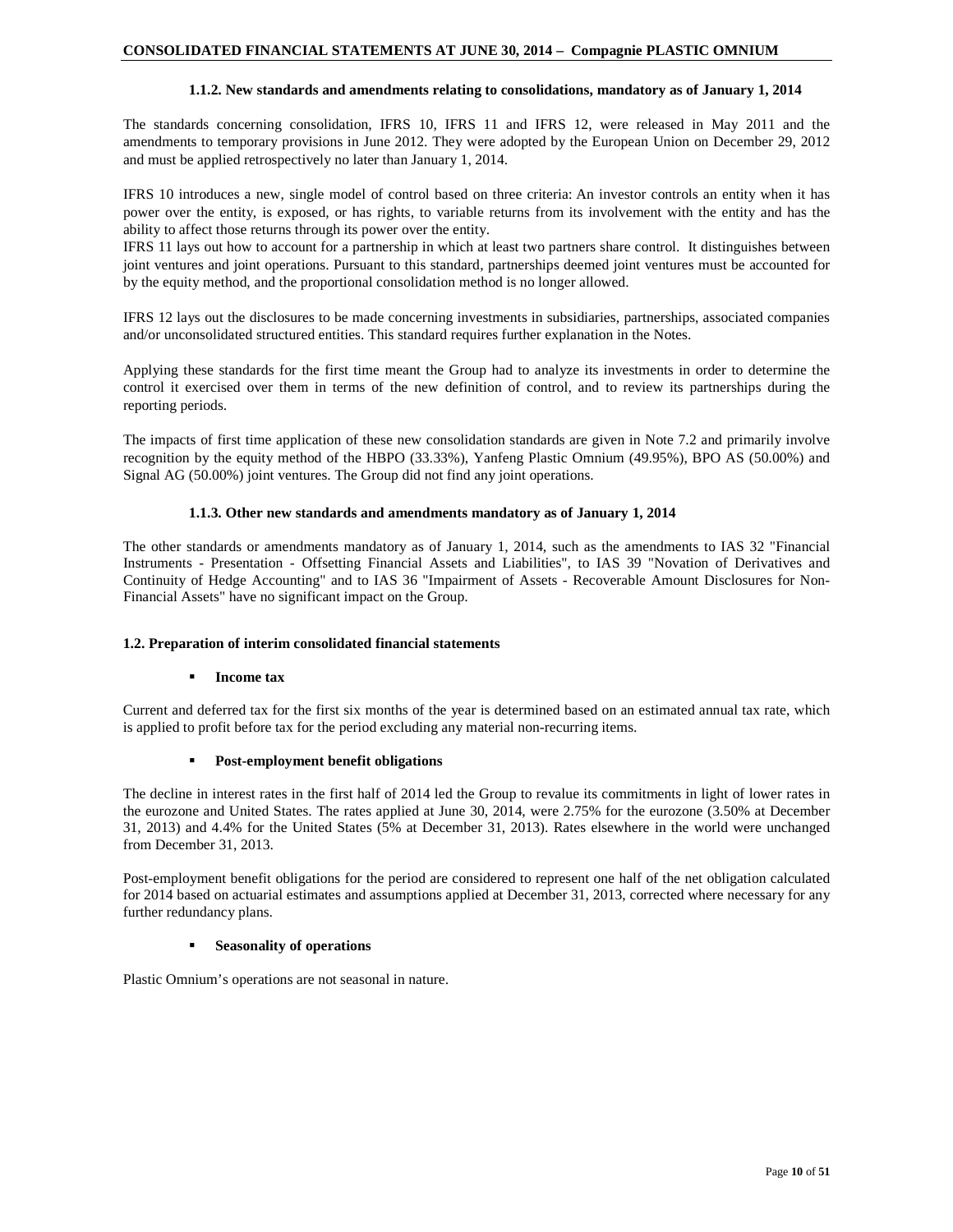#### **1.3. Use of estimates and assumptions**

The preparation of the financial statements requires the use of estimates and assumptions that affect the reported amounts of assets and liabilities. At June 30, 2014, estimates and assumptions that could lead to a material adjustment to the carrying amount of assets and liabilities mainly concerned deferred taxes and goodwill.

Goodwill is tested for impairment at each year-end and whenever there is objective evidence that it may be impaired. Impairment tests are based on value in use, which is calculated as the present value of future cash flows. The main assumptions used to determine the recoverable amounts of the Group's cash generating units (CGUs) at December 31, 2013 are described in the notes to the 2013 consolidated financial statements. Note than a 0.5-point increase in the discount rate or a 0.5-point decrease in the long-term growth rate would not have had any material impact on the outcome of impairment tests carried out at December 31, 2013.

No indications of impairment were identified by the Group during the period, which was shaped by strong demand and a healthy outlook. As a result, no impairment tests were carried out at June 30, 2014.

#### **2. SIGNIFICANT EVENTS OF THE PERIOD**

#### **2.1. Investments in the Research and Development Center**

The planned α-Alphatech international Research and Development Center for the Plastic Omnium Auto Inergy Division will work on fuel systems for the Automotive Division. Building commenced on June 6, 2013, at the site at Compiègne in the Oise region of France. It will start operations in September 2014 and house Group employees from various sites (Venette/Oise, Laval/Mayenne and Brussels/Belgium) who specialize in electronics. The 23,000 sq.m. α-Alphatech center sits on an eight hectare site owned by the Group. Out of a total budget of  $\epsilon$ 60 million, the Group's subsidiary Inergy Automotive Systems France SAS invested nearly €20.8 million in the first six months of 2014.

#### **2.2. Investments in manufacturing capacity**

In the US, the Group has started work on building two plants close to its clients. They are expected to come onstream in the second half of 2015:

- The plant in Chattanooga, Tennessee, will make auto exterior components for Volkswagen. The investments will be made by Plastic Omnium Auto Extériors LLC and spread over the second half of 2014 and 2015;
- The plant in Fairfax, Kansas, will make fuel systems for General Motors. Investment will be channeled through Inergy Automotive Systems LLC and spread over the second half of 2014 and 2015.

#### **2.3. Investments in real estate projects**

At the start of 2013, the Group started work on a 33,000 m2 office building at a site it owned in Lyon Gerland. Major construction work is now complete. Secondary work is under way including cladding the facades and internal fittings requested by the future principal tenant. The delivery date of the first quarter 2015 remains on track. Investment in the first half of 2014 was  $\text{\textsterling}26.2$  million.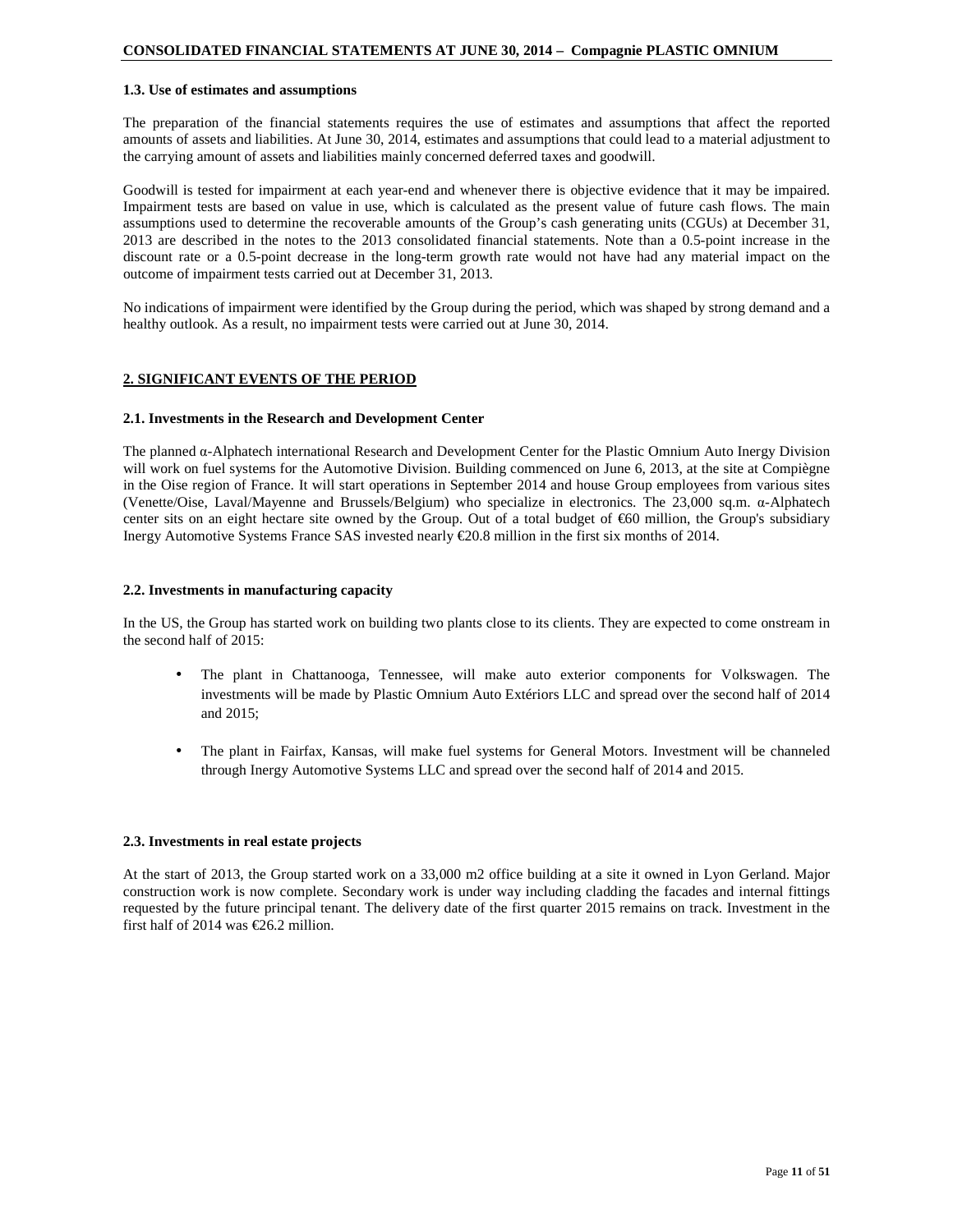#### **3. Segment information**

#### **3.1. Converting management accounting to consolidated statements**

The Group is organized into two operating divisions: Automotive and Environment. The evaluation of the performance of each segment by the Executive Committee in order to guide and manage the Group is made from operational data reflecting the economic and managerial realities of the Group.

Thus companies controlled by the Group are fully consolidated and those which the Group controls jointly are proportionally consolidated.

As mentioned in Note 1.1.2, the companies HBPO, YFPO, BPO AS and Signal AG are affected by a change in the consolidation method since they are accounted by the equity method in the consolidated financial statements.

The segment information presented below is taken from management operating reports and is reconciled with the consolidated financial statements.

The term "**Adjustments**" is used in the conversion of management information into the consolidated financial statements and refers to the impact of applying new consolidation standards.

The columns in the tables below show the amounts for each segment. The "Unallocated items" column groups together inter-segment eliminations and amounts that are not allocated to a specific segment (e.g. holding company activities) so as to reconcile segment information to the Group's financial statements. Finance costs and other financial income and expense, income tax expense and profits/(losses) of associates are accounted for at Group level and are not allocated to the segments. Inter-segment transactions are carried out on an arm's length basis.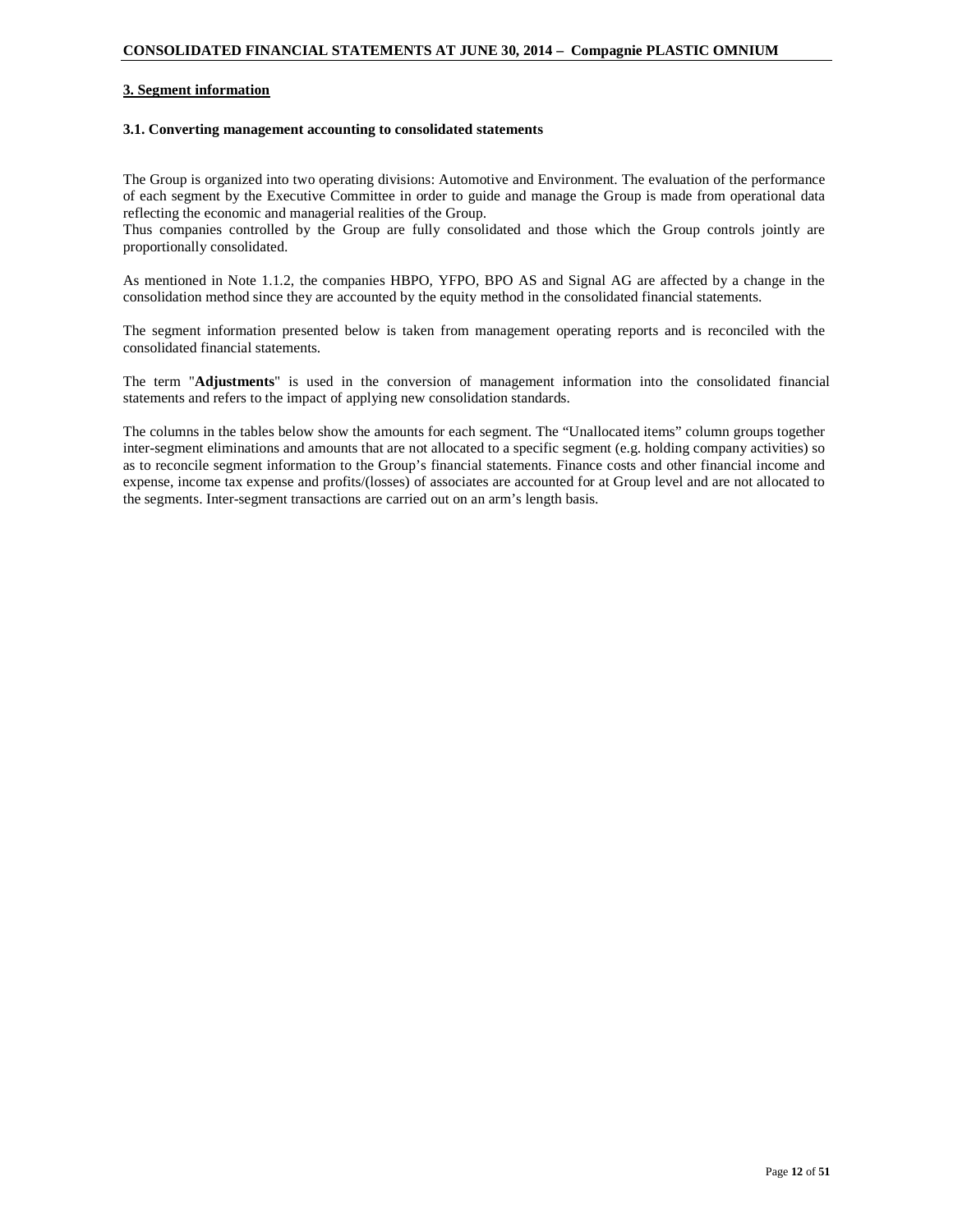|                                                                                                                   |                   |                              |                             | <b>First-half 2014</b>                         |            |           |
|-------------------------------------------------------------------------------------------------------------------|-------------------|------------------------------|-----------------------------|------------------------------------------------|------------|-----------|
|                                                                                                                   |                   | <b>Management Accounting</b> | <b>Adjustments</b>          | <b>Consolidated</b><br>financial<br>statements |            |           |
| (in thousands of euros)                                                                                           | <b>Automotive</b> | <b>Environment</b>           | <b>Unallocated</b><br>items | <b>Total</b>                                   |            |           |
| <b>Sales to third parties</b>                                                                                     | 2,449,626         | 215,993                      | (63)                        | 2,665,556                                      | (419, 224) | 2,246,332 |
| Sales between segments                                                                                            | (41)              | (22)                         | 63                          |                                                |            |           |
| Revenue                                                                                                           | 2,449,585         | 215,971                      |                             | 2,665,556                                      | (419, 224) | 2,246,332 |
| % of revenue                                                                                                      | 91.9%             | 8.1%                         |                             | 100.0%                                         |            | 100.0%    |
| Operating margin before amortization of intangible assets acquired in<br>business combinations                    | 206,167           | 12,545                       |                             | 218,712                                        | (26, 452)  | 192,260   |
| % of segment revenue                                                                                              | 8.4%              | 5.8%                         |                             | 8.2%                                           |            | 8.6%      |
| Amortization of intangible assets acquired in business combinations                                               | (9, 111)          |                              |                             | (9, 111)                                       |            | (9, 111)  |
| Operating margin after amortization of intangible assets acquired in<br>business combinations                     | 197,056           | 12,545                       |                             | 209,601                                        | (26, 452)  | 183,149   |
| % of segment revenue                                                                                              | 8.0%              | 5.8%                         |                             | 7.9%                                           |            | 8.2%      |
| Other operating income                                                                                            | 69                | 17                           |                             | 86                                             | $-51$      | 35        |
| Other operating expenses                                                                                          | (18, 553)         | (5,526)                      |                             | (24,079)                                       | 1,743      | (22, 336) |
| % of segment revenue                                                                                              | $-0.8%$           | $-2.6%$                      |                             | $-0.9%$                                        |            | $-1.0\%$  |
| Finance costs, net                                                                                                |                   |                              |                             | (23, 871)                                      | (903)      | (24, 774) |
| Other financial income and expense, net                                                                           |                   |                              |                             | (7,286)                                        | (111)      | (7, 397)  |
| Share of profit/(loss) of associates and joint ventures                                                           |                   |                              |                             | 1,171                                          | 15,998     | 17,169    |
| PROFIT FROM CONTINUING OPERATIONS BEFORE INCOME<br>TAX AND AFTER SHARE IN ASSOCIATES AND JOINT<br><b>VENTURES</b> |                   |                              |                             | 155,622                                        | (9,776)    | 145,846   |
| Income tax                                                                                                        |                   |                              |                             | (38, 613)                                      | 4,928      | (33, 685) |
| <b>NET INCOME</b>                                                                                                 |                   |                              |                             | 117,009                                        | (4, 848)   | 112,161   |

# **3.1.1. Consolidated income statement by reportable segment**

|                                                                                                                   |                   | First-half 2013              |                      |              |                    |                                                |  |  |  |
|-------------------------------------------------------------------------------------------------------------------|-------------------|------------------------------|----------------------|--------------|--------------------|------------------------------------------------|--|--|--|
|                                                                                                                   |                   | <b>Management Accounting</b> |                      |              | <b>Adjustments</b> | <b>Consolidated</b><br>financial<br>statements |  |  |  |
| (in thousands of euros)                                                                                           | <b>Automotive</b> | <b>Environment</b>           | Unallocated<br>items | <b>Total</b> |                    |                                                |  |  |  |
| Sales to third parties                                                                                            | 2,339,754         | 228,665                      | (522)                | 2,567,897    | (391, 427)         | 2,176,470                                      |  |  |  |
| Sales between segments                                                                                            | (452)             | (70)                         | 522                  |              |                    |                                                |  |  |  |
| Revenue                                                                                                           | 2,339,302         | 228,595                      |                      | 2,567,897    | (391, 427)         | 2,176,470                                      |  |  |  |
| % of revenue                                                                                                      | 91.1%             | 8.9%                         |                      | 100.0%       |                    | 100.0%                                         |  |  |  |
| Operating margin before amortization of intangible assets acquired in<br>business combinations                    | 183,704           | 6,434                        |                      | 190,138      | (30,074)           | 160,064                                        |  |  |  |
| % of segment revenue                                                                                              | 7.9%              | 2.8%                         |                      | 7.4%         |                    | 7.35%                                          |  |  |  |
| Amortization of intangible assets acquired in business combinations                                               | (9,365)           |                              |                      | (9,365)      |                    | (9,365)                                        |  |  |  |
| Operating margin after amortization of intangible assets acquired in<br>business combinations                     | 174,339           | 6,434                        |                      | 180,773      | (30,074)           | 150,699                                        |  |  |  |
| % of segment revenue                                                                                              | 7.5%              | 2.8%                         |                      | 7.0%         |                    | 6.9%                                           |  |  |  |
| Other operating income                                                                                            | 1,046             |                              |                      | 1,046        |                    | 1,046                                          |  |  |  |
| Other operating expenses                                                                                          | (14, 496)         | (1,560)                      |                      | (16, 056)    | 1,355              | (14,701)                                       |  |  |  |
| % of segment revenue                                                                                              | $-0.6%$           | $-0.7%$                      |                      | $-0.6%$      |                    | $-0.6%$                                        |  |  |  |
| Finance costs, net                                                                                                |                   |                              |                      | (22, 637)    | (428)              | (23,065)                                       |  |  |  |
| Other financial income and expense, net                                                                           |                   |                              |                      | (4,739)      | (72)               | (4,811)                                        |  |  |  |
| Share of profit/(loss) of associates and joint ventures                                                           |                   |                              |                      | 532          | 16,808             | 17,340                                         |  |  |  |
| PROFIT FROM CONTINUING OPERATIONS BEFORE INCOME<br>TAX AND AFTER SHARE IN ASSOCIATES AND JOINT<br><b>VENTURES</b> |                   |                              |                      | 138,919      | (12, 411)          | 126,506                                        |  |  |  |
| Income tax                                                                                                        |                   |                              |                      | (34,596)     | 6,260              | (28, 336)                                      |  |  |  |
| <b>NET INCOME</b>                                                                                                 |                   |                              |                      | 104,323      | (6, 151)           | 98,170                                         |  |  |  |

*\* "Unallocated items" correspond to inter-segment eliminations and amounts that are not allocated to a specific segment (for example, holding company activities). This column is included to enable segment information to be reconciled to the Group's financial statements*.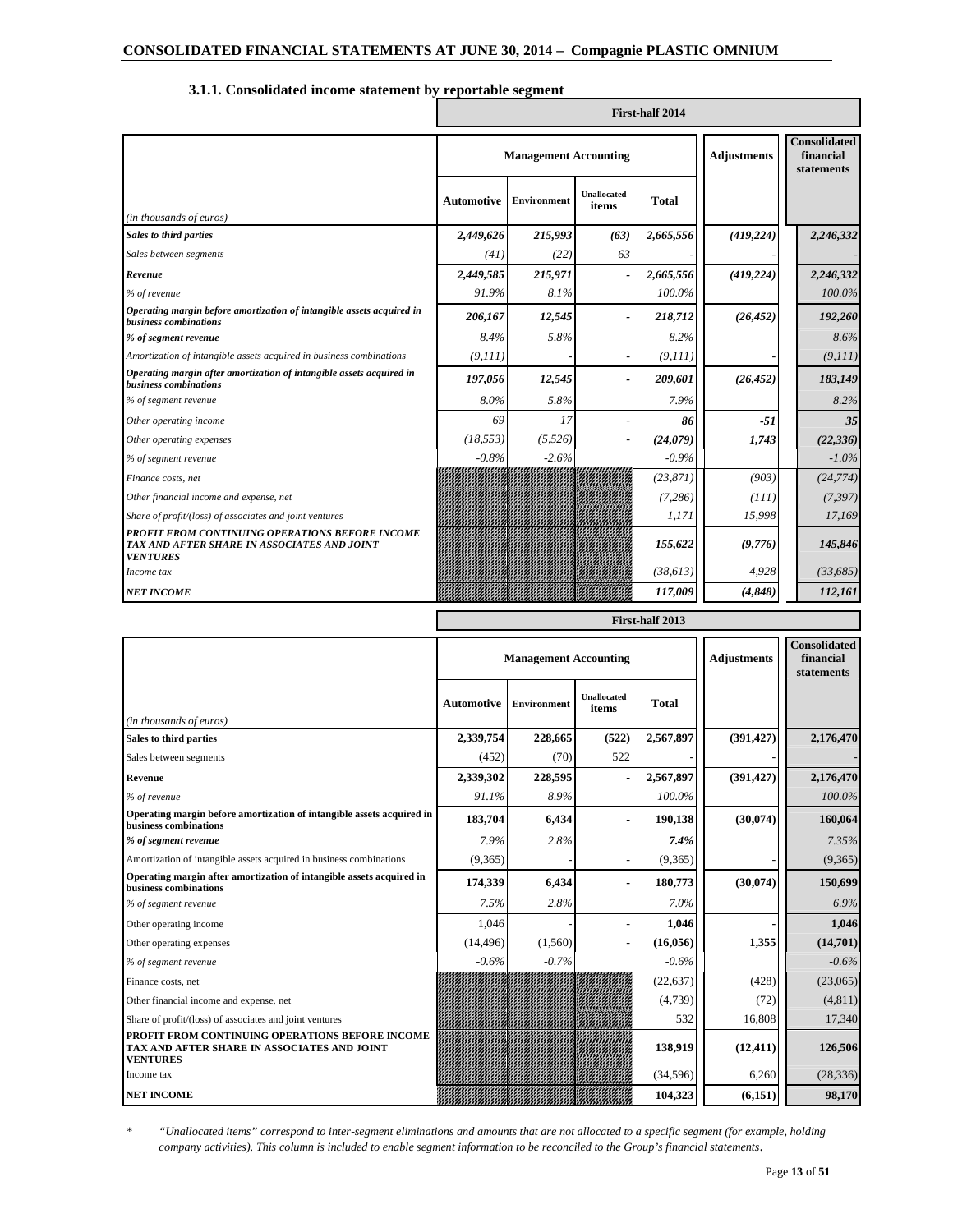|                                                                      |                   | <b>Management Accounting</b> |                      |              |                    | Consolidated            |
|----------------------------------------------------------------------|-------------------|------------------------------|----------------------|--------------|--------------------|-------------------------|
| (in thousands of euros)<br>Net amounts                               | <b>Automotive</b> | Environment                  | Unallocated<br>items | <b>Total</b> | <b>Adjustments</b> | financial<br>statements |
|                                                                      |                   | June 30, 2014                |                      |              |                    |                         |
| Goodwill                                                             | 184,936           | 149,846                      |                      | 334,782      | (53,006)           | 281,776                 |
| Intangible assets                                                    | 314,356           | 18,177                       | 11,761               | 344,294      | (14,798)           | 329,496                 |
| Property, plant and equipment                                        | 856,368           | 72,768                       | 47,479               | 976,615      | (72,508)           | 904,107                 |
| Investment property                                                  |                   |                              | 68,234               | 68,234       |                    | 68,234                  |
| Inventories                                                          | 253,300           | 49,859                       |                      | 303,159      | (21, 533)          | 281,626                 |
| Trade receivables                                                    | 621,897           | 71,454                       | 5,139                | 698,490      | (109, 735)         | 588,755                 |
| Other receivables                                                    | 185,649           | 11,801                       | 33,706               | 231,156      | (58, 656)          | 172,500                 |
| Finance receivables* $(C)$                                           | 60,755            | 6,391                        |                      | 67,146       |                    | 67,146                  |
| Current accounts and other financial assets (D)                      | (420,061)         | $-2,085$                     | 452,866              | 30,720       | 602                | 31,322                  |
| Available-for-sale financial assets - FMEA 2 (F)                     |                   |                              | 1,292                | 1,292        |                    | 1,292                   |
| Hedging instruments (E)                                              |                   |                              | 21                   | 21           |                    | 21                      |
| Net cash and cash equivalents** (A)                                  | 238,117           | 8,080                        | 270,070              | 516,267      | (62, 456)          | 453,811                 |
| <b>Total segment assets</b>                                          | 2,295,317         | 386,291                      | 890,568              | 3,572,176    | (392,090)          | 3,180,086               |
| Borrowings (B)                                                       | 73,180            | 7,747                        | 904,938              | 985,865      | (9, 153)           | 976,712                 |
| <b>Segment liabilities</b>                                           | 73,180            | 7,747                        | 904,938              | 985,865      | (9, 153)           | 976,712                 |
| Net debt by segment<br>$= (B - A - C - D - E - F)$ ***               | 194,369           | (4,639)                      | 180,689              | 370,419      | 52,701             | 423,120                 |
| Total shareholders' equity and similar (incl. non-current<br>grants) |                   |                              |                      | 1,011,938    | (44, 415)          | 967,523                 |
|                                                                      |                   | <b>December 31, 2013</b>     |                      |              |                    |                         |
| Goodwill                                                             | 184,785           | 149,657                      |                      | 334,442      | (52, 921)          | 281,521                 |
| Intangible assets                                                    | 310,788           | 19,282                       | 12,534               | 342,604      | (12, 333)          | 330,271                 |
| Property, plant and equipment                                        | 839,087           | 74,318                       | 48,377               | 961,782      | (70, 640)          | 891,142                 |
| Investment property                                                  |                   |                              | 42,053               | 42,053       |                    | 42,053                  |
| Inventories                                                          | 231,644           | 50,492                       |                      | 282,136      | (19186)            | 262,950                 |
| Trade receivables                                                    | 518,837           | 68,994                       | 3,148                | 590,979      | (95, 274)          | 495,705                 |
| Other receivables                                                    | 185,558           | 9,657                        | 20,952               | 216,167      | (62,019)           | 154,148                 |
| Finance receivables* $(C)$                                           | 65,013            | 7,191                        |                      | 72,204       |                    | 72,204                  |
| Current accounts and other financial assets (D)                      | (305, 751)        | 13,330                       | 318,319              | 25,898       | 561                | 26,459                  |
| Available-for-sale financial assets - FMEA 2 (F)                     |                   |                              | 1,524                | 1,524        |                    | 1,524                   |
| Hedging instruments (E)                                              |                   |                              | 1,192                | 1,192        |                    | 1,192                   |
| Net cash and cash equivalents** (A)                                  | 196,571           | 10,638                       | 335,695              | 542,904      | (60,073)           | 482,831                 |
| <b>Total segment assets</b>                                          | 2,226,532         | 403,559                      | 783,794              | 3,413,885    | (371, 885)         | 3,042,000               |
| Borrowings (B)                                                       | 83,248            | 10,156                       | 905,517              | 998,921      | (5,166)            | 993,755                 |
| <b>Segment liabilities</b>                                           | 83,248            | 10,156                       | 905,517              | 998,921      | (5,166)            | 993,755                 |
| Segment net debt = $(B - A - C - D - E - F)$ ***                     | 127,415           | (21,003)                     | 248,787              | 355,199      | 54,346             | 409,545                 |
| Total shareholders' equity and similar (incl. non-current<br>grants) |                   |                              |                      | 944,146      | (46, 335)          | 897,811                 |

### **3.1.2. Consolidated balance sheet data by reportable segment**

*\* At June 30, 2014, Finance receivables included €34,782 thousand reported in the balance sheet under "Other non-current financial assets" against €35,708 thousand at December 31, 2013, and €32,364 thousand reported under "Finance receivables – current portion" against €36,496 thousand at December 31, 2013.* 

 *\*\* Net cash and cash equivalents as reported in the statement of cash flows. See also Note 5.1.9.2 Net cash and cash equivalents at end of period* 

*\*\*\* See Note 5.2.4.1 concerning the net debt indicator used by the Group and Note 5.2.4.4 concerning the reconciliation of gross and net debt.*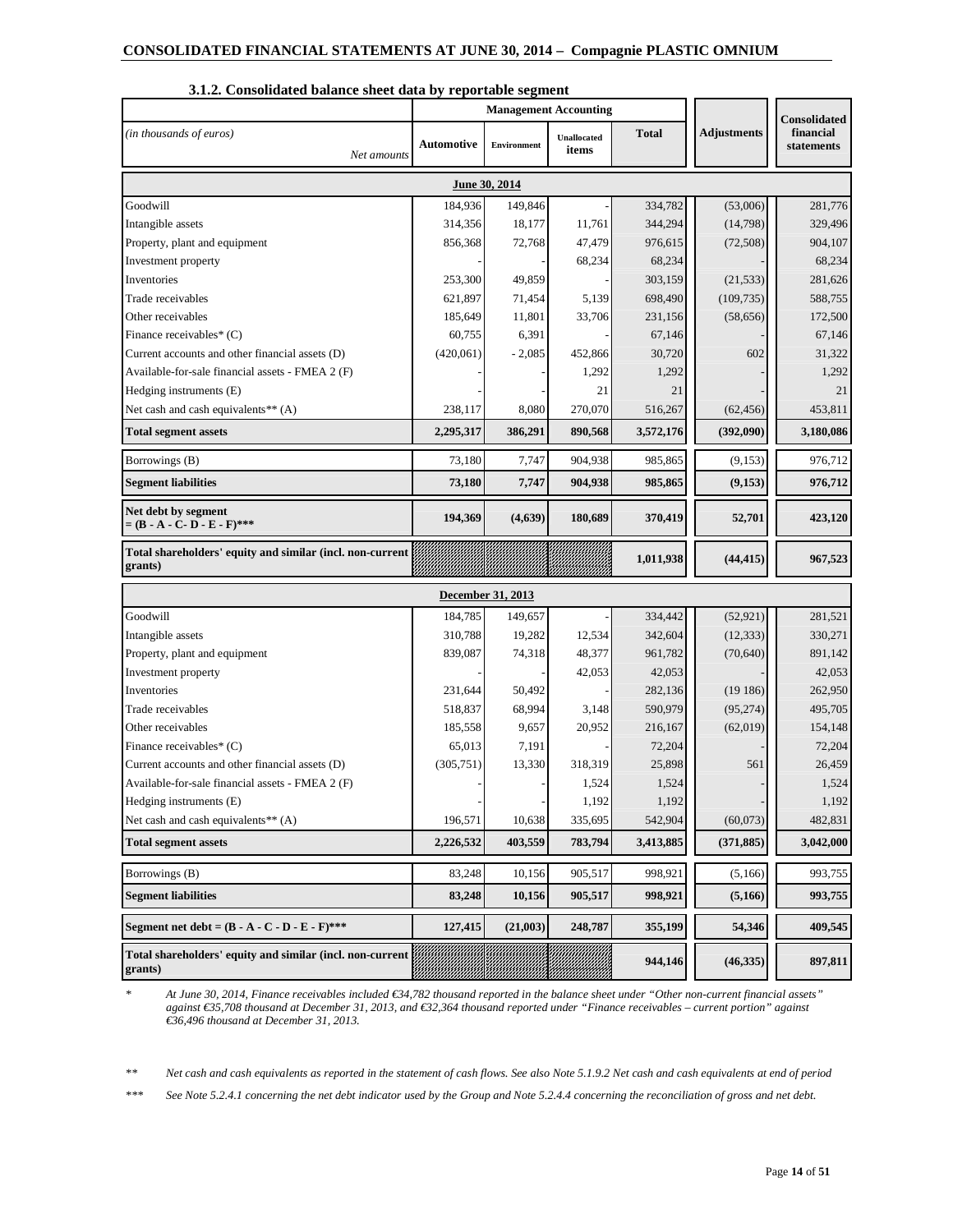# **3.1.3. Other consolidated information by reportable segment**

| <b>First-half 2014</b><br>( <i>in thousands of euros</i> )              | <b>Automotive</b> | <b>Environment</b> | <b>Unallocated</b><br>items | <b>Total</b> | <b>Adjustments</b> | Consolidated<br>financial<br>statements |
|-------------------------------------------------------------------------|-------------------|--------------------|-----------------------------|--------------|--------------------|-----------------------------------------|
| Acquisitions of intangible assets                                       | 41,870            | 193                | 373                         | 42,436       | (4, 810)           | 37,626                                  |
| Capital expenditure (including acquisitions of investment property) $*$ | 70,795            | 6.043              | 27,077                      | 103,915      | (9,170)            | 94,745                                  |
| Depreciation and amortization expense*                                  | (95, 411)         | (8, 847)           | (2,931)                     | (107, 189)   | 9,077              | (98, 112)                               |

| First-half 2013<br>$(in$ thousands of euros)                      | <b>Automotive</b> | <b>Environment</b> | <b>Unallocated</b><br>items | <b>Total</b> | <b>Adjustments</b> | Consolidated<br>financial<br>statements |
|-------------------------------------------------------------------|-------------------|--------------------|-----------------------------|--------------|--------------------|-----------------------------------------|
| Acquisitions of intangible assets                                 | 37.642            | 981                | 899                         | 39,522       | (2,980)            | 36,542                                  |
| Capital expenditure including acquisitions of investment property | 82.967            | 5,974              | 4.606                       | 93,547       | (11,702)           | 81,845                                  |
| Depreciation and amortization expense*                            | (88, 778)         | (8,636)            | (2.423)                     | (99, 837)    | 7.444              | (92, 393)                               |

*\* This item corresponds to depreciation, amortization and impairment of property, plant and equipment and intangible assets, including the amortization of intangible assets (brands and client contracts) acquired in business combinations.* 

*# See Note 5.1.2 "Investment Property"* 

### **3.1.4. Revenue by geographical**

The following tables show revenue generated by the Group's subsidiaries in the market regions or countries indicated:

# *3.1.4.1. Information by market region*

| First-half 2014                          |               |       | First-half 2013                          |               |       |
|------------------------------------------|---------------|-------|------------------------------------------|---------------|-------|
| (in thousands of euros)                  | <b>Totals</b> | $\%$  | (in thousands of euros)                  | <b>Totals</b> | $\%$  |
| France                                   | 341,209       | 12.8% | France                                   | 376,099       | 14.6% |
| North America                            | 705,575       | 26.5% | North America                            | 701,920       | 27.3% |
| Europe excluding France                  | 1,093,443     | 41.0% | Europe excluding France                  | 948,875       | 37.0% |
| South America                            | 83,441        | 3.1%  | South America                            | 112,973       | 4.4%  |
| Africa                                   | 26,169        | 1.0%  | Africa                                   | 24,856        | 1.0%  |
| Asia                                     | 415,719       | 15.6% | Asia                                     | 403,174       | 15.7% |
| <b>Revenue - Management accounting</b>   | 2,665,556     | 100%  | <b>Revenue - Management accounting</b>   | 2,567,897     | 100%  |
| <b>Adjustments</b>                       | (419, 224)    |       | <b>Adjustments</b>                       | (391, 427)    |       |
| <b>Revenue - Consolidated accounting</b> | 2,246,332     |       | <b>Revenue - Consolidated accounting</b> | 2,176,470     |       |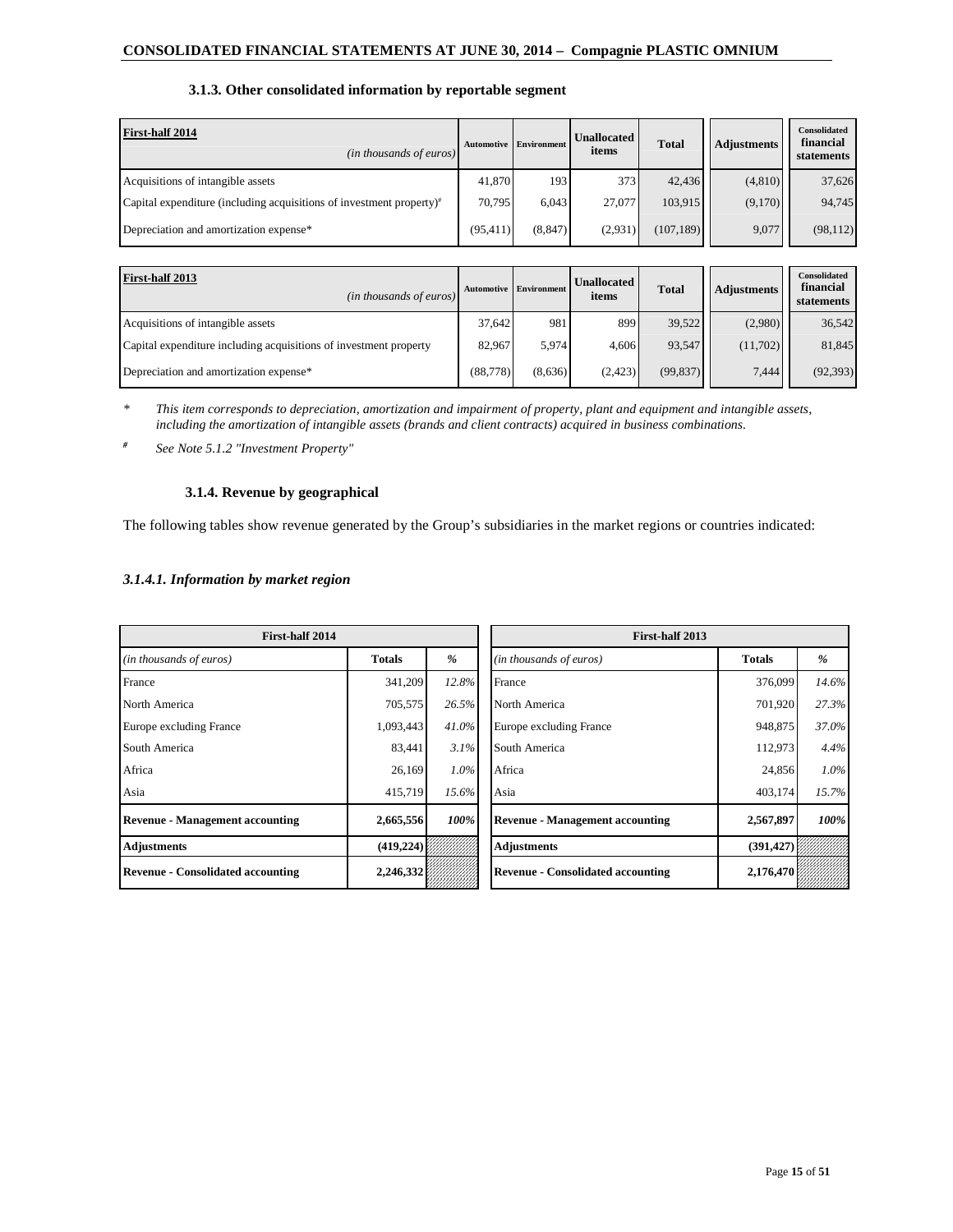# *3.1.4.2. Revenue for the firs ten contributing countries*

| First-half 2014                          |               |       | First-half 2013                          |               |       |
|------------------------------------------|---------------|-------|------------------------------------------|---------------|-------|
| in thousands of euros                    | <b>Amount</b> | %     | in thousands of euros                    | <b>Amount</b> | %     |
| <b>United States</b>                     | 480,462       | 18.0% | <b>United States</b>                     | 488,612       | 19.0% |
| Germany                                  | 344,675       | 12.9% | France                                   | 376,099       | 14.6% |
| France                                   | 341,209       | 12.8% | Germany                                  | 277,785       | 10.8% |
| China                                    | 198,853       | 7.5%  | Mexico                                   | 179,166       | 7.0%  |
| Spain                                    | 198,400       | 7.4%  | Spain                                    | 177,305       | 6.9%  |
| Mexico                                   | 192,692       | 7.2%  | China                                    | 161,510       | 6.3%  |
| United Kingdom                           | 174,711       | 6.6%  | United Kingdom                           | 134,899       | 5.3%  |
| Slovakia                                 | 114,700       | 4.3%  | Slovakia                                 | 129,182       | 5.0%  |
| South Korea                              | 96,605        | 3.6%  | South Korea                              | 89,215        | 3.5%  |
| <b>Brazil</b>                            | 52,103        | 2.0%  | <b>Brazil</b>                            | 67,307        | 2.6%  |
| Other                                    | 471,146       | 17.7% | Other                                    | 486,817       | 19.0% |
| <b>Total</b>                             | 2,665,556     | 100%  | <b>Total</b>                             | 2,567,897     | 100%  |
| Adjustments                              | (419, 224)    |       | <b>Adjustments</b>                       | (391, 427)    |       |
| <b>Revenue - Consolidated accounting</b> | 2,246,332     |       | <b>Revenue - Consolidated accounting</b> | 2,176,470     |       |

# *3.1.4.3. Automotive segment revenue by automotive manufacturer*

|                                                                     | First-half 2014 |                                                           |                                            |                                                                            | First-half 2013 |                                                         |                                     |
|---------------------------------------------------------------------|-----------------|-----------------------------------------------------------|--------------------------------------------|----------------------------------------------------------------------------|-----------------|---------------------------------------------------------|-------------------------------------|
| <b>Automotive manufacturer</b>                                      |                 | <b>Amounts</b>                                            |                                            | <b>Automotive manufacturer</b><br><b>Amounts</b>                           |                 |                                                         |                                     |
| in thousands of euros                                               | <b>Totals</b>   | $%$ of total<br>revenue from<br>main<br>manufacture<br>rs | % of total<br><b>Automotive</b><br>revenue | in thousands of euros                                                      | <b>Totals</b>   | % of total<br>revenue from<br>main<br>manufacture<br>rs | % of total<br>Automotive<br>revenue |
| Volkswagen - Porsche                                                | 428,635         | 26.7%                                                     |                                            | 17.5% General Motors                                                       | 368,324         | 23.7%                                                   | 15.7%                               |
| <b>General Motors</b>                                               | 364,354         | 22.7%                                                     |                                            | 14.9% Volkswagen - Porsche                                                 | 347,736         | 22.4%                                                   | 14.9%                               |
| PSA Peugeot Citroën                                                 | 316,981         | 19.7%                                                     |                                            | 12.9% PSA Peugeot Citroën                                                  | 330,529         | 21.3%                                                   | 14.1%                               |
| Renault/Nissan                                                      | 258,273         | 16.1%                                                     |                                            | 10.5% Renault/Nissan                                                       | 272,620         | 17.5%                                                   | 11.7%                               |
| <b>BMW</b>                                                          | 237,076         | 14.8%                                                     |                                            | 9.7% BMW                                                                   | 235,291         | 15.1%                                                   | 10.1%                               |
| <b>Total - main manufacturers</b>                                   | 1,605,319       | 100%                                                      | 65.5%                                      | <b>Total - main manufacturers</b>                                          | 1,554,500       | 100%                                                    | 66.5%                               |
| Other                                                               | 844,266         |                                                           | 34.5% Other                                |                                                                            | 784,802         |                                                         | 33.5%                               |
| <b>Total Automotive Revenue</b>                                     | 2,449,585       |                                                           | 100%                                       | <b>Total Automotive Revenue</b>                                            | 2,339,302       |                                                         | 100%                                |
| <b>Adjustments to Total Automotive</b><br>Revenue                   | (400, 940)      |                                                           | $-16.4%$                                   | <b>Adjustments to Total Automotive</b><br>Revenue                          | (374, 926)      |                                                         | $-16.03%$                           |
| <b>Total Automotive Revenue -</b><br><b>Consolidated accounting</b> | 2,048,645       |                                                           | 83.6%                                      | <b>Total Automotive Revenue -</b><br>Consolidated accounting,<br>restatedµ | 1,964,376       |                                                         | 83.97%                              |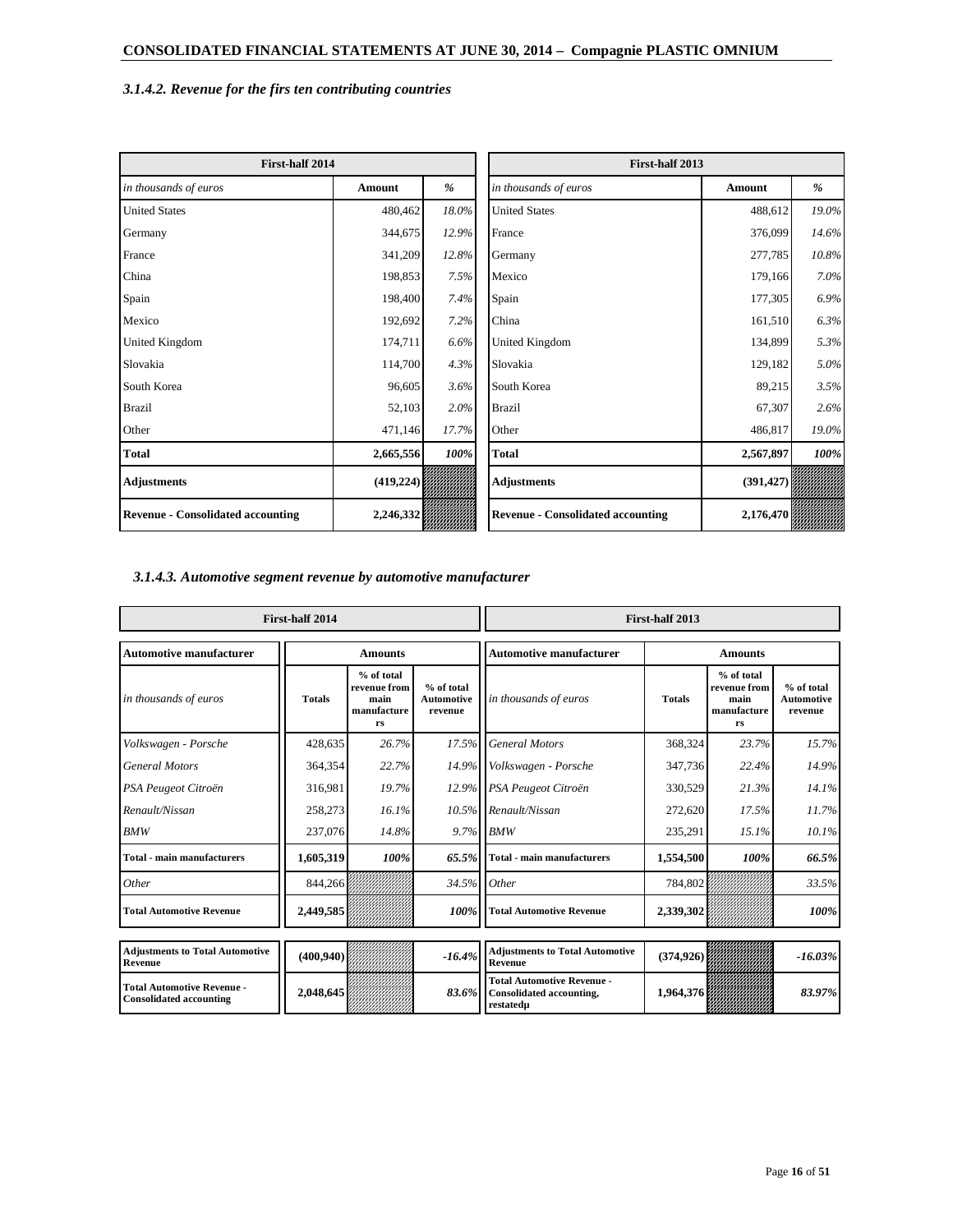# **4. NOTES TO THE INCOME STATEMENT**

# **4.1. Research and development costs**

The percentage of research and development costs is expressed in relation to revenue.

| ( <i>in thousands of euros</i> )                                                                 | First-half 2014 | %        | First-half 2013<br>restated µ | $\%$     |
|--------------------------------------------------------------------------------------------------|-----------------|----------|-------------------------------|----------|
| Research and development costs                                                                   | (121, 516)      | $-5.4\%$ | (118, 286)                    | $-5.4\%$ |
| Of which capitalized development costs and research and development costs<br>billed to customers | 70.449          | 3.1%     | 67.368                        | 3.1%     |
| Net research and development costs                                                               | (51,067)        | $-2.3%$  | (50, 918)                     | $-2.3%$  |

### **4.2. Cost of sales, development, selling and administrative costs**

| in thousands of euros                                                                   | First-half 2014 | First-half 2013<br>restated µ |
|-----------------------------------------------------------------------------------------|-----------------|-------------------------------|
| Cost of sales includes:                                                                 |                 |                               |
| Raw materials (purchases and changes in inventory)*                                     | (1,388,869)     | (1,373,465)                   |
| Direct production outsourcing                                                           | (5,739)         | (6,281)                       |
| Utilities and fluids                                                                    | (41, 185)       | (42, 141)                     |
| Employee benefits expense                                                               | (232,032)       | (239,750)                     |
| Other production costs                                                                  | (146,700)       | (123,952)                     |
| Proceeds from the sale of waste containers leased to customers under operating leases** | 431             | 252                           |
| Carrying amount of waste containers leased to customers under operating leases **       | (359)           | (223)                         |
| Depreciation                                                                            | (56, 833)       | (53,140)                      |
| Provisions                                                                              | (667)           | (7, 835)                      |
| <b>Total</b>                                                                            | (1,871,953)     | (1,846,535)                   |
| Research and development costs include:                                                 |                 |                               |
| Employee benefits expense                                                               | (62, 225)       | (61,038)                      |
| Amortization of capitalized development costs                                           | (27, 689)       | (27, 234)                     |
| Other                                                                                   | 38,847          | 37,354                        |
| <b>Total</b>                                                                            | (51,067)        | (50, 918)                     |
| Selling costs include:                                                                  |                 |                               |
| Employee benefits expense                                                               | (18, 376)       | (18, 467)                     |
| Depreciation, amortization and provisions                                               | (125)           | (172)                         |
| Other                                                                                   | (9.999)         | (8,627)                       |
| <b>Total</b>                                                                            | (28,500)        | (27,266)                      |
| <b>Administrative costs include:</b>                                                    |                 |                               |
| Employee benefits expense                                                               | (55,160)        | (53, 684)                     |
| Other administrative expenses                                                           | (40, 781)       | (34,936)                      |
| Depreciation                                                                            | (4,129)         | (3,124)                       |
| Provisions                                                                              | (2,482)         | 57                            |
| <b>Total</b>                                                                            | (102, 552)      | (91,687)                      |

*\* Of which charges, reversals and provisions for impairment on inventories amounting to:* 

- *· €(223) thousand, First-half 2014;*
- *· €(1,115) thousand, First-half 2013.*

*\*\* See "Gains/losses on disposals of non-current assets" in Note 4.4 "Other operating income and expenses".*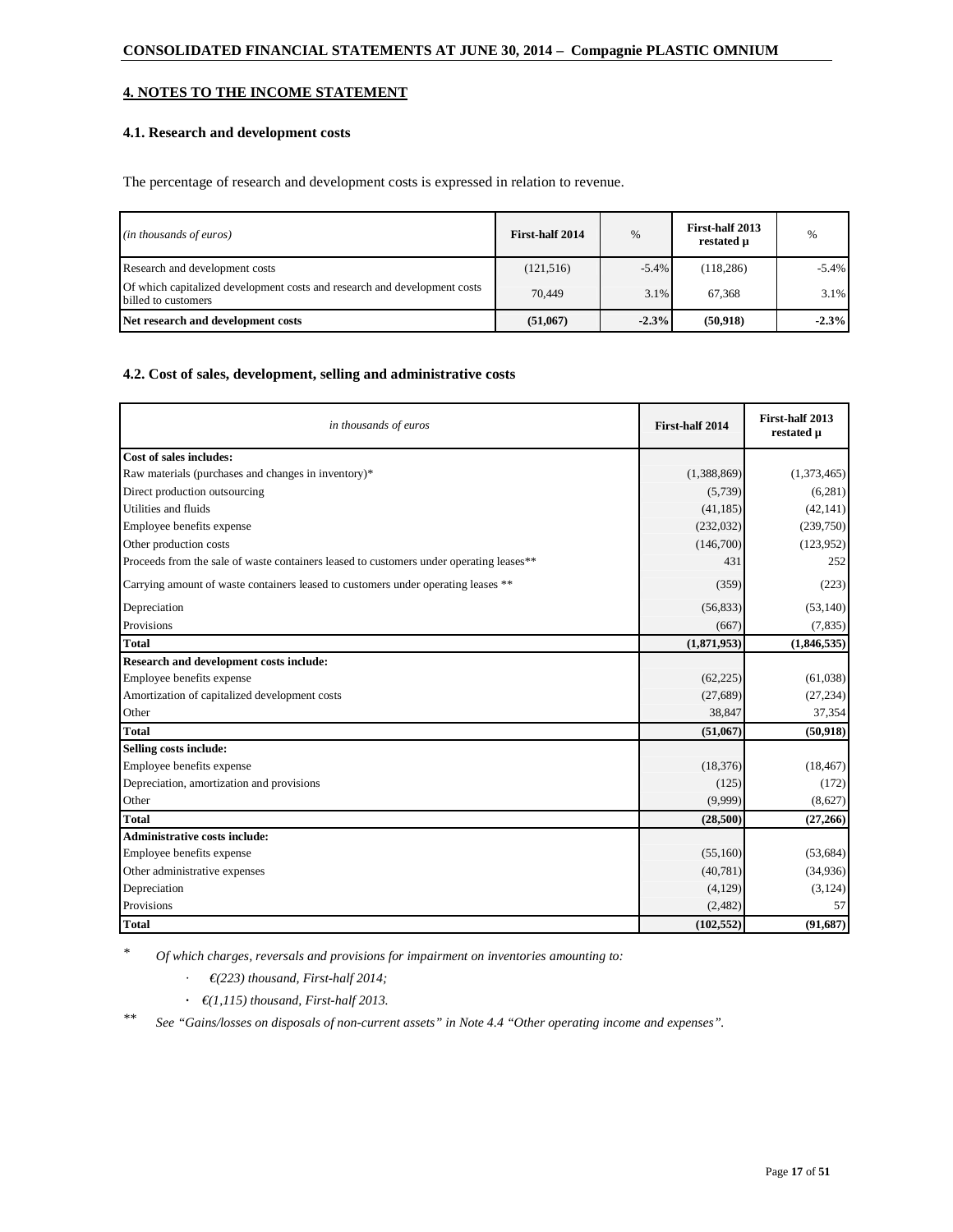# **4.3. Amortization of intangible assets acquired in business combinations**

This item refers to recurrent impacts from the recognition of the acquisition cost of 50% of Inergy Automotive Systems (acquired in 2010) and Ford's fuel tank business in the US (acquired in 2011).

| in thousands of euros                                                     | First-half 2014 | First-half 2013<br>restated µ |
|---------------------------------------------------------------------------|-----------------|-------------------------------|
| <b>Brands</b>                                                             | (175)           | (175)                         |
| Contractual customer relationships                                        | (8,936)         | (9,190)                       |
| Total amortization of intangible assets acquired in business combinations | (9,111)         | (9,365)                       |

### **4.4. Other operating income and expenses**

| in thousands of euros                                                    | First-half 2014 | First-half 2013<br>restated µ |
|--------------------------------------------------------------------------|-----------------|-------------------------------|
| Gains/losses on disposals of non-current assets <sup>(a)</sup>           | (1,114)         | (497)                         |
| Pre-start-up costs at new plants                                         |                 | (11)                          |
| Employee downsizing plans <sup><math>(1)</math></sup>                    | (14,741)        | (9,514)                       |
| Impairment of non-current assets                                         | (12)            | (410)                         |
| Provisions for charges                                                   | (872)           | 287                           |
| Foreign exchange gains and losses on operating activities <sup>(2)</sup> | (5,064)         | (2,962)                       |
| Impact of acquisitions: related fees and expenses                        | (183)           | (486)                         |
| Other $^{(3)}$                                                           | (315)           | (62)                          |
| Total operating income and expenses                                      | (22, 301)       | (13, 655)                     |
| - of which total other operating income                                  | 35              | 1,046                         |
| - of which total other operating expense                                 | (22, 336)       | (14, 701)                     |

#### **First-half 2014:**

#### (1) Costs of employee downsizing plans:

These primarily involve:

- the Automotive Division with respect to the Compiègne-Laval site in France, whose reorganization begun last year is ongoing;
- and the Environment Division with respect to the Neustadt site in Germany.
- (2) Foreign exchange gains and losses on operating activities:

In the first half of 2014 operating currency losses were not material and involved:

- the Auto Exteriors division of the Automotive segment (36%)
- and the Fuel Systems division of the Automotive segment (64%).
- (3) "Other":

The amount reported under this item in the first-half of 2014 corresponds to various non-material transactions.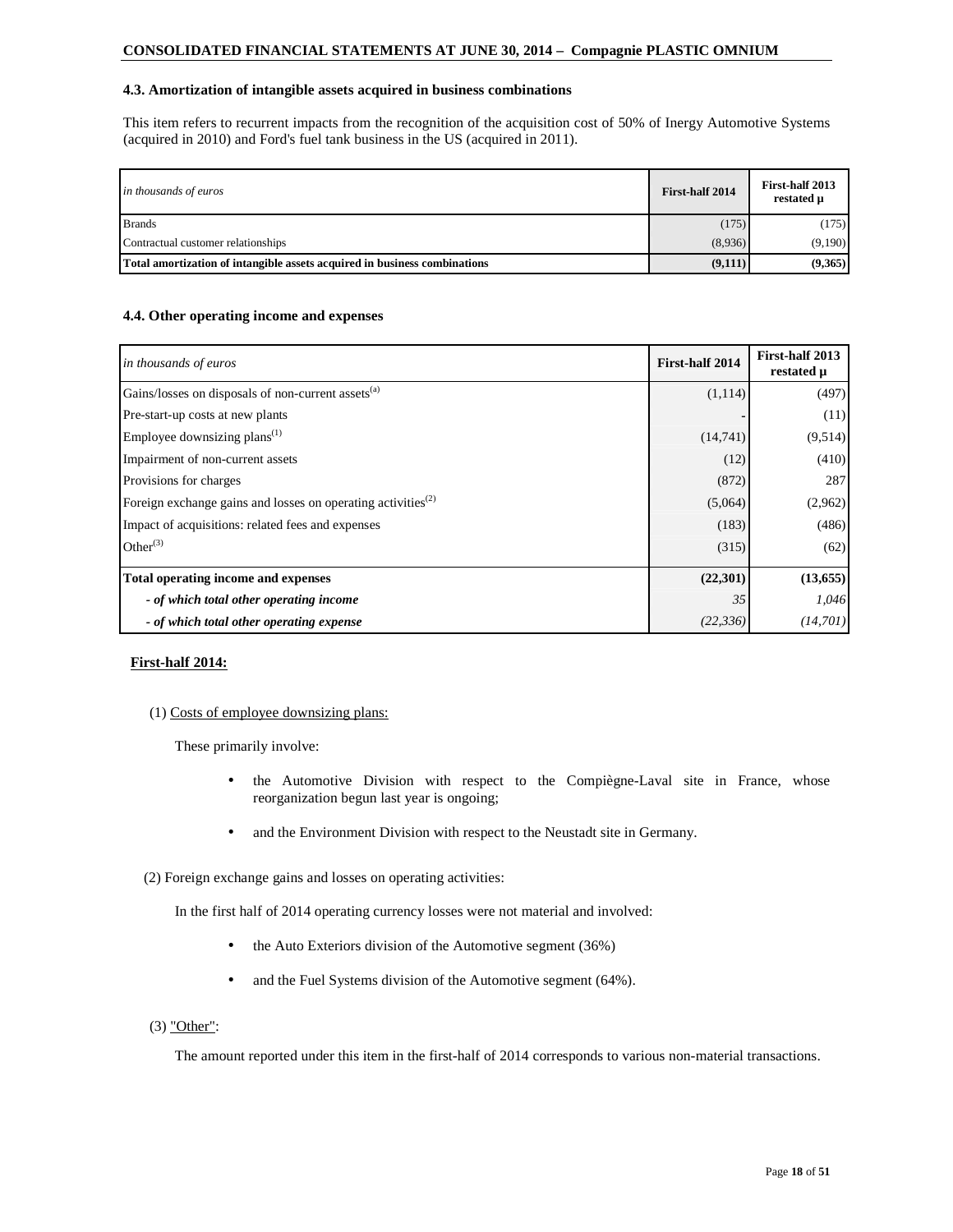# **First-half 2013 restated µ:**

### (1) Costs of employee downsizing plans:

Downsizing plans mainly concerned the Automotive Division's plants in Herentals (Belgium), Eisenach-Thuringe (Germany), Compiègne-Laval (France) and Saint-Désirat (France).

(2) Foreign exchange gains and losses on operating activities:

In the first half of 2013 operating currency losses involved:

- the Auto Exteriors division of the Automotive segment  $(60\%)$ ;
- and the Fuel Systems division of the Automotive segment (34%).

#### $(3)$  "Other":

The amount reported under this item in first-half 2013 corresponds to various non-material transactions.

### **(a) Gains/losses on disposals of non-current assets**

*Proceeds from disposals of property, plant and equipment and intangible assets in the statement of cash flows include proceeds from disposals of assets reported under "Other operating income and expenses" and proceeds from waste containers leased to customers under operating leases reported under "Cost of sales" (see Note 4.2).* 

*Net (gains)/losses on disposals of non-current assets in the statement of cash flows include gains and losses from disposals of property, plant and equipment and intangible assets reported under "Other operating income and*  expenses" and gains and losses from waste containers leased to customers under operating leases (see Note 4.2). *Details below:* 

|                                                                                                                                   | First-half 2014             |           | First-half 2013 restated µ         |               |  |
|-----------------------------------------------------------------------------------------------------------------------------------|-----------------------------|-----------|------------------------------------|---------------|--|
| in thousands of euros                                                                                                             | <b>Disposal</b><br>proceeds | Gain/loss | <b>Disposal</b><br>proceeds        | Gain/loss     |  |
| Sales of waste containers included in operating margin                                                                            | 431.                        | 72        | 252                                | 29            |  |
| Total amount of waste containers included in operating margin (see<br>Note 4.2)                                                   | 431                         | 72        | 252                                | 29            |  |
| Disposals of intangible assets<br>Disposals of property, plant and equipment<br>Disposals of available-for-sale financial assets* | 797 <sup>'</sup>            | (1, 114)  | 552 <sub>1</sub><br>1,418<br>1,255 | (484)<br>(13) |  |
| Total from disposals of non-current assets excluding<br>Non-current financial assets (see Table above)                            | 7971                        | (1,114)   | 3,225                              | (497)         |  |
| Disposals of non-current financial assets                                                                                         |                             |           |                                    |               |  |
| Total proceeds from disposal of non-current financial assets (see<br>table above)                                                 |                             |           |                                    |               |  |
| <b>Total</b>                                                                                                                      | 1,228                       | (1,042)   | 3,477                              | (468)         |  |

*First-half 2013 :* 

*\* See Note 2.4 "Assets held for sale/liabilities related to assets held for sale" to the June 30, 2013 consolidated financial statements regarding the disposal of the Blenheim site belonging to Inergy Automotive Systems Canada Inc. in the Automotive Division.*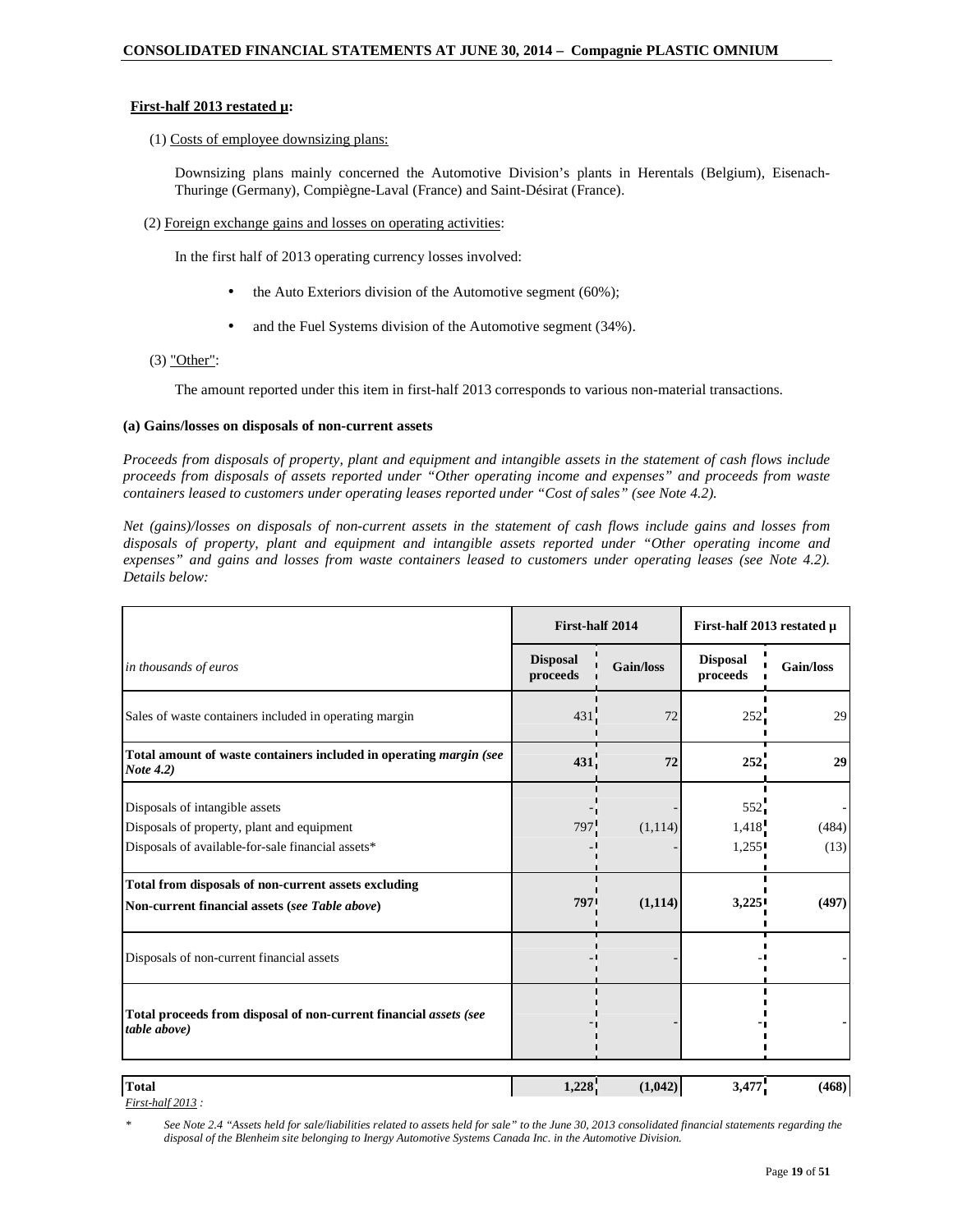# **4.5. Finance costs and other financial income and expenses, net**

| in thousands of euros                               | First-half 2014 | First-half 2013<br>restated µ |
|-----------------------------------------------------|-----------------|-------------------------------|
|                                                     |                 |                               |
| Finance costs                                       | (18,680)        | (17, 632)                     |
| Interest cost - post-employment benefit obligations | (1,244)         | (1,291)                       |
| Financing fees and commissions                      | (4,850)         | (4, 142)                      |
| <b>Finance costs</b>                                | (24,774)        | (23,065)                      |
| Exchange gains or losses on financing activities    | 330             | (2,950)                       |
| Profit/(loss) on interest rate and currency hedges  | (7, 841)        | (1, 861)                      |
| Other                                               | 114             |                               |
| Other financial income and expense, net             | (7, 397)        | (4, 811)                      |
| <b>Total</b>                                        | (32,171)        | (27, 876)                     |

# **4.6. Share of profit/(loss) of associates and joint ventures**

The share of associated companies and joint ventures in Group earnings is broken down as follows:

| In thousands of euros                                         | % consolidation | First-half 2014 | First-half 2013<br>restated µ |
|---------------------------------------------------------------|-----------------|-----------------|-------------------------------|
| JV HBPO GmbH and its subsidiaries - Joint Venture             | 33.33%          | 5,155           | 5,671                         |
| JV Yanfeng Plastic Omnium & its subsidiaries - Joint Venture  | 49.95%          | 7,755           | 5,793                         |
| B.P.O. AS - Joint Venture                                     | 49.98%          | 4,313           | 6,249                         |
| Signal AG - Joint Venture                                     | 50.00%          | 34              | (198)                         |
| JV Valeo Plastic Omnium (SNC and SL) - Joint Venture          | 50.00%          | (12)            | (2)                           |
| Plastic Recycling - Joint Venture                             | 50.00%          | (76)            | (173)                         |
| Total share of profit/(loss) of associates and joint ventures |                 | 17,169          | 17.340                        |

# **4.7. Income tax**

# **4.7.1. Income tax recorded in the income statement**

Income tax expense breaks down as follows:

| in thousands of euros                                                                        | First-half 2014 | First-half 2013<br>restated µ |
|----------------------------------------------------------------------------------------------|-----------------|-------------------------------|
| <b>Current taxes</b>                                                                         | (47, 131)       | (37, 817)                     |
| Current income tax (expense)/benefit                                                         | (43,547)        | (35,169)                      |
| Tax (expense)/benefit on non-recurring items                                                 | (3,584)         | (2,648)                       |
| <b>Deferred taxes</b>                                                                        | 13,446          | 9,481                         |
| Deferred tax (expense)/benefits on timing differences arising or reversing during the period | 13,284          | 10,089                        |
| Effect of changes in tax rates or the introduction of new taxes                              | 162             | (608)                         |
| Income tax recorded in the consolidated income statement                                     | (33,685)        | (28, 336)                     |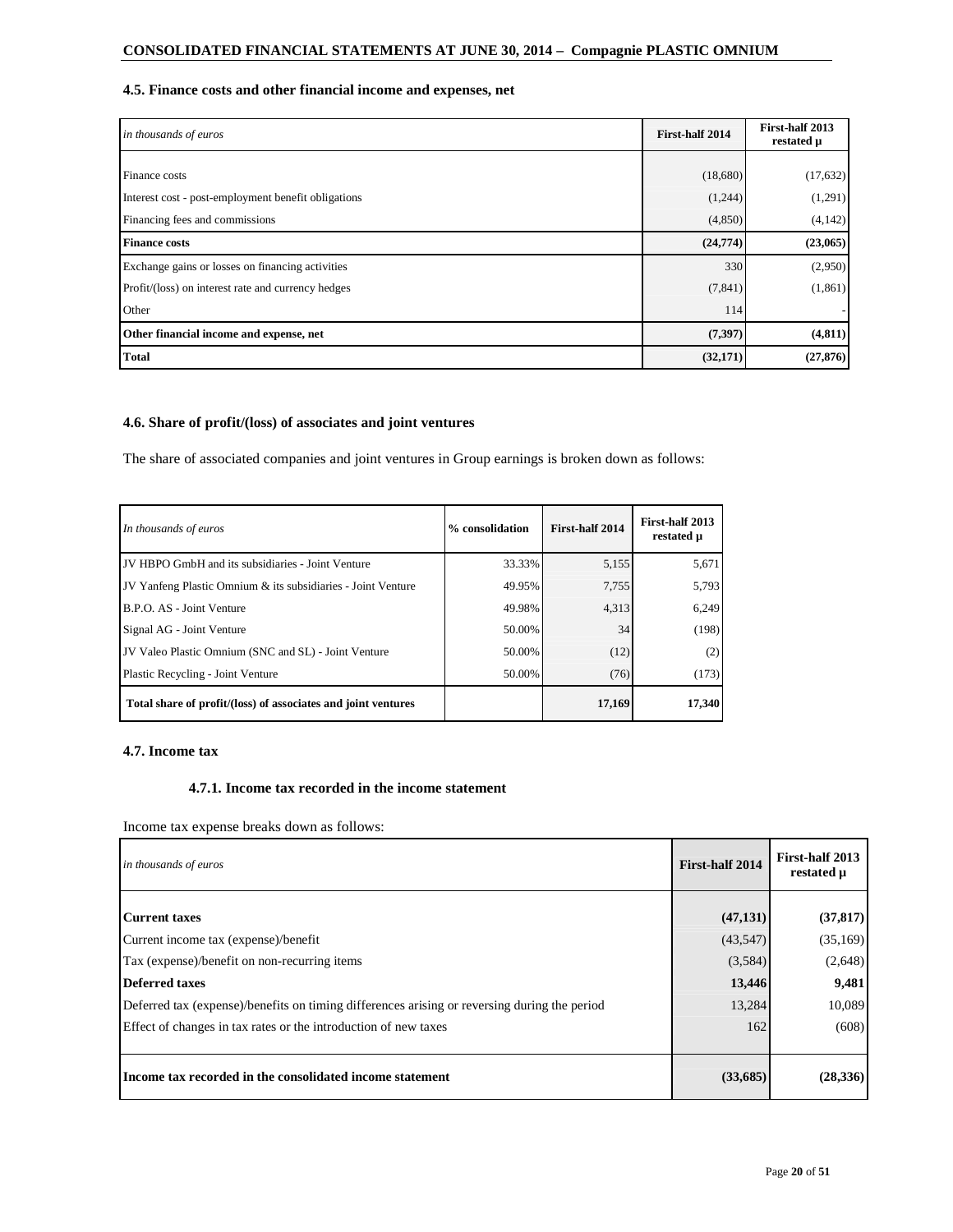### **4.7.2. Analysis of income tax expense – Tax proof**

The analysis of the income tax expense reveals the following factors:

| <b>INCOME TAX ANALYSIS</b>                                                                        |                       | First-half 2014 | First-half 2013<br>restated µ |
|---------------------------------------------------------------------------------------------------|-----------------------|-----------------|-------------------------------|
| Consolidated profit before tax and share of profit/(loss) of associates and<br>joint ventures (A) | In thousands of euros | 128,677         | 109,167                       |
| Net actual cost of income tax recorded in the income statement (B)                                | In thousands of euros | (33,685)        | (28, 336)                     |
| Effective tax rate $(C) = (B)/(A)$                                                                | $\frac{a}{b}$         | 26.2%           | 25.9%                         |
| Tax rate applicable in France (D)                                                                 |                       | 38%             | 35%                           |
| Theoretical cost of income tax $(E) = (A) * (D)$                                                  | In thousands of euros | (48, 897)       | 38,208                        |
| Difference (F)                                                                                    | In thousands of euros |                 |                               |
| Net actual cost of income $\text{tax}(B)$ - Theoretical cost of income $\text{tax}(E)$            |                       | 15,212          | 9,872                         |

| <b>Breakdown of the difference between actual and theoretical income tax expense (F)</b> | Amount  | $\frac{0}{0}$ | Amount  | $\frac{6}{9}$ |
|------------------------------------------------------------------------------------------|---------|---------------|---------|---------------|
|                                                                                          |         |               |         |               |
| Tax credits and other tax savings                                                        | 8.148   | 6.3%          | 5,130   | 4.7%          |
| Permanent differences between recorded profits and taxable profits                       | (2,704) | $-2.1\%$      | (1,885) | $-1.7\%$      |
| Recognition and/or utilization of tax loss carryforwards and other deferred<br>taxes     | (5,361) | $-4.1\%$      | 5,925   | 5.4%          |
| Impact on opening deferred taxes of a tax rate change                                    | 624     | $0.5\%$       |         |               |
| Impact of differences in foreign tax rates                                               | 10,509  | 8.1%          | 3,046   | 2.8%          |
| Other                                                                                    | 3,996   | 3.1%          | (2,344) | $-2.1%$       |
| Total difference (F)                                                                     | 15,212  | 11.8%         | 9,872   | 9.1%          |

The Group's effective tax rate for the first half of 2014 was 26.2% (and 25.9% for the first half of 2013.) The factors determining this tax rate have remained relatively stable, as shown by the tax proof presented below.

In first-half 2014, actual income tax expense was €33,7 million compared with theoretical tax expense of €48.9 million at the French standard rate of 38%.

For the same period in 2013 the tax recognized was a charge of €28.3 million for a theoretical tax of €38.2 million based on a 35% tax rate.

The difference between actual income tax expense and theoretical income tax expense is largely accounted for by:

- $\in$  8.1 million from using specific tax reductions or credits, mainly in Eastern Europe and Asia (vs.  $\in$  51 million in the first half of 2013);
- $\epsilon$ 2.7 million from permanent differences between accounting profits and taxable profits (vs.  $-\epsilon$ 1.9 million in the first half of 2013);
- -€5.4 million from losses or other assets generated during the year but not recognized, net of those previously not capitalized but used or recognized in the year (vs.  $\epsilon$ 5.9 million in the first half of 2013); and
- $€10.5$  million from the impact of more favorable tax rates, principally in the USA, Asia and France (vs. €3 million in the first half of 2013).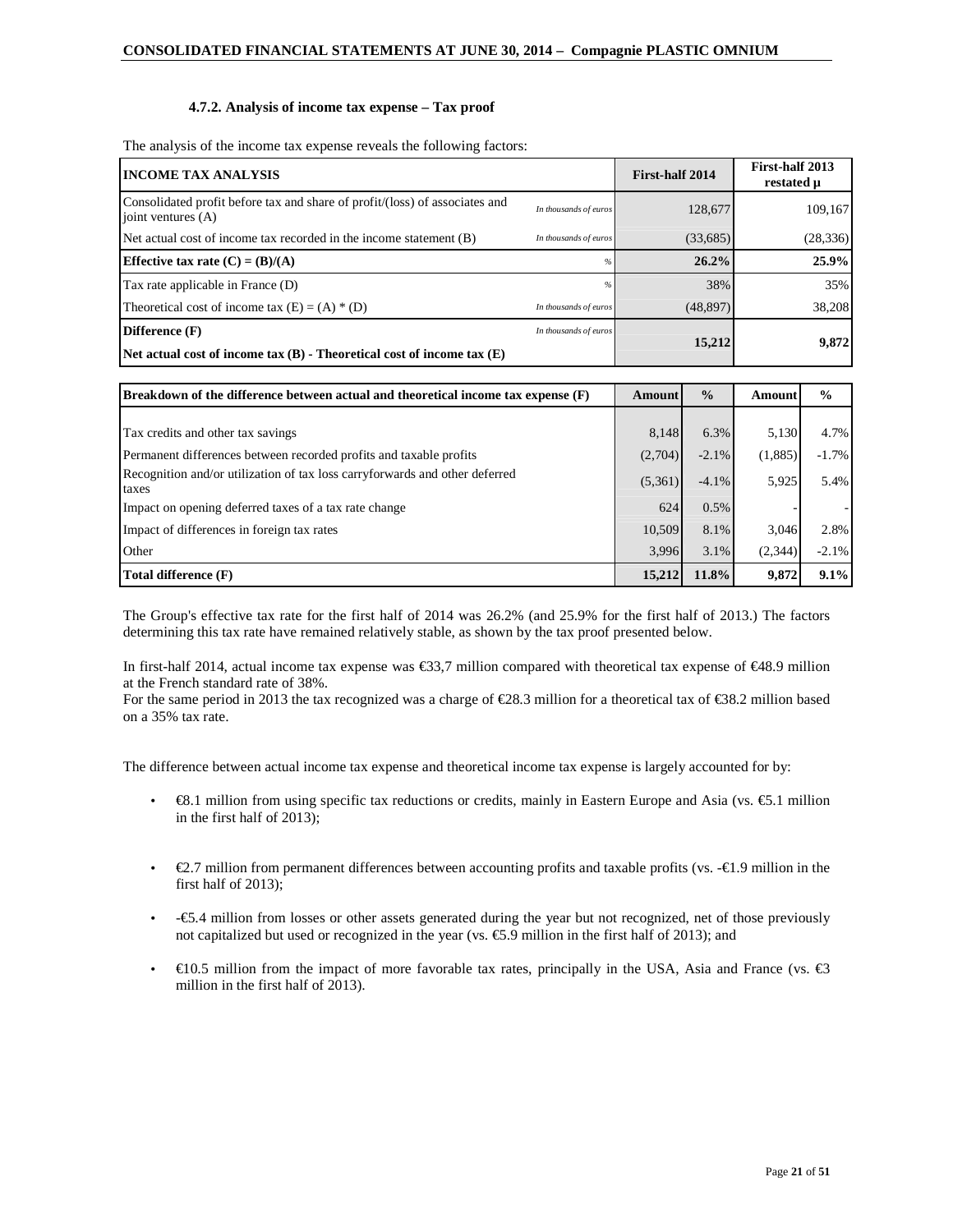### **4.8. Net profit attributable to non-controlling interests**

Net profit attributable to non-controlling interests corresponds to the share of non-controlling partners in the profit or loss of companies controlled by the Group and fully consolidated. It is broken down as follows:

| (in thousands of euros)                                   | First-half 2014 | First-half 2013<br>restated µ |
|-----------------------------------------------------------|-----------------|-------------------------------|
| Plastic Omnium Composites Jiangsu Co. Ltd.                |                 | (139)                         |
| Inergy Automotive Systems Manufacturing (Beijing) Co. Ltd | 2,339           | 1.347                         |
| Inergy Automotive Systems Manufacturing India Pvt Ltd     | 315             | 372                           |
| RMS Rotherm Maschinenbau GmbH                             | 93              | 170                           |
| <b>DSK</b> Plastic Omnium Inergy                          | 964             | 149                           |
| <b>DSK Plastic Omnium BV</b>                              | 64              | (94)                          |
| Total attributable to non-controlling interests           | 3,775           | 1,806                         |

# **4.9. Earnings per share and diluted earnings per share**

| Net profit attributable to owners of the parent        | First-half 2014 | First-half 2013<br>restated $\beta$ | First-half 2013<br>published |
|--------------------------------------------------------|-----------------|-------------------------------------|------------------------------|
| Basic earnings per share (in $\epsilon$ )              | 0.74            | 0.66                                | 1.97                         |
| Diluted earnings per share (in $\epsilon$ )            | 0.72            | 0.64                                | 1.92                         |
|                                                        |                 |                                     |                              |
| Weighted average number of ordinary shares outstanding | 154,977,021     | 154,977,021                         | 51,659,007                   |
| - Treasury stock                                       | (7,692,509)     | (8,420,094)                         | (2,806,698)                  |
| Weighted average number of ordinary shares, undiluted  | 147,284,512     | 146,556,927                         | 48,852,309                   |
| - Impact of dilutive instruments (stock options)       | 3,470,980       | 3,992,643                           | 1,330,881                    |
| Weighted average number of ordinary shares, diluted    | 150,755,492     | 150,549,570                         | 50,183,190                   |

*¤ By decision of the Combined Shareholders' Meeting of April 25, 2013, the Plastic Omnium share par value was divided by three on September 10, 2013, leading to the number of shares comprising the equity capital being multiplied by three. The various earnings per share prior to September 10, 2013 should be divided by three in order to be comparable with the 2013 earnings per share.*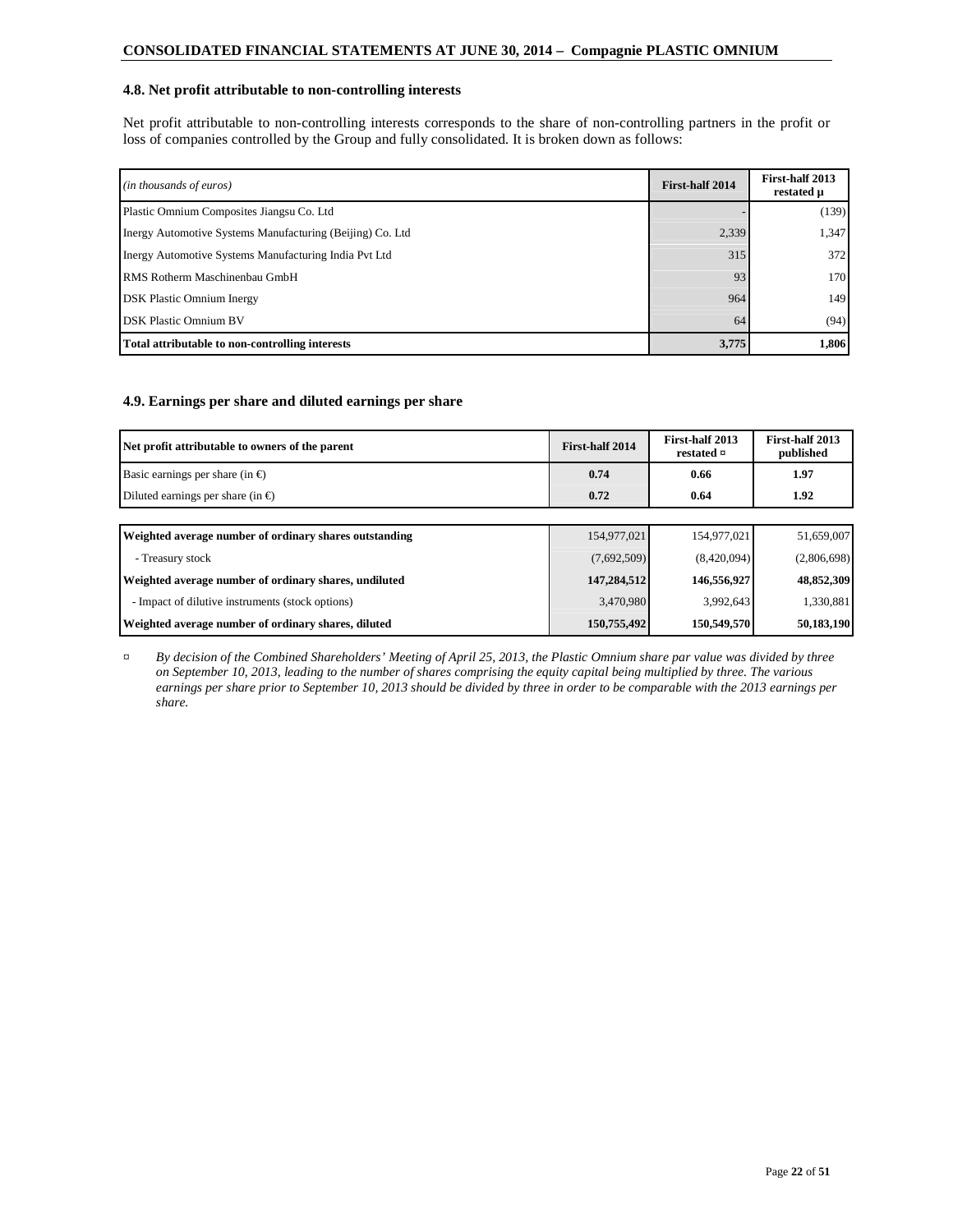# **5. NOTES TO THE BALANCE SHEET**

# **5.1. Assets**

# **5.1.1. Goodwill**

The first-time application of the new consolidation standards at January 1, 2014 meant that the Group allocated goodwill to each entity accounted by the equity method as at January 1, 2013 based on the companies' net assets. The amount so allocated to the equity-accounted companies was  $\epsilon$ 43,057 thousand, of which  $\epsilon$ 22,433 thousand were for companies in the Automotive segment and €20,624 thousand for the Environment segment.

Impairment tests were conducted on the residual goodwill in these two segments. These led the Group to recognize an impairment loss at January 1, 2013 of €10 million on goodwill in the Environment segment (the Signature CGU).

The breakdown of this impairment is shown in the following

| <b>GOODWILL BY REPORTABLE SEGMENT</b> |         | <b>Consolidated financial</b><br>statements at December 31,<br>2012 |                    |           | <b>Adjustments</b>           | <b>Restated consolidated statements at</b><br>January 1, 2013 µ |                                                                                                     |                    |
|---------------------------------------|---------|---------------------------------------------------------------------|--------------------|-----------|------------------------------|-----------------------------------------------------------------|-----------------------------------------------------------------------------------------------------|--------------------|
| in thousands of euros                 | Cost    | <b>Impairme</b><br>nt losses<br>for the<br>period                   | Carrying<br>amount | Cost      | <b>Impairme</b><br>nt losses | Cost                                                            | <b>Impairment</b> losses<br>from first-time<br>application of the<br>new consolidation<br>standards | Carrying<br>amount |
| Automotive                            | 185,376 |                                                                     | 185.376            | (22, 433) |                              | 162,943                                                         |                                                                                                     | 162,943            |
| Environment                           | 157,188 | (10,000)                                                            | 147,188            | (20,624)  | (10,000)                     | 136,564                                                         | (20,000)                                                                                            | 116,564            |
| Unallocated                           | 2,960   |                                                                     | 2,960              |           |                              | 2,960                                                           |                                                                                                     | 2.960              |
| Value at January 1, 2013              | 345,525 | (10,000)                                                            | 335,525            | (43, 057) | (10,000)                     | 302,468                                                         | (20,000)                                                                                            | 282,468            |

| <b>GOODWILL</b><br>In thousands of euros                                       | Cost     | Impairment | Carrying<br>amount |
|--------------------------------------------------------------------------------|----------|------------|--------------------|
| Value at January 1, 2013 restated µ                                            | 302,468  | (20,000)   | 282,468            |
| Pulidos de Juarez SA de CV goodwill <sup>#</sup>                               | 80       |            | 80                 |
| Adjustment to the DSK Plastic Omnium BV control premium goodwill <sup>##</sup> | (18)     |            | (18)               |
| Translation adjustment                                                         | (1,009)  |            | (1,009)            |
| Value at December 31, 2013 restated µ                                          | 301,521  | (20,000)   | 281,521            |
| Offsets of previous impairment losses                                          | (20,000) | 20,000     |                    |
| Translation adjustment                                                         | 255      |            | 255                |
| Value at June 30, 2014                                                         | 281,776  |            | 281,776            |

*# See Note 2.2 "Acquisition of Pulidos Juarez SA de CV" in the 2013 consolidated financial statements.* 

*## See Note 2.5 "Effect of acquisitions completed in 2012" to the consolidated financial statements on the Detalstroykonstruktsiya partnership agreement.*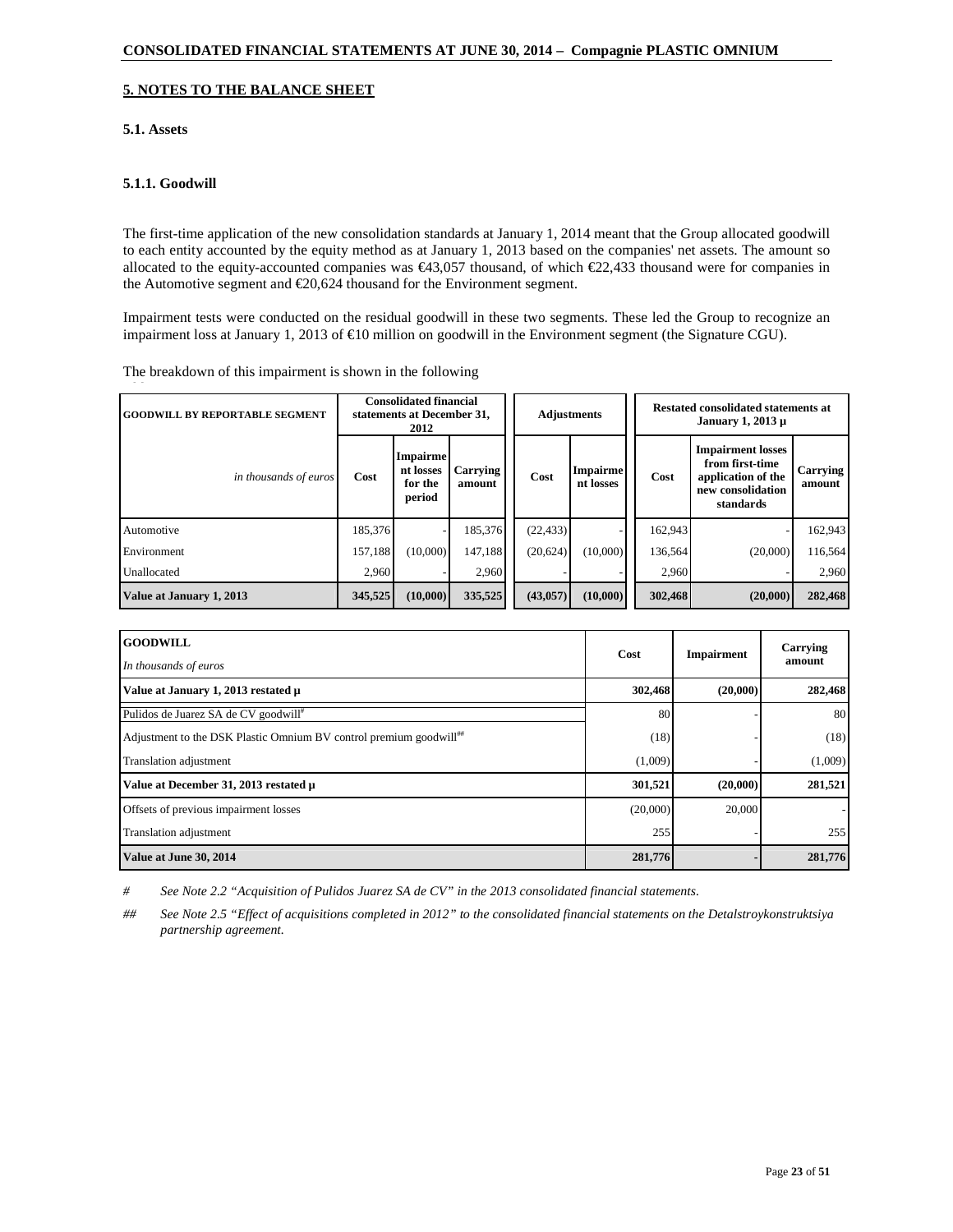Goodwill by reportable segment

| <b>GOODWILL BY REPORTABLE SEGMENT</b><br>In thousands of euros | Cost    | Impairment | <b>Carrying amount</b> |
|----------------------------------------------------------------|---------|------------|------------------------|
| Automotive                                                     | 162,620 |            | 162,620                |
| Environment                                                    | 119,156 |            | 119,156                |
| Value at June 30, 2014                                         | 281,776 |            | 281,776                |
|                                                                |         |            |                        |
| Automotive                                                     | 162,413 |            | 162,413                |
| Environment                                                    | 139,108 | (20,000)   | 119,108                |
|                                                                |         |            |                        |
| Value at December 31, 2013 restated µ                          | 301,521 | (20,000)   | 281,521                |

# **5.1.2. Investment property**

The item "Investment property" saw the following movements over the past two years:

| In thousands of euros                                                                 | <b>Total</b> | Land   | <b>Building</b> |
|---------------------------------------------------------------------------------------|--------------|--------|-----------------|
| Fair value at December 31, 2013 restated u                                            | 42,053       | 15,200 | 26,853          |
| Buildings under construction in Lyon Gerland                                          | 26,181       |        | 26,181          |
| Fair value at June 30, 2014                                                           | 68,234       | 15,200 | 53,034          |
| In thousands of euros                                                                 | <b>Total</b> | Land   | <b>Building</b> |
| Fair value at December 31, 2012 restated u                                            | 15,200       | 15.200 |                 |
| Buildings under construction in Lyon Gerland                                          | 25,857       |        | 25,857          |
| Lyon Gerland building under construction - Transfer of property, plant and equipment* | 996          |        | 996             |
| Fair value at December 31, 2013 restated µ                                            | 42,053       | 15,200 | 26,853          |

*\* See reclassification of construction work in progress in Note 5.1.3 "Property, plant and equipment excluding investment property" in the consolidated financial statements at December 31, 2013. The building on the Lyon Gerland site involves a construction project for a 33,000 sq.m. office building scheduled for completion in the first quarter of 2015. On January 29, 2013 a twelve-year lease was signed on two-thirds of the building.*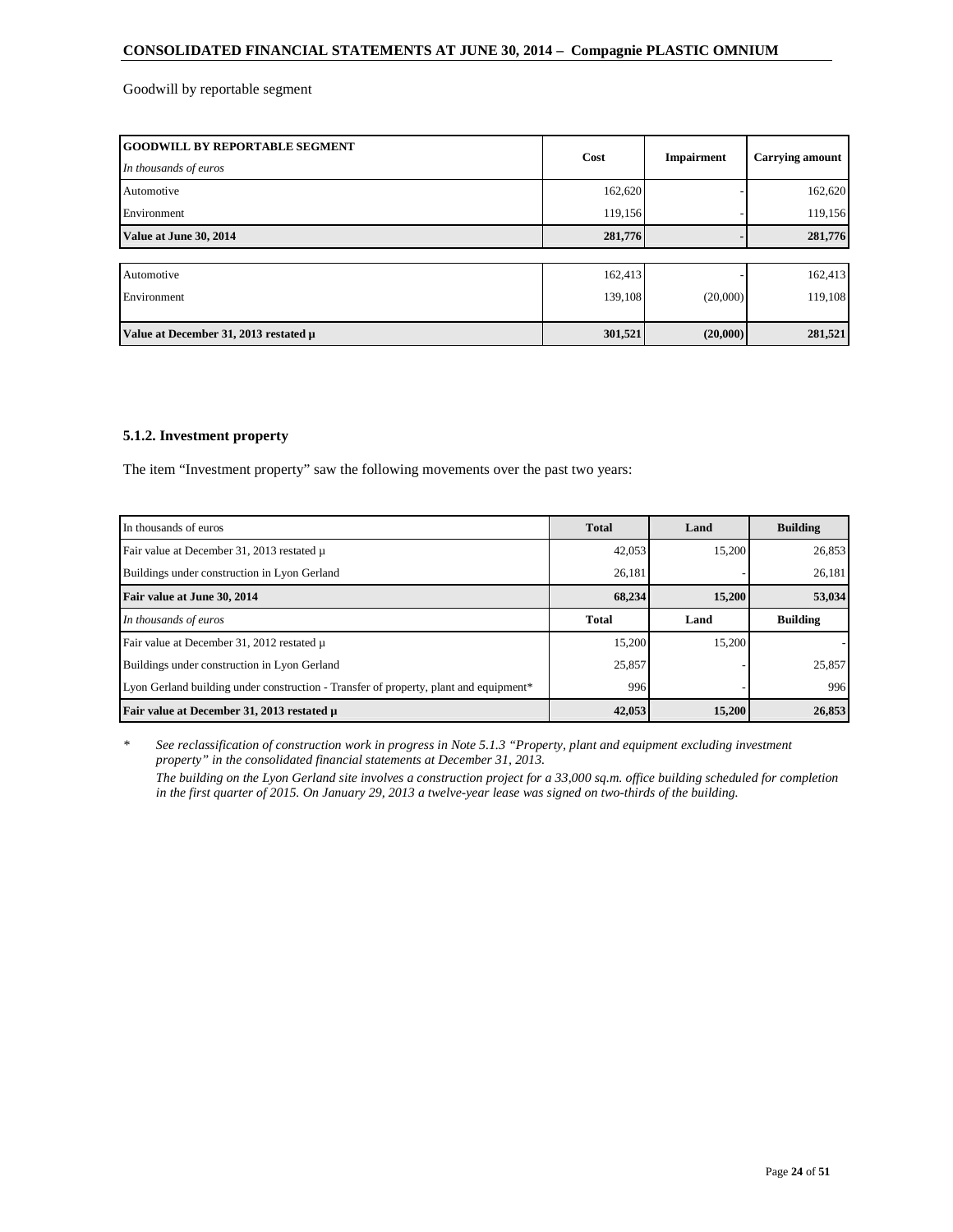# **5.1.3. Investments in associates and joint ventures**

Investments in associates and joint ventures refer respectively to Group investments in the following companies:

| in thousands of euros                                        | % consolidation | June 30, 2014 | <b>December 31, 2013</b><br>restated µ |
|--------------------------------------------------------------|-----------------|---------------|----------------------------------------|
| JV HBPO GmbH and its subsidiaries - Joint Venture            | 33.33%          | 24,312        | 28,874                                 |
| JV Yanfeng Plastic Omnium & its subsidiaries - Joint Venture | 49.95%          | 75,585        | 74,396                                 |
| B.P.O. AS - Joint Venture                                    | 49.98%          | 14.230        | 15,721                                 |
| Signal AG - Joint Venture                                    | 50.00%          | 16.196        | 16,919                                 |
| JV Valeo Plastic Omnium (SNC and SL) - Joint Venture         | 50.00%          | 335           | 348                                    |
| Plastic Recycling - Joint Venture                            | 50.00%          | 274           | 349                                    |
| Total investments in associates and joint ventures           |                 | 130,932       | 136,607                                |

Investments in these entities include the following goodwill:

| in thousands of euros                                   | June 30, 2014 | December 31, 2013<br>restated u |
|---------------------------------------------------------|---------------|---------------------------------|
| Goodwill in associates and joint ventures - Automotive  | 20,570        | 20.626                          |
| Goodwill in associates and joint ventures - Environment | 10.312        | 10.312                          |
| Total goodwill in associates and joint ventures         | 30.882        | 30,938                          |

# **5.1.4. Available-for-sale financial assets**

At the close of each period, financial assets recognized under this item correspond to shares in non-material shell or dormant companies and the Group's contribution to the "FMEA 2" Tier 2 Automotive OEM Modernization Fund.

| in thousands of euros                 | June 30, 2014 | December 31, 2013<br>restated µ |
|---------------------------------------|---------------|---------------------------------|
| Shell companies and dormant companies | 267           | 279                             |
| Contribution to the "FMEA 2" fund*    | 1.292         | 1.524                           |
| Available-for-sale financial assets   | 1,559         | 1,803                           |

*\* The contributions to the "FMEA 2" fund are listed with long-term financial receivables in Note 5.2.4.4 "Reconciliation of gross and net debt."*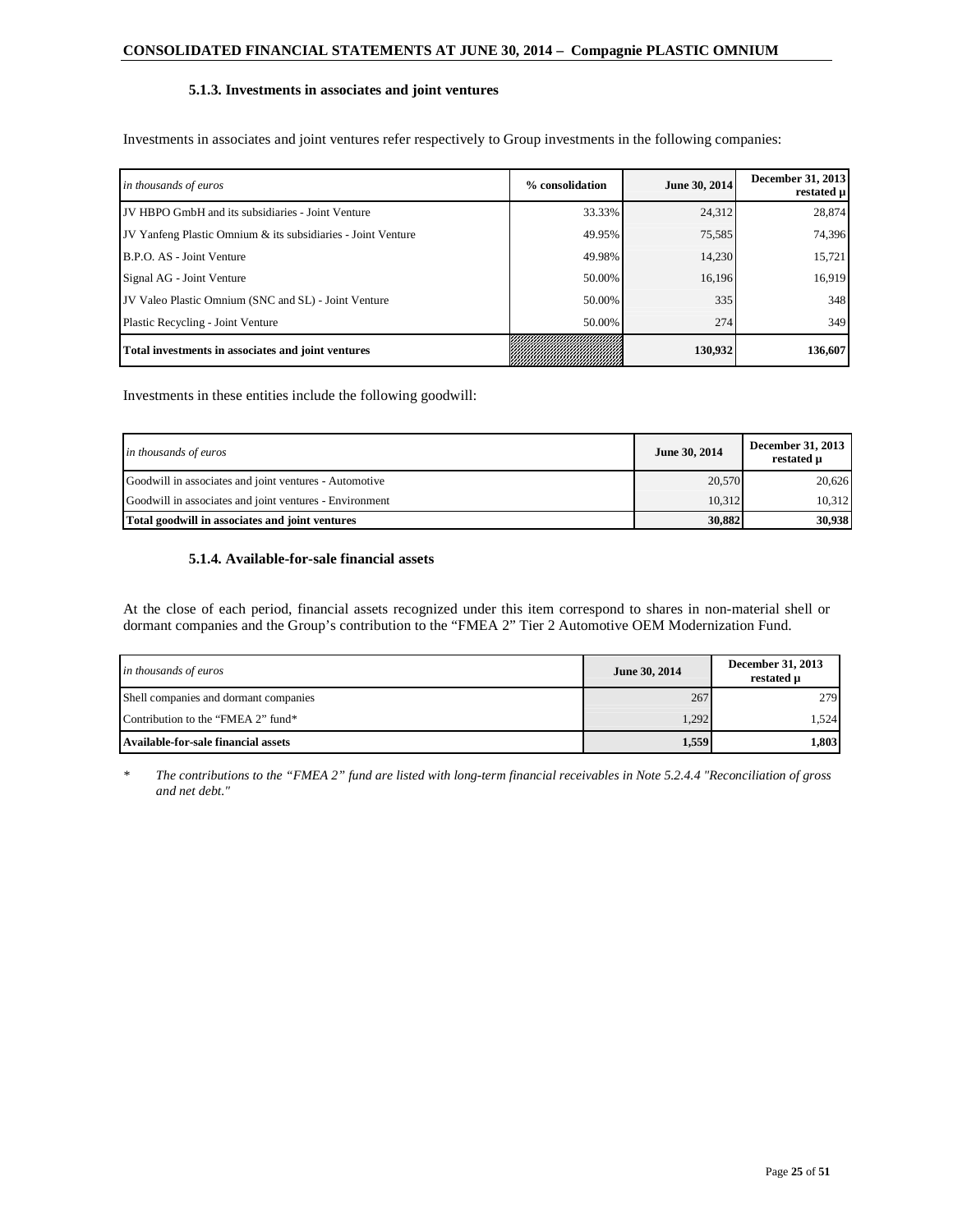# **5.1.5. Other non-current financial assets**

| in thousands of euros                                     | June 30, 2014 | December 31, 2013<br>restated µ |
|-----------------------------------------------------------|---------------|---------------------------------|
|                                                           |               |                                 |
| Loans                                                     | 28            | 29                              |
| Deposits and bonds                                        | 23,094        | 16,714                          |
| Other receivables                                         | 6,041         | 6,039                           |
| Non-current financial receivables (see Note 5.2.4.4)      | 29,163        | 22,782                          |
|                                                           |               |                                 |
| Finance receivables related to Environment finance leases | 4,965         | 5,578                           |
| Finance receivables related to Automotive contracts       | 29,817        | 30,130                          |
| Non-current financial receivables (see Note 5.2.4.4)      | 34,782        | 35,708                          |
|                                                           |               |                                 |
| <b>Total</b>                                              | 63,945        | 58,490                          |

Deposits and bonds correspond mainly to guarantee deposits on leased offices and sold receivables sales programs.

Finance receivables mainly concern work in progress on automotive projects for which the Group has received a firm commitment on the selling price of developments and/or tooling. These receivables are discounted.

# **5.1.6. Inventories**

| (in thousands of euros)        |                      | June 30, 2014 |         | December 31, 2013<br>restated µ |
|--------------------------------|----------------------|---------------|---------|---------------------------------|
| Raw materials and supplies     |                      |               |         |                                 |
|                                | At cost              | 97,622        | 95,374  |                                 |
|                                | Net realizable value |               | 91,550  | 89,881                          |
| Molds, tooling and engineering |                      |               |         |                                 |
|                                | At cost              | 89,059        | 80,696  |                                 |
|                                | Net realizable value |               | 88,968  | 80,604                          |
| Other work in progress         |                      |               |         |                                 |
|                                | At cost              | 335           | 146     |                                 |
|                                | Net realizable value |               | 335     | 146                             |
| Maintenance inventories        |                      |               |         |                                 |
|                                | At cost              | 34,376        | 31,697  |                                 |
|                                | Net realizable value |               | 27,880  | 25,701                          |
| Goods                          |                      |               |         |                                 |
|                                | At cost              | 10,182        | 9,438   |                                 |
|                                | Net realizable value |               | 9,287   | 8,529                           |
| Semi-finished products         |                      |               |         |                                 |
|                                | At cost              | 29,107        | 24,788  |                                 |
|                                | Net realizable value |               | 27,458  | 23,433                          |
| Finished products              |                      |               |         |                                 |
|                                | At cost              | 38,661        | 37,827  |                                 |
|                                | Net realizable value |               | 36,148  | 34,656                          |
| Inventory at carrying amount   |                      |               | 281,626 | 262,950                         |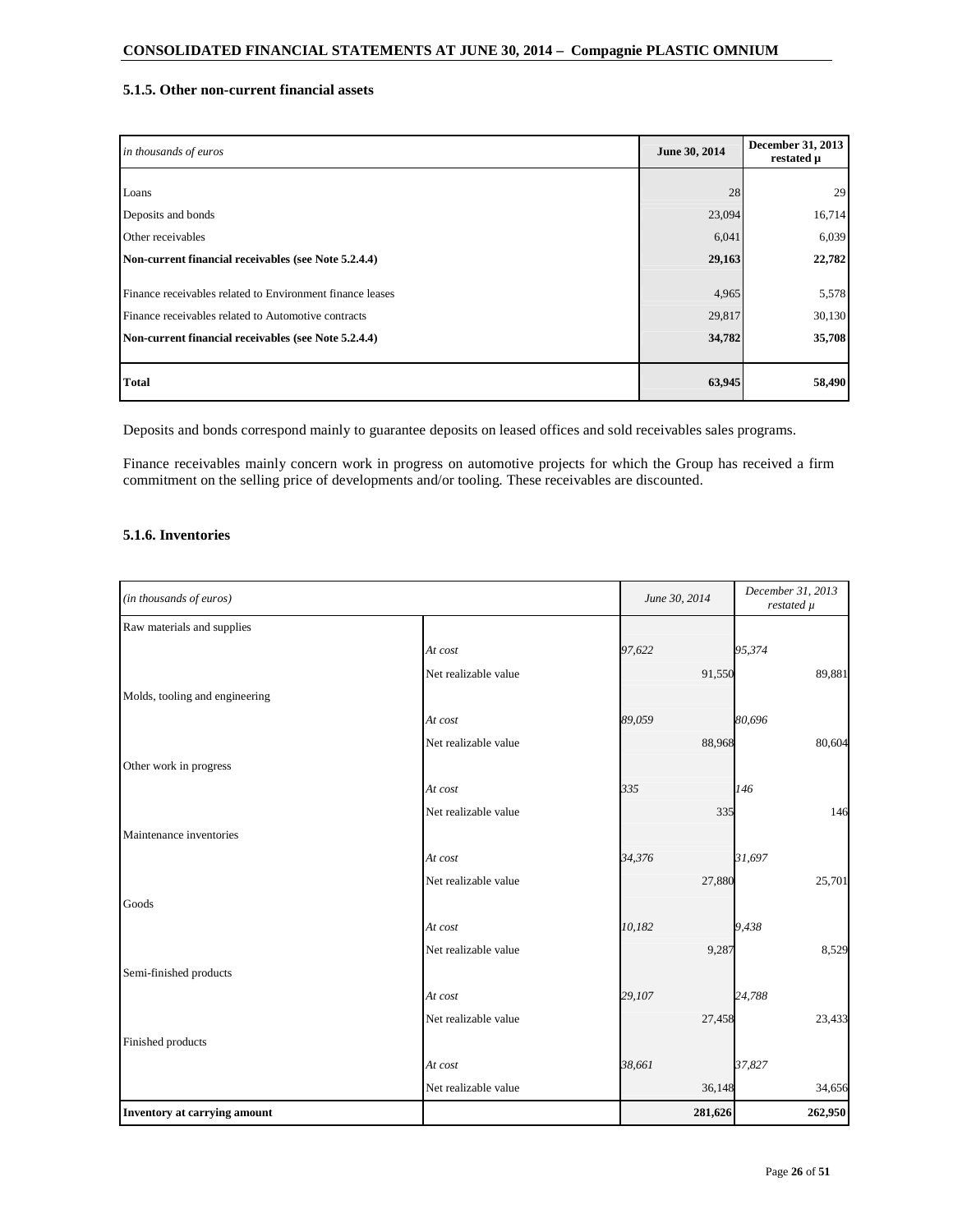# **5.1.7. Current financial receivables**

|                                                         | June 30, 2014          | December 31, 2013 restated µ |  |
|---------------------------------------------------------|------------------------|------------------------------|--|
| (in thousands of euros)                                 | <b>Carrying amount</b> | <b>Carrying amount</b>       |  |
| Current finance receivables <sup>#</sup>                | 32,364                 | 36,496                       |  |
| Of which Environment Division finance lease receivables | 1,426                  | 1,613                        |  |
| Of which Automotive Division finance receivables        | 30,938                 | 34,883                       |  |
| Other current financial receivables <sup>#</sup>        | 2,159                  | 3,678                        |  |
| Of which current accounts                               | 1,929                  | 1,943                        |  |
| Of which other                                          | 230                    | 1,735                        |  |
| TOTAL CURRENT FINANCIAL RECEIVABLES                     | 34,523                 | 40,174                       |  |

*# See Note 5.2.4.4 "Reconciliation of gross and net debt".* 

### **5.1.8. Trade and other receivables**

### *5.1.8.1. Sales of receivables*

Compagnie Plastic Omnium and some of its European and US subsidiaries have set up several receivables sales programs with French banks. These programs are due within more than two years on average:

\* Nearly all of these non-recourse programs transfer substantially all the risks and rewards of ownership to the buyer, with only the non-material dilution risk retained by the Group, and the sold receivables are therefore derecognized.

Derecognized sold receivables totaled €248 million at June 30, 2014, compared with €230 million at December 31, 2013.

\* One program does not transfer substantially all the risks and rewards of ownership to the buyer and the sold receivables therefore continue to be carried in the balance sheet for €1 million at June 30, 2014, versus €3 million at December 31, 2013.

#### *5.1.8.2. Trade receivables - cost, impairment and carrying amounts*

|                          |         | June 30, 2014 |                    | December 31, 2013 restated $\mu$ |            |                    |
|--------------------------|---------|---------------|--------------------|----------------------------------|------------|--------------------|
| (in thousands of euros)  | Cost    | Impairment    | Carrying<br>amount | Cost                             | Impairment | Carrying<br>amount |
|                          |         |               |                    |                                  |            |                    |
| <b>Trade receivables</b> | 592,973 | (4,218)       | 588,755            | 500,647                          | (4,942)    | 495,705            |

The Group has not identified material customer risk that has not been given an accounting provision in the two periods.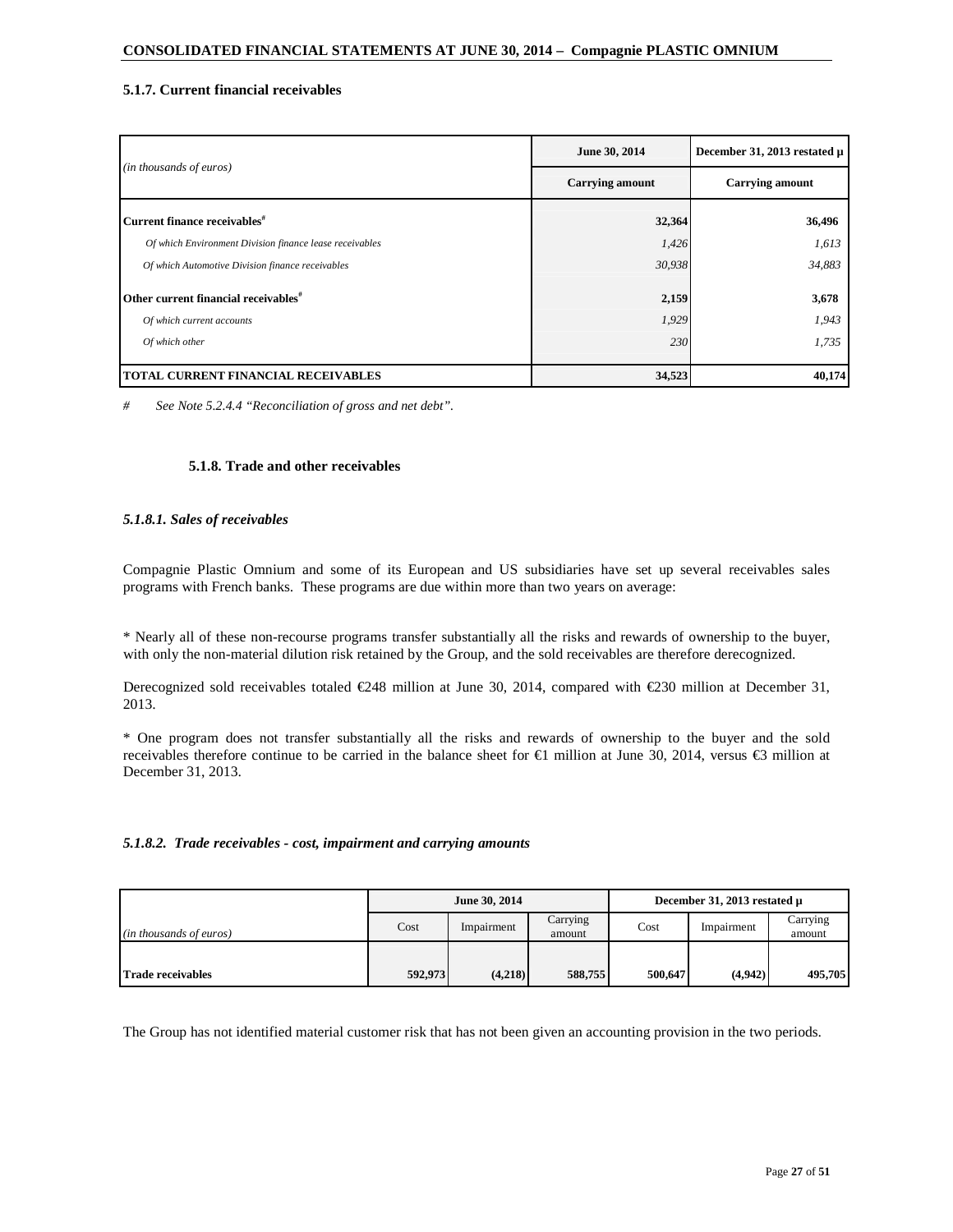# **5.1.8.3. Other receivables**

| in thousands of euros                                             | June 30, 2014 | December 31,<br>$2013$ restated $\mu$ |
|-------------------------------------------------------------------|---------------|---------------------------------------|
| Sundry receivables                                                | 36,820        | 49,014                                |
| Prepayments to suppliers of tooling and prepaid development costs | 9,659         | 19,801                                |
| Prepaid and recoverable income taxes                              | 41,885        | 37,791                                |
| Other prepaid and recoverable taxes                               | 41,716        | 33,084                                |
| Employee advances                                                 | 1,550         | 1,683                                 |
| Prepayments to suppliers of non-current assets                    | 7,870         | 12,775                                |
| Other receivables                                                 | 172,500       | 154,148                               |

# **5.1.8.4. Trade and other receivables by currency**

|                                |                   |                       | Receivables at June 30, 2014 |               |                       | Value at December 31, 2013 restated µ |               |
|--------------------------------|-------------------|-----------------------|------------------------------|---------------|-----------------------|---------------------------------------|---------------|
| in thousands of currency units |                   | <b>Local currency</b> | <b>Euro</b>                  | $\frac{0}{0}$ | <b>Local currency</b> | Euro                                  | $\frac{0}{0}$ |
|                                |                   |                       |                              |               |                       |                                       |               |
| <b>EUR</b>                     | Euro              | 441,724               | 441,724                      | 58%           | 428,938               | 428,938                               | 66%           |
| <b>USD</b>                     | U.S. dollar       | 230,494               | 168,761                      | 22%           | 145,989               | 105,858                               | 16%           |
| <b>GBP</b>                     | Pound sterling    | 28,216                | 35,204                       | 5%            | 15,458                | 18,541                                | 3%            |
| <b>CNY</b>                     | Chinese yuan      | 297,771               | 35,147                       | 5%            | 307,117               | 36,784                                | 6%            |
| <b>CHF</b>                     | Swiss franc       | (212)                 | (174)                        | 0%            | 435                   | 354                                   | 0%            |
| Other                          | Other currencies  |                       | 80,594                       | 11%           |                       | 59,376                                | 9%            |
| <b>Total</b>                   |                   |                       | 761,256                      | 100%          |                       | 649,851                               | 100%          |
| Of which:                      |                   |                       |                              |               |                       |                                       |               |
| Trade receivables              |                   |                       | 588,755                      | 77%           |                       | 495,705                               | 76%           |
|                                | Other receivables |                       | 172,500                      | 23%           |                       | 154,148                               | 24%           |

The sensitivity of trade payables to changes in exchange rates is not analyzed, as:

\* Over half of trade receivables are in euros;

\* The net exposure per currency (Trade receivables minus Trade payables, see Note 5.2.6.3) is not material.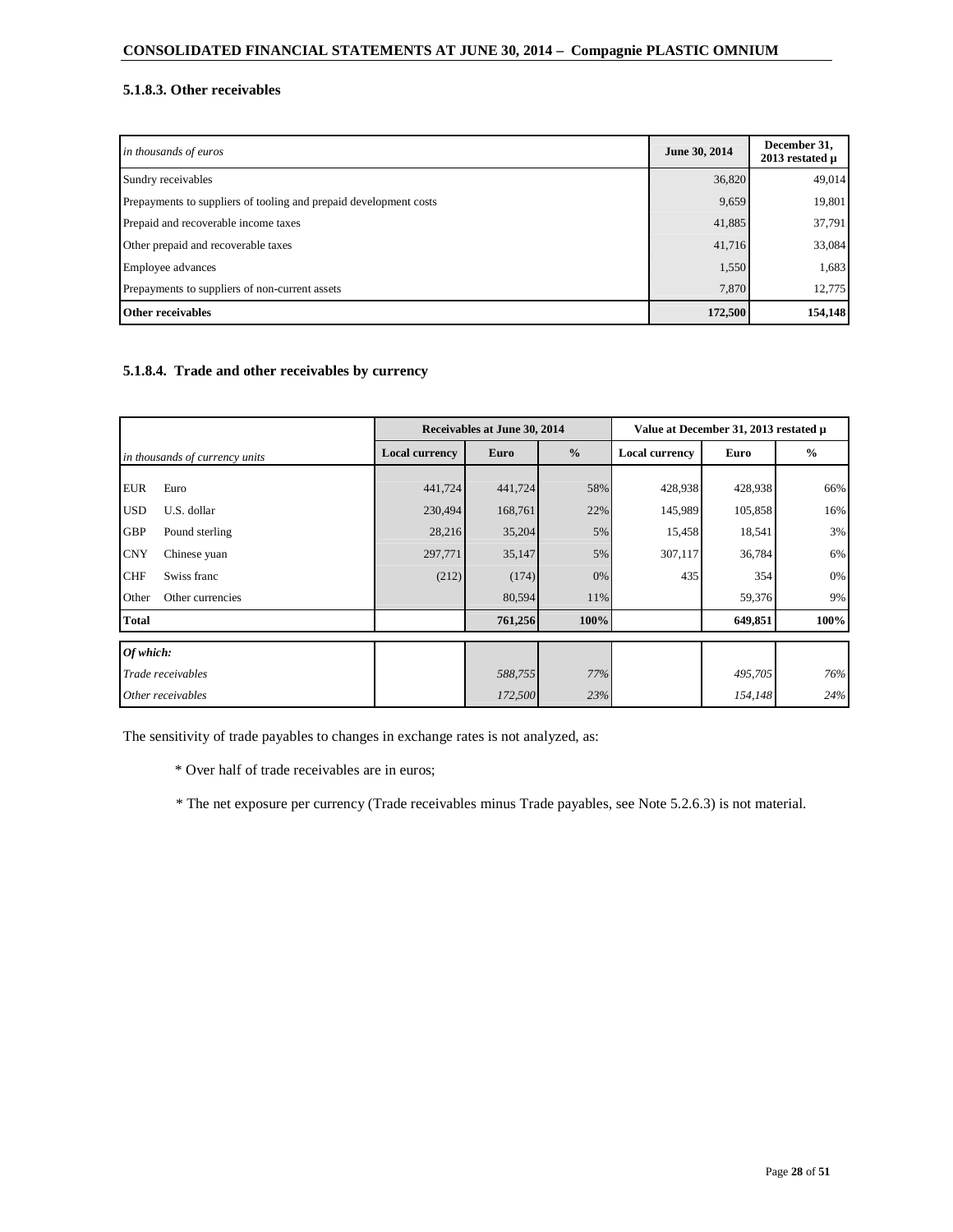# **5.1.9. Cash and cash equivalents**

# *5.1.9.1 Cash and cash equivalents - gross*

| in thousands of euros                                | June 30, 2014 | December 31, 2013<br>restated µ | June 30, 2013 restated |
|------------------------------------------------------|---------------|---------------------------------|------------------------|
| Cash at bank and in hand                             | 224,149       | 177.492                         | 164.911                |
| Short-term deposits                                  | 236,434       | 311.551                         | 393.162                |
| Total cash and cash equivalents on the balance sheet | 460,583       | 489,042                         | 558,073                |

Cash and cash equivalents break down as follows:

| in thousands of euros                                                                          | June 30, 2014 | December 31, 2013<br>restated u | June 30, 2013 restated |
|------------------------------------------------------------------------------------------------|---------------|---------------------------------|------------------------|
| Cash and cash equivalents of the Group's captive reinsurance company                           | 44.243        | 43,602                          | 40.773                 |
| Cash and cash equivalents in countries with exchange controls on<br>remittances and transfers* | 103,381       | 83.998                          | 73.335                 |
| Unrestricted cash and cash equivalents                                                         | 312,959       | 361.443                         | 443.965                |
| Total cash and cash equivalents on the balance sheet                                           | 460.583       | 489,042                         | 558,073                |

*\* The "countries with exchange controls on remittances and transfers" include Brazil, China, India, Chile and Argentina.* 

The above amounts are presented in the balance sheet as current assets as they are not subject to any general restrictions.

# *5.1.9.2. Net cash and cash equivalents at close*

| in thousands of euros                                                         | June 30, 2014 | December 31, 2013<br>restated u | June 30, 2013<br>restated u |
|-------------------------------------------------------------------------------|---------------|---------------------------------|-----------------------------|
| Cash and cash equivalents                                                     | 460.583       | 489,042                         | 558,073                     |
| Short-term bank loans and overdrafts                                          | (6,772)       | (6,212)                         | (53,866)                    |
| Net cash and cash equivalents at end of period in the statement of cash flows | 453,811       | 482,831                         | 504.207                     |

### **5.1.10. Statement of cash flows – Acquisitions and disposals of non-current financial assets and noncontrolling interests**

#### *5.1.10.1. Acquisitions of equity investments, non-controlling interests and related investments*

Financial acquisitions made by the Group are broken down into the following two categories:

# **a – Acquisitions of shares in subsidiaries and associates, investments leading to a change in control, equity investments in associates, joint ventures and related investments:**

These are recorded under "Cash flows from investments" in the Consolidated statement of cash flows.

# **First-half 2014**

The Group carried out no transactions under this item in the first half of 2014.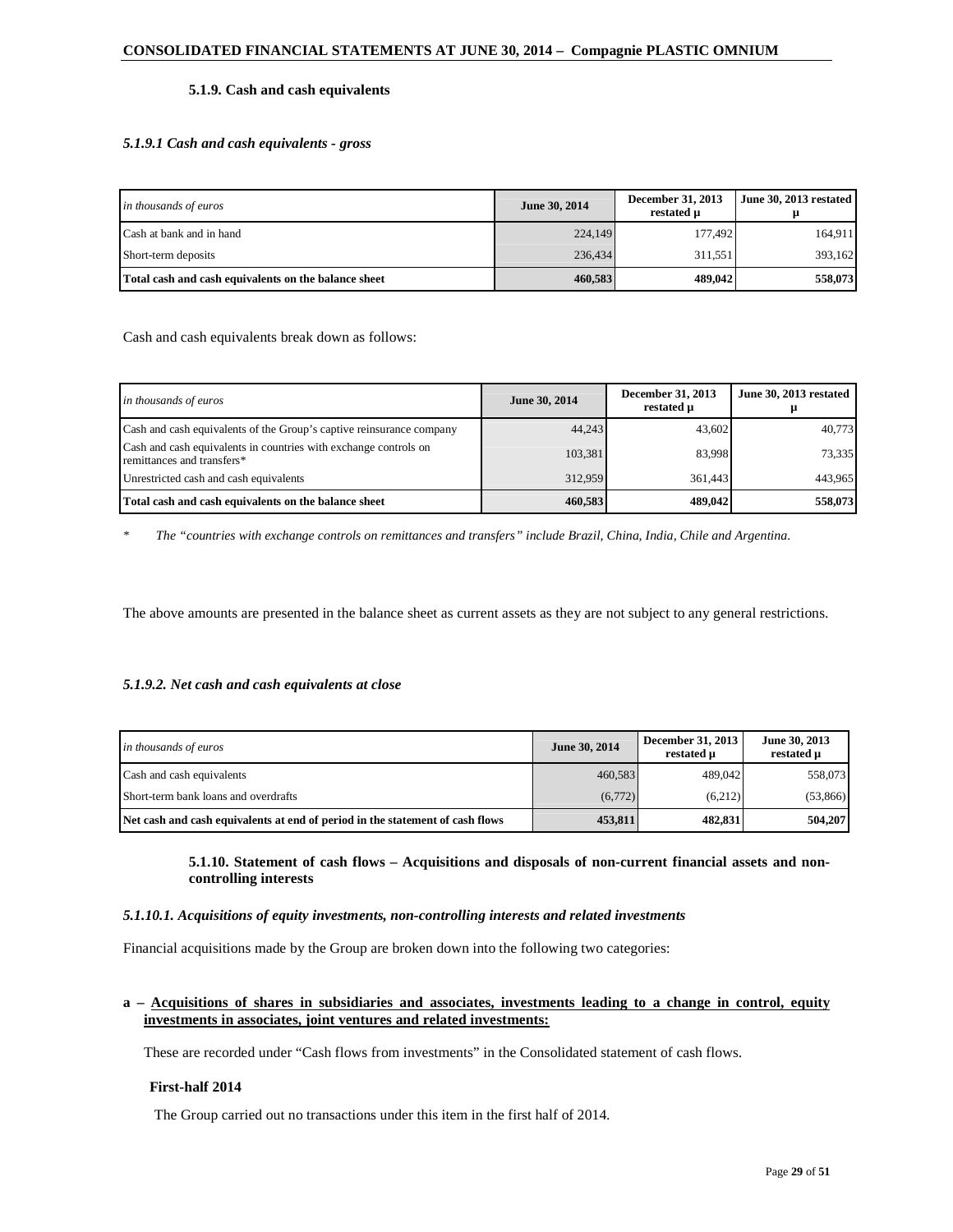### **First-half 2013**

Acquisitions of shares in subsidiaries and associates and investments leading to a change of control totaled  $\epsilon$ 577 thousand, breaking down as follows:

- Participation in a rights issue by Dongfeng Plastic Omnium Automotive Exterior Systems Co. Ltd, an associated company accounted for by the equity method, for €552 thousand.
- $\epsilon$ 25 thousand earn-out payment on the acquisition of shares in HBPO Germany GmbH.

#### **b - Acquisitions of non-controlling interests**

These are recorded under "*Cash flows from investments*" in the Consolidated statement of cash flows.

#### **First-half 2014**

The Group acquired no minority interests in the first half of 2014.

#### **First-half 2013**

The Group bought a 40% investment in the Chinese company Jiangsu Xieno Automotive Components Co. Ltd. from its partner Xietong for  $\epsilon$ 17,790 thousand.

#### **5.2. Equity and liabilities**

#### **5.2.1. Equity attributable to owners of the parent**

#### *5.2.1.1. Share capital of Compagnie Plastic Omnium*

| <i>in euros</i>                                                                           | June 30, 2014 | December 31, 2013 |
|-------------------------------------------------------------------------------------------|---------------|-------------------|
| Share capital at January 1                                                                | 9,298,621     | 8,782,031         |
| Increase in equity through the incorporation of reserves after three-for-one share split. |               | 516,590           |
| Share capital at end of period (ordinary shares with a par value of $\epsilon 0.06$ )     | 9,298,621     | 9,298,621         |
| <b>Treasury stock</b>                                                                     | 383,734       | 511,690           |
| Total shareholders' equity net of treasury stock                                          | 8,914,887     | 8,786,931         |

Shares registered in the name of the same holder for at least two years carry double voting rights.

At June 30, 2014, Compagnie Plastic Omnium held 6,395,560 of its own shares, or 4.13% of the share capital, vs. 8,528,162 shares or 5.50% of the share capital at December 31, 2013.

#### Shareholding structure :

The most recent changes in Compagnie Plastic Omnium shareholding occurred in 2013.

The Combined Shareholders' Meeting of April 25 voted to divide the par value of Plastic Omnium shares by three, effective September 10, 2013, bringing the share price down from  $\epsilon$ 0.17 to  $\epsilon$ 0.06. The stock split led  $\phi$  a capital increase of €516,590.07 of Compagnie Plastic Omnium through the incorporation of reserves, increasing equity from €8,782,031.19 to €9,298,621.26 representing 154,977021 shares in total.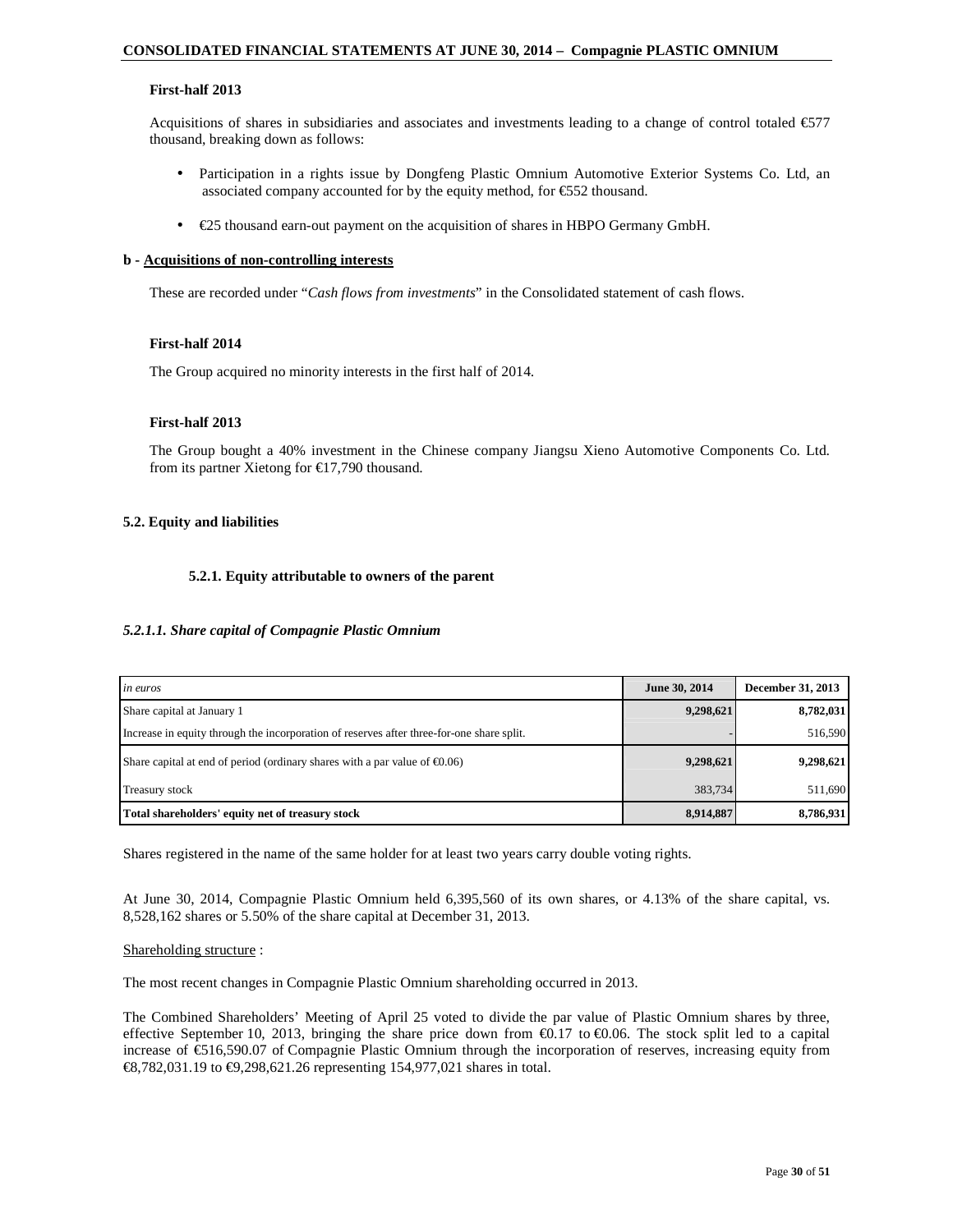| in thousands of euros                                                  | Actuarial<br>gains/(losses)<br>recognized in<br>equity | Cash flow<br>hedges -<br>Interest rate<br>instruments | Cash flow<br>hedges -<br>Currency<br>instruments | Fair value<br>adjustments to<br>property, plant<br>and equipment | Retained<br>earnings and<br>other reserves | <b>Attributable to</b><br>owners of the<br>parent |
|------------------------------------------------------------------------|--------------------------------------------------------|-------------------------------------------------------|--------------------------------------------------|------------------------------------------------------------------|--------------------------------------------|---------------------------------------------------|
| December 31, 2012 - published                                          | (31, 394)                                              | (13, 430)                                             | (207)                                            | 16,726                                                           | 584,312                                    | 556,007                                           |
| Impact of first-time application of<br>the new consolidation standards |                                                        |                                                       |                                                  |                                                                  | (22, 044)                                  | (22, 044)                                         |
| At January 1, 2013 restated µ                                          | (31, 394)                                              | (13, 430)                                             | (207)                                            | 16,726                                                           | 562,268                                    | 533,963                                           |
| Change from first-half 2013 restated µ                                 | (1,521)                                                | 2,559                                                 | 220                                              |                                                                  | 125,240                                    | 126,498                                           |
| At June 30, 2013 restated µ                                            | (32, 915)                                              | (10, 871)                                             | 13                                               | 16,726                                                           | 687,508                                    | 660,461                                           |
| Change in second-half $2013$ restated $\mu$                            | 10,151                                                 | 3,568                                                 | 406                                              |                                                                  | 689                                        | 14,814                                            |
| Value at December 31, 2013 restated                                    | (22,764)                                               | (7,303)                                               | 419                                              | 16,726                                                           | 688,197                                    | 675,275                                           |
| Movements for 2014                                                     | (4,153)                                                | 2,020                                                 | (467)                                            |                                                                  | 147,260                                    | 144,660                                           |
| At June 30, 2014                                                       | (26,917)                                               | (5,283)                                               | (48)                                             | 16,726                                                           | 835,457                                    | 819,935                                           |

# **5.2.1.2. Details of "Other reserves and retained earnings" in the consolidated statement of changes in equity**

# **5.2.1.3. Details of "Changes in scope of consolidation" in the consolidated statement of changes in equity**

|                                                                                                                    | Shareholders' equity                       |                                                 |              |
|--------------------------------------------------------------------------------------------------------------------|--------------------------------------------|-------------------------------------------------|--------------|
| in thousands of euros                                                                                              | Attributable to<br>owners of the<br>parent | Attributable to<br>non-controlling<br>interests | Total equity |
|                                                                                                                    |                                            |                                                 |              |
| Acquisition by Plastic Omnium of Xietong's 40% interest in subsidiary Plastic Omnium<br>Composites Jiangsu Co. Ltd | (8, 831)                                   | (8.959)                                         | (17,790)     |
| Earn-out payment for the acquisition of shares in subsidiary HBPO Germany GmbH                                     | (25)                                       |                                                 | (25)         |
| Other changes                                                                                                      | 10                                         | (5)                                             |              |
| Change in consolidation scope, first-half 2013 restated µ                                                          | (8, 846)                                   | (8,964)                                         | (17, 810)    |
|                                                                                                                    |                                            |                                                 |              |
| Acquisition by Plastic Omnium of Xietong's 40% interest in subsidiary Plastic Omnium<br>Composites Jiangsu Co. Ltd | 757                                        | 344                                             | 1,101        |
| Disposal of Inergy Vla Plastiran in the Middle East (this company was not wholly owned)                            | 30                                         | (30)                                            |              |
| DSK Plastic Omnium BV capital increase (subscription to a capital increase)                                        | (1)                                        | 9                                               | 8            |
| Change in consolidation scope, second-half 2013 restated µ                                                         | 786                                        | 323                                             | 1,109        |
|                                                                                                                    |                                            |                                                 |              |

| Adjustment of opening balance sheet for Ford's US fuel tank business acquired in 2011 | (1.424) | 1.424)   |
|---------------------------------------------------------------------------------------|---------|----------|
| Changes in the scope of consolidation in first-half 2014                              | (1.424) | (1, 424) |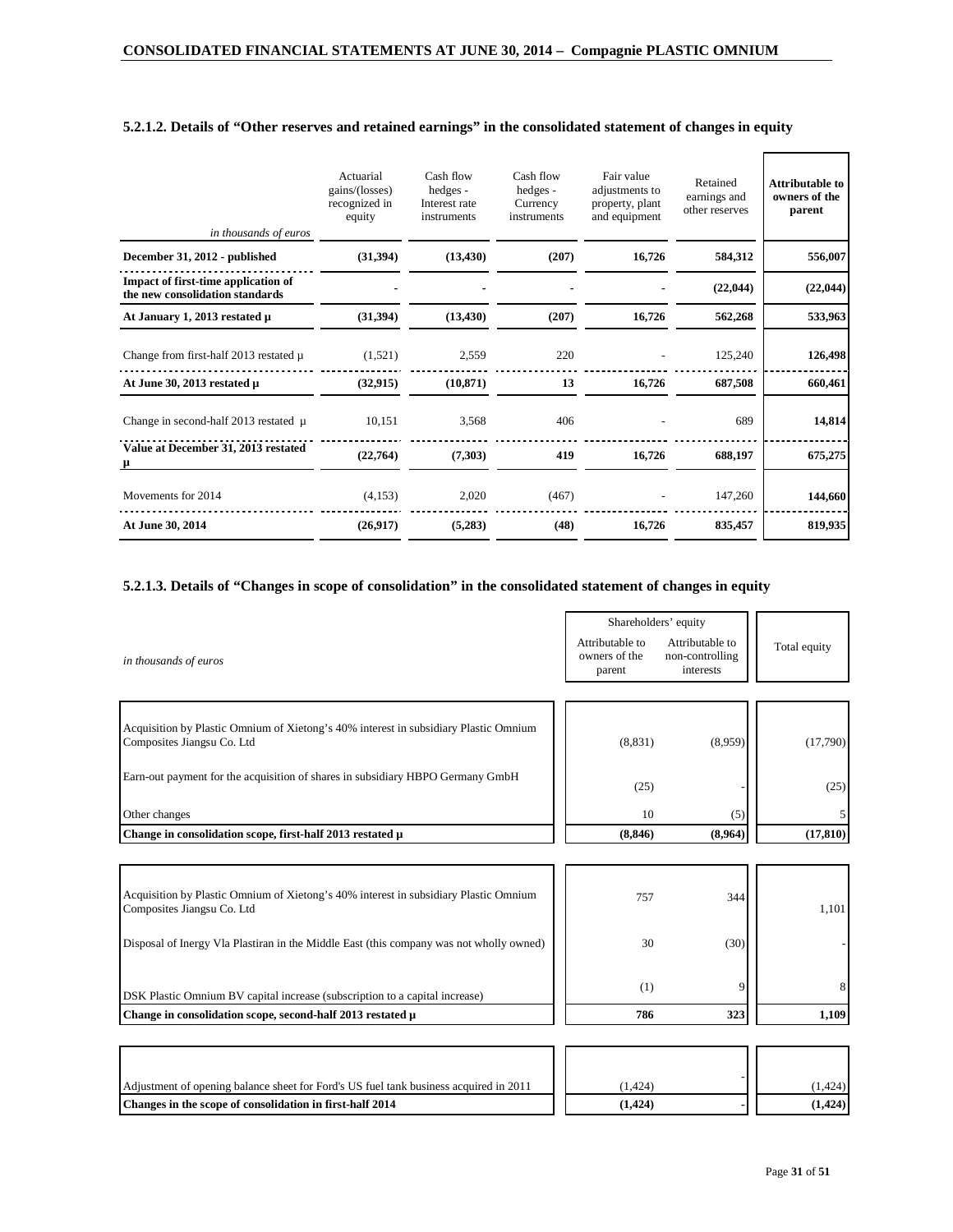### **5.2.2. Dividends voted and paid by Compagnie Plastic Omnium**

| Amounts in thousands of euros<br>Dividend per share in euros                   | June 30, 2014               |             | December 31, 2013 restated $\overline{z}$ |          | December 31, 2013           |              |  |
|--------------------------------------------------------------------------------|-----------------------------|-------------|-------------------------------------------|----------|-----------------------------|--------------|--|
| Number of shares, in units                                                     | Number of shares<br>in 2013 | Dividend    | Number of shares<br>in 2012               | Dividend | Number of<br>shares in 2012 | Dividend     |  |
| Dividend per share (in $\epsilon$ )                                            |                             | 0.33        |                                           | 0.25     |                             | 0.76         |  |
| Total number of shares outstanding at the end of the<br>previous year          | 154,977,021                 |             | 154,977,021                               |          | 51,659,007                  |              |  |
| Total number of shares held in treasury on the ex-dividend<br>date             | 7,262,537 **                |             | 7,831,761<br>**                           |          | 2,610,587                   |              |  |
| Total number of shares held in treasury at the period-end<br>(for information) | 8,528,162 **                |             | 9,283,785                                 |          | 3,094,595 *                 |              |  |
| Dividends on ordinary shares                                                   |                             | 51,142      |                                           | 39,261   |                             | 39,261       |  |
| Dividends on treasury stock (unpaid)                                           |                             | $(2,396)$ * |                                           | (1,984)  |                             | $(1,984)$ ** |  |
| <b>Total net dividend</b>                                                      |                             | 48,746      |                                           | 37,277   |                             | 37,277       |  |

# The 51,659,007 shares making up the share capital of Compagnie Plastic Omnium in 2012 became 154,977,021 after the Compagnie Plastic Omnium stock split on September 10, 2013.

\* In the first half of 2014, Compagnie Plastic Omnium paid a dividend of €0.33 per share on profits from 2013, against €0.76 in 2012 on profits from 2012 (restated to €0,25 following its stock split in September 2013).

\*\*

**June 30, 2014:** The estimated total dividend was determined by deducting the 8,528,162 shares held in treasury at December 31, 2013. On the ex-dividend date, there were only 7,262,537 shares in treasury and the amount deducted for dividends not paid on treasury stock was therefore  $\epsilon$ 2,396 thousand and not  $\epsilon$ 2,814 thousand as initially estimated.

**December 31, 2013:** The estimated total dividend was determined by deducting the 3,094,595 shares held in treasury (9,283,785 shares after the stock split) at December 31, 2012. On the ex-dividend date, there were only 2,610,587 shares in treasury (7,831,761 shares after the stock split) and the amount deducted for dividends not paid on treasury stock was therefore  $\epsilon$ 1,984 thousand and not  $\epsilon$ 2,352 housand as initially estimated.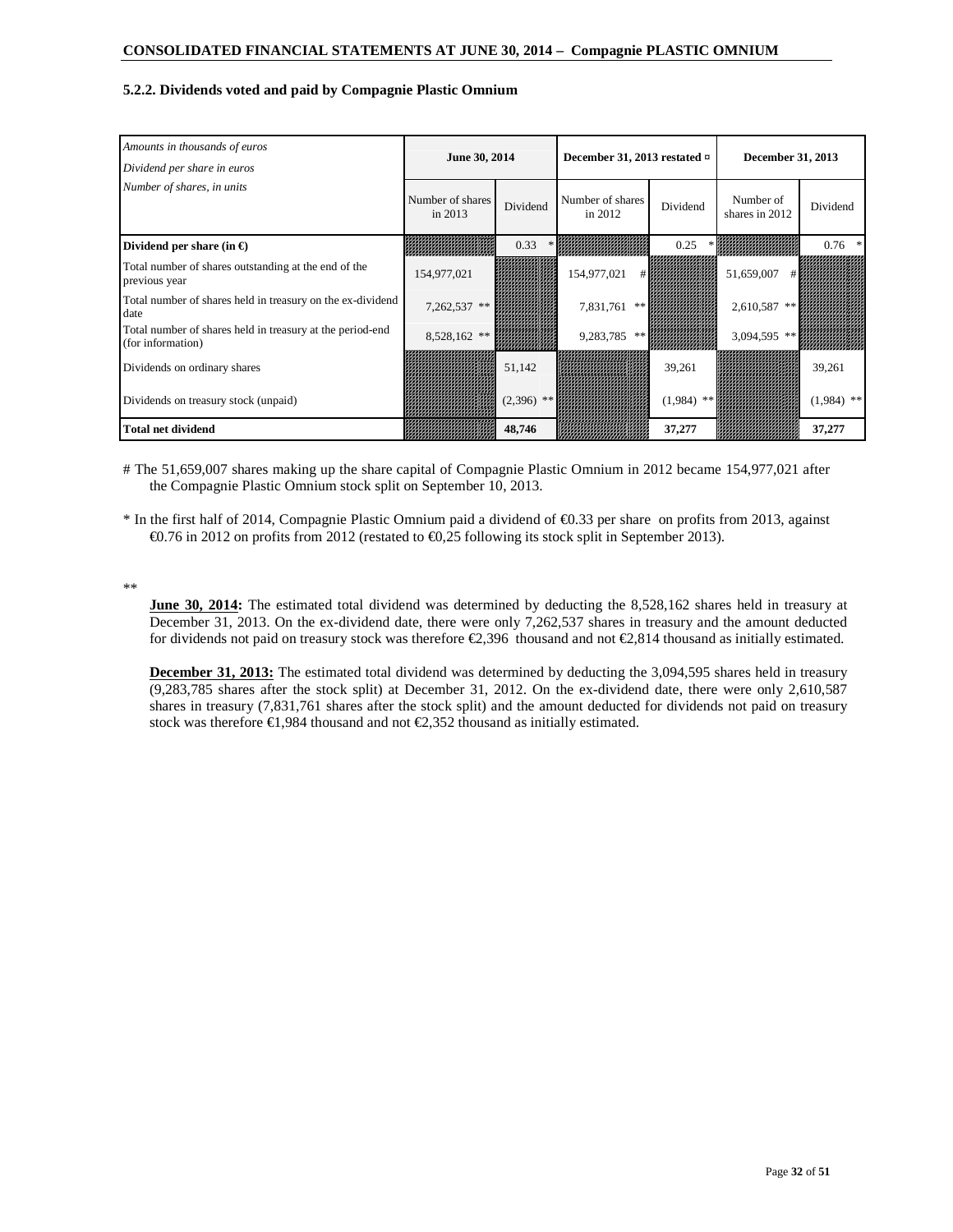#### **5.2.3. Provisions**

| in thousands of euros                                               | December 31,<br>2013 restated<br>μ | <b>Charges</b> | <b>Utilizations</b> | <b>Releases of</b><br>surplus<br>provisions | <b>Reclassifications</b> | Actuarial<br>gains/<br>(losses) | <b>Translation</b><br>adjustment | June 30, 2014 |
|---------------------------------------------------------------------|------------------------------------|----------------|---------------------|---------------------------------------------|--------------------------|---------------------------------|----------------------------------|---------------|
| Customer warranties                                                 | 8.714                              | 1,116          | (1,887)             | (488)                                       | (1,232)                  |                                 | 41                               | 6,264         |
| Reorganization plans*                                               | 16,201                             | 12,776         | (4,229)             | (675)                                       |                          |                                 | (40)                             | 24,033        |
| Taxes and tax risks                                                 | 6,465                              |                | (924)               | (32)                                        |                          |                                 | 80                               | 5,589         |
| Contract risks                                                      | 14,325                             | 10,189         | (2,686)             | (6,743)                                     | 1,233                    |                                 |                                  | 16,318        |
| Claims and litigation                                               | 5,117                              | 478            | (359)               | (167)                                       |                          |                                 | 76                               | 5,145         |
| Other**                                                             | 6,305                              | 3,784          | (1,073)             | (458)                                       | $-1$                     | $\overline{\phantom{0}}$        | (54)                             | 8,503         |
| Provisions for liabilities and<br>charges                           | 57,127                             | 28,343         | (11, 158)           | (8, 563)                                    | ٠                        | ٠                               | 103                              | 65,852        |
| Provisions for pensions and<br>other post employment<br>benefits*** | 65,347                             | 4,518          | (3, 449)            |                                             | $\overline{\phantom{a}}$ | 6,300                           | 344                              | 73,060        |
| <b>TOTAL</b>                                                        | 122,474                            | 32,861         | (14,607)            | (8,563)                                     | ٠                        | 6,300                           | 447                              | 138,912       |

*\* Expense for the period relates to the Automotive Division with respect to the Compiègne-Laval site in France whose reorganization begun last year is ongoing and the Environment Division with respect to the Neustadt site in Germany.* 

*\*\* As during the preceding first-half, "Other" consists of amounts that are individually not material.* 

*\*\*\* The actuarial gains/(losses) refer to the lower rates in the eurozone and the United States. See the section "Post-employment benefit obligations" in Note 1.2 Preparation of interim consolidated financial statements* 

| in thousands of euros                                               | <b>December</b><br>31, 2012<br>restated µ | <b>Charges</b> | <b>Utilizations</b> | <b>Releases of</b><br>surplus<br>provisions | Reclassificati<br>ons    | <b>Actuarial</b><br>gains/(losses) | <b>Translation</b><br>adjustment | <b>December</b><br>31, 2013<br>restated µ |
|---------------------------------------------------------------------|-------------------------------------------|----------------|---------------------|---------------------------------------------|--------------------------|------------------------------------|----------------------------------|-------------------------------------------|
| Customer warranties                                                 | 9,732                                     | 7,698          | (3,809)             | (4,522)                                     | (346)                    |                                    | (39)                             | 8,714                                     |
| Reorganization plans*                                               | 27,430                                    | 15,941         | (21, 152)           | (6,349)                                     | 414                      |                                    | (83)                             | 16,201                                    |
| Taxes and tax risks                                                 | 4,249                                     | 3,119          | (504)               |                                             | (132)                    |                                    | (267)                            | 6,465                                     |
| Contract risks                                                      | 4,850                                     | 14,562         | (5,729)             | (786)                                       | 1,428                    |                                    |                                  | 14,325                                    |
| Claims and litigation                                               | 8,328                                     | 1,675          | (2,109)             | (1,167)                                     | (1,298)                  |                                    | (312)                            | 5,117                                     |
| Other**                                                             | 6,448                                     | 3,462          | (2,552)             | (931)                                       | (66)                     |                                    | (57)                             | 6,305                                     |
| Provisions for liabilities and<br>charges                           | 61,037                                    | 46,457         | (35, 855)           | (13,755)                                    |                          | ٠                                  | (758)                            | 57,127                                    |
| Provisions for pensions and<br>other post employment<br>benefits*** | 75,395                                    | 5,688          | (3,519)             |                                             | $\overline{\phantom{a}}$ | (10, 932)                          | (1,285)                          | 65,347                                    |
| <b>TOTAL</b>                                                        | 136,432                                   | 52,145         | (39,374)            | (13,755)                                    |                          | (10, 932)                          | (2,043)                          | 122,474                                   |

*\* Provisions deal essentially with the following plants in the Automotive Division: Eisenach Thuringe in Germany, Compiègne-*Laval and Saint-Désirat in France and Herentals in Belgium (see Note 4.5 on the cost of employee downsizing plans).

*\*\* The sub-section "Others" was made up of non-material individual amounts.* 

*\*\*\* For the actuarial gains/(losses) losses over the period, see Note 5.2.6.8 "Impact of the amendment to IAS 19" (IAS 19R) in the 2012 Annual Report. It related to the impact of the first-time application of IAS 19R. As the amounts were not material (the Group did not use the corridor approach), the impacts were recognized directly in the period in question.* 

*The actuarial gains/(losses) include the impact of applying IAS 19R, amounting to €2,764 thousand at the end of 2013 in the consolidated management accounts.*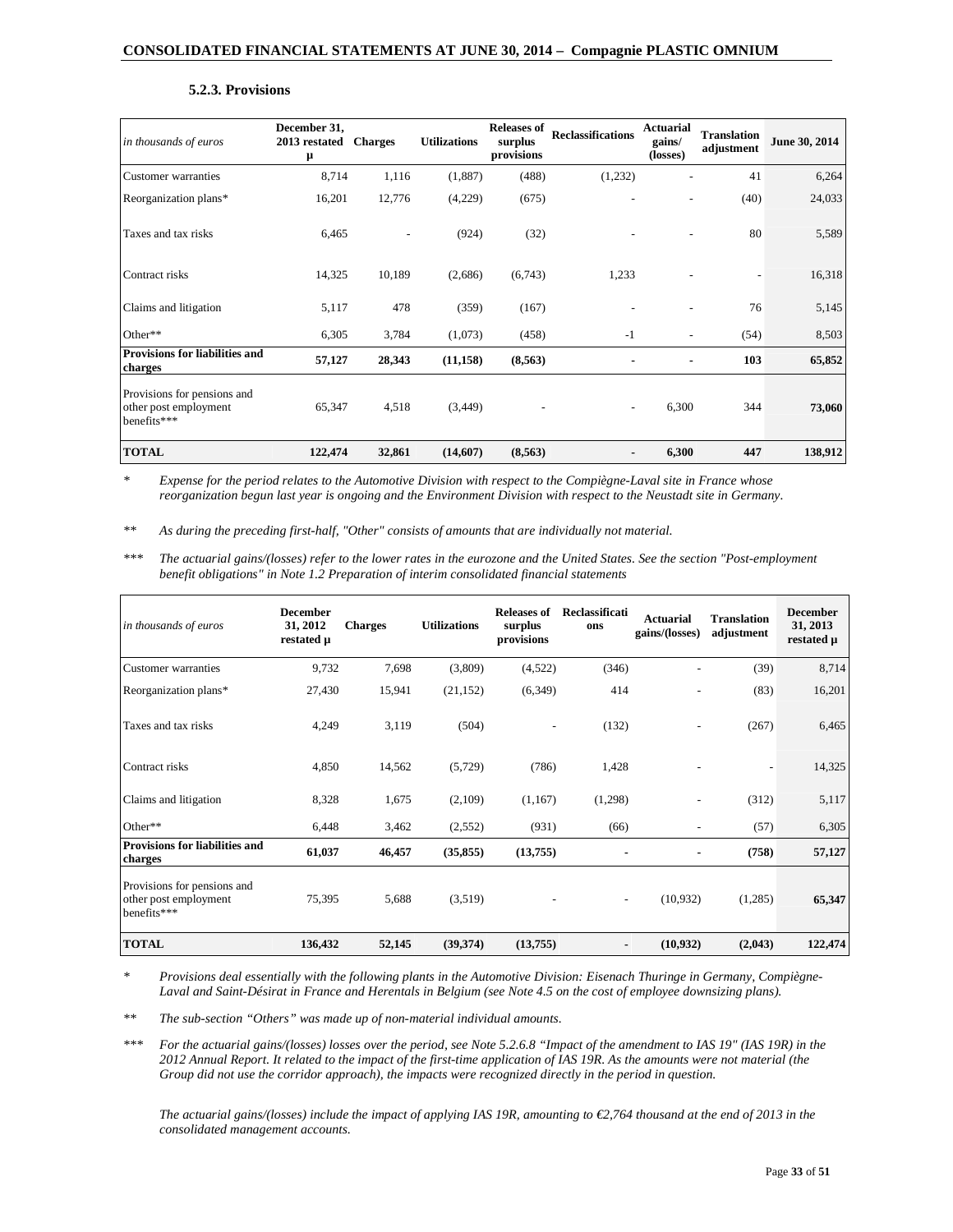### **5.2.4. Current and non-current debt**

### *5.2.4.1. Net debt indicator used by the Group*

Net debt is an important indicator for day-to-day cash management purposes. It is used to determine the Group's debit or credit position outside of the operating cycle. Net debt is defined as:

- non-current borrowings:
	- o Drawdowns on lines of credit,
	- o Private placement notes,
	- o Bonds;
- less loans and other non-current financial assets;
- plus current debt;
- plus overdraft facilities;
- less cash and cash equivalents.

#### *5.2.4.2. Borrowings: Private placement notes*

The timeline of the Group's private placement notes and private bond offerings is as follows:

# • **During the 1st half of 2013:**

#### **€500 million bond issue**

On May 21, 2013, the Group issued bonds to the value of €500 million on the European market, without covenants or ratings. The following table presents the features of the bonds issued:

| <b>Bond</b> issue                   | Issued in 2013             |
|-------------------------------------|----------------------------|
| Issue - fixed rate<br>$(in\>euros)$ | 500,000,000                |
| Maturity                            | May 29, 2020               |
| Interest rate                       | 2.875%                     |
| Listed                              | <b>NYSE Euronext Paris</b> |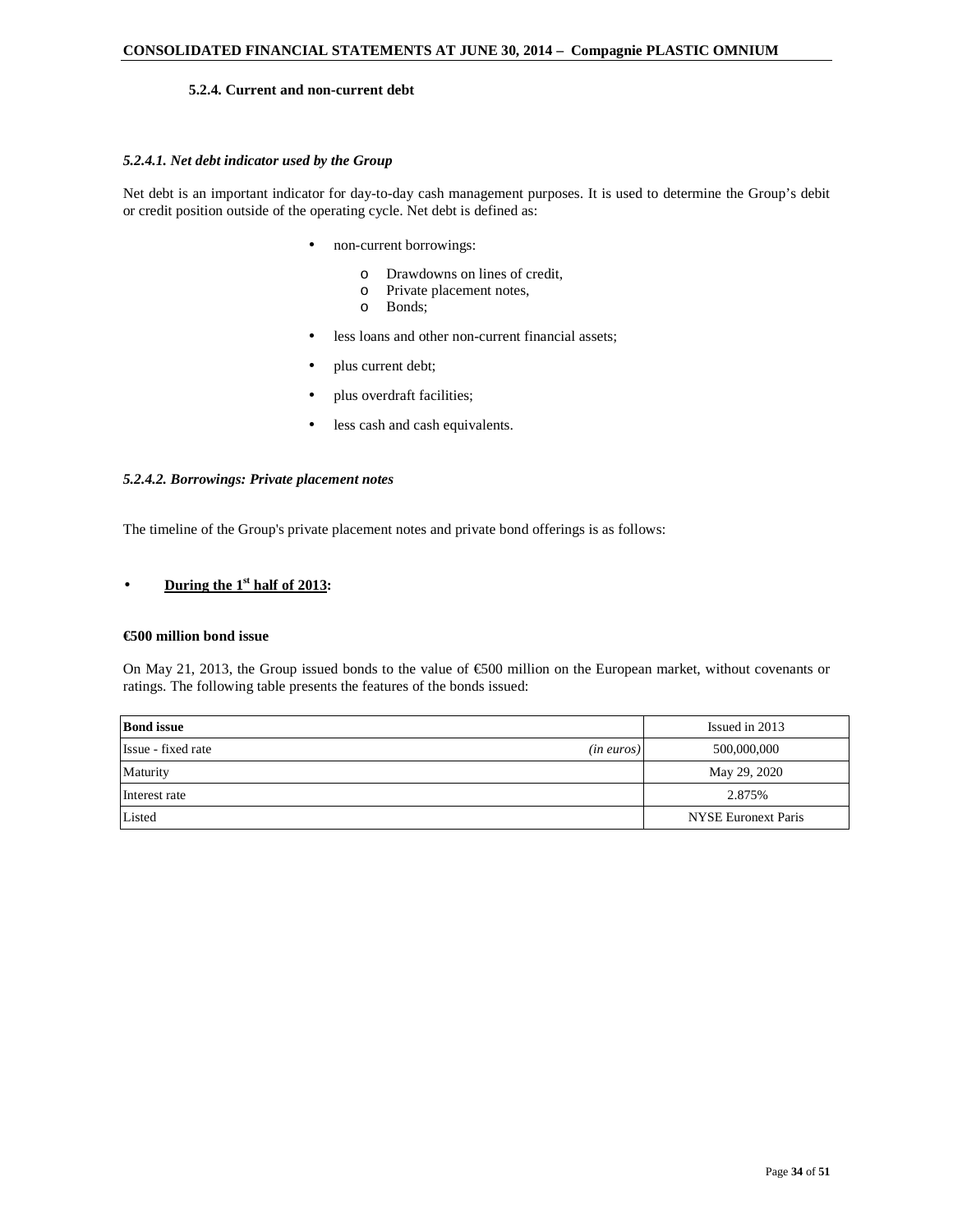#### • **2012:**

The Group had set up two new financing operations in 2012. The notes are not subject to any financial covenants and were not rated.

### **Private EuroPP €250 million bond issue**

• A  $\epsilon$ 250 million Euro Private Placement notes (EuroPP) issue, placed with French institutional investors, with the following characteristics:

| <b>Private placement notes</b>      | Euro PP                    |
|-------------------------------------|----------------------------|
| Issue - fixed rate<br>$(in\ euros)$ | 250,000,000                |
| Maturity                            | December 12, 2018          |
| Interest rate                       | 3.875 %                    |
| Listed                              | <b>NYSE Euronext Paris</b> |

#### **Schuldschein private placement of €119 million**

A  $\in$ 119 million Schuldschein private placement notes issue placed mainly with foreign private investors (Asian, German, Canadian and Belgian) but also with French investors, with the following characteristics:

| <b>Private placement</b> |               |               |                                 |  |
|--------------------------|---------------|---------------|---------------------------------|--|
| Schuldschein             |               | Amount        | Interest rate                   |  |
| Issue - fixed rate       | $(in\ euros)$ | 45,000,000    | 3.72 %                          |  |
| Issue - variable rate    | $(in\ euros)$ | 74,000,000    | $6$ -month Euribor +<br>240 bps |  |
| Maturity                 |               | June 27, 2017 |                                 |  |

#### *5.2.4.3. Utilization of medium-term credit lines*

At June 30, 2014, the Group had access to several confirmed bank lines of credit with an average maturity of more than two years. These confirmed bank lines of credit exceeded the Group's requirements. At June 30, 2014, they amounted to €1,193 million, against €1,043 million at December 31, 2013.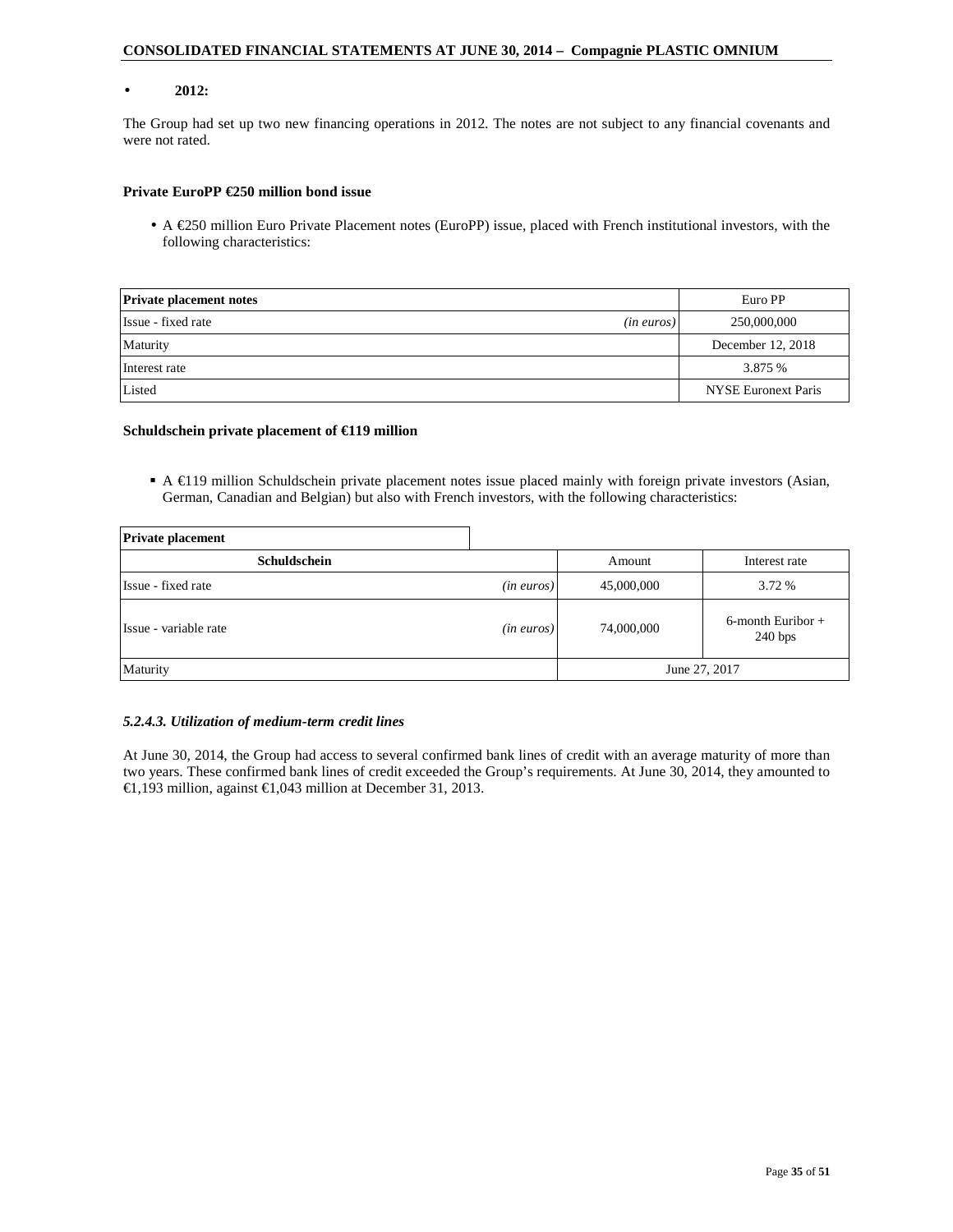# *5.2.4.4. Reconciliation of gross and net debt*

| in thousands of euros                                                                |              | June 30, 2014                  |                        | December 31, 2013 restated µ |                                |                        |  |
|--------------------------------------------------------------------------------------|--------------|--------------------------------|------------------------|------------------------------|--------------------------------|------------------------|--|
|                                                                                      | <b>Total</b> | Income before<br>non-operating | Non-current<br>portion | Total                        | Income before<br>non-operating | Non-current<br>portion |  |
| Finance lease liabilities                                                            | 10,586       | 5,461                          | 5,125                  | 13,222                       | 6,518                          | 6,704                  |  |
| Bonds and bank loans                                                                 | 952,664      | 53,969                         | 898,695                | 970,249                      | 75,866                         | 894,383                |  |
| of which bond issue in 2013                                                          | 495,488      | 1,260                          | 494,228                | 502,297                      | 8,507                          | 493,790                |  |
| of which EuroPP private placement notes issue                                        | 252,827      | 5,308                          | 247,519                | 247,774                      | 504                            | 247,270                |  |
| of which Schuldschein private placement notes issue                                  | 119,000      |                                | 119,000                | 119,000                      |                                | 119,000                |  |
| of which bank lines of credit                                                        | 85.349       | 47,401                         | 37.948                 | 101,178                      | 66.855                         | 34 323                 |  |
| Non-current and current borrowings (+)                                               | 963 250      | 59,430                         | 903,820                | 983,471                      | 82,384                         | 901,087                |  |
| Other current debt $(+)$                                                             | 340          | 340                            |                        | 303                          | 303                            |                        |  |
| Hedging instruments - liabilities <sup>#</sup>                                       | 13 122       | 13,122                         |                        | 9,980                        | 9,980                          |                        |  |
| Total borrowings (B)                                                                 | 976712       | 72,891                         | 903,820                | 993,754                      | 92,667                         | 901,087                |  |
|                                                                                      |              |                                |                        |                              |                                |                        |  |
| Available-for-sale financial assets - FMEA 2 fund <sup>##</sup>                      | (1, 292)     |                                | (1,292)                | (1, 524)                     |                                | (1,524)                |  |
| Other financial assets                                                               | (96, 309)    | (32, 364)                      | (63, 945)              | (94, 985)                    | (36, 496)                      | (58, 489)              |  |
| of which non-current financial receivable <sup>###</sup>                             | (29, 163)    |                                | (29, 163)              | (22, 781)                    |                                | (22 781)               |  |
| of which trade receivables###                                                        | (67, 146)    | (32, 364)                      | (34, 782)              | (72, 204)                    | (36, 496)                      | (35, 708)              |  |
| Other short-term financial receivables                                               | (2, 159)     | (2, 159)                       |                        | (3,678)                      | (3,678)                        |                        |  |
| Hedging instruments, assets $(-)^{\#}$                                               | (21)         | (21)                           |                        | (1, 192)                     | (1, 192)                       |                        |  |
| Total financial receivables (C)                                                      | (99, 781)    | (34, 544)                      | (65, 237)              | (101, 379)                   | (41, 366)                      | (60, 013)              |  |
|                                                                                      |              |                                |                        |                              |                                |                        |  |
| Gross debt $(D) = (B) + (C)$                                                         | 876,931      | 38,347                         | 838,583                | 892,375                      | 51,301                         | 841,074                |  |
| Cash and cash equivalents $(-)^*$                                                    | 460,583      | 460,583                        |                        | 489,042                      | 489,042                        |                        |  |
| Short-term bank loans and overdrafts $(+)$                                           | (6,772)      | (6,772)                        |                        | (6,212)                      | (6,212)                        |                        |  |
| Net cash and cash equivalents as recorded in the statement of cash flows<br>$(A)$ ** | (453, 811)   | (453, 811)                     |                        | (482, 831)                   | (482, 831)                     |                        |  |
| NET DEBT $(E) = (D) + (A)$                                                           | 423,120      | (415, 464)                     | 838,583                | 409,545                      | (431, 530)                     | 841,074                |  |

*# See Note 5.2.5.1 "Interest rate and currency hedges".* 

*## See Note 5.1.4 "Available-for-sale financial assets".* 

*### See Note 5.1.5 on "Other non-current financial assets – Long-term financial receivables".* 

*\* See Note 5.1.9.1 on "Cash and cash equivalents – gross".* 

*\*\* See Note 5.1.9.2 on "Net cash and cash equivalents at end of period".* 

# *5.2.4.5. Analysis of debt by currency*

| As a % of total debt | June 30, 2014 | <b>December 31, 2013</b><br>restated µ |
|----------------------|---------------|----------------------------------------|
| Euro                 | 90%           | 90%                                    |
| US dollar            | 4%            | 4%                                     |
| Pound sterling       | 1%            | 2%                                     |
| Brazilian real       | 1%            | 1%                                     |
| Chinese yuan         | 2%            | 2%                                     |
| Other currencies     | 2%            | 1%                                     |
| <b>Total</b>         | 100%          | 100%                                   |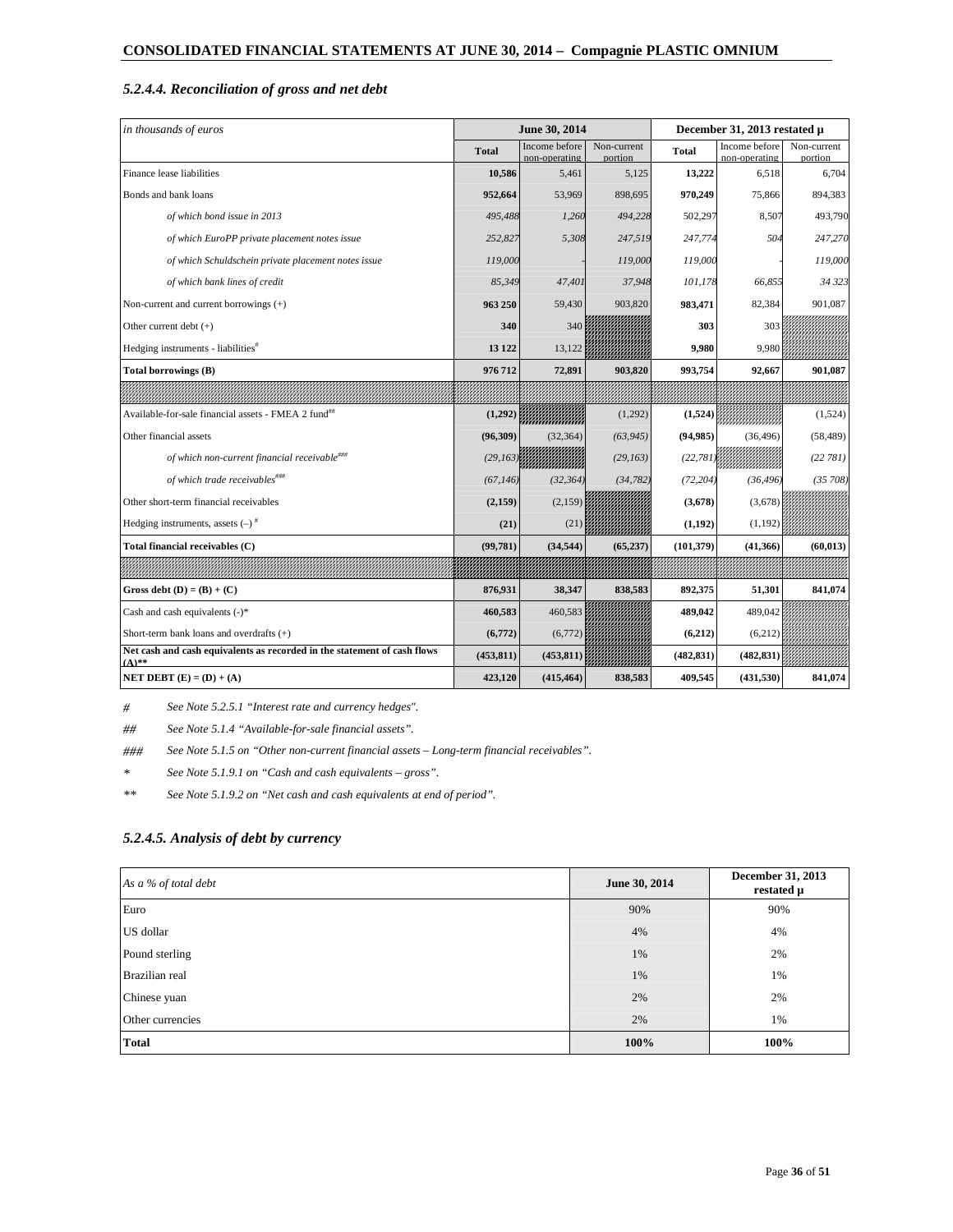### *5.2.4.6. Analysis of debt by type of interest rate*

| As a % of total debt    | June 30, 2014 | December 31, 2013<br>restated µ |
|-------------------------|---------------|---------------------------------|
| Hedged variable rates   | 18%           | 20%                             |
| Unhedged variable rates | $0\%$         | 0%                              |
| Fixed rates             | 82%           | 80%                             |
| <b>Total</b>            | 100%          | 100%                            |

#### **5.2.5. Interest rate and currency hedges**

|                            |               | June 30, 2014                                         | <b>December 31, 2013</b> |                                                       |  |
|----------------------------|---------------|-------------------------------------------------------|--------------------------|-------------------------------------------------------|--|
| in thousands of euros      | <b>Assets</b> | <b>Liabilities And</b><br><b>Shareholders' Equity</b> | <b>Assets</b>            | <b>Liabilities And</b><br><b>Shareholders' Equity</b> |  |
| Interest rate derivatives  | 21            | (12,601)                                              | 438                      | (9,980)                                               |  |
| Interest rate derivatives  |               | (521)                                                 | 754                      |                                                       |  |
|                            |               |                                                       |                          |                                                       |  |
| <b>Balance sheet total</b> | 21            | (13, 122)                                             | 1,192                    | (9,980)                                               |  |

### *5.2.5.1. Interest rate hedges*

Interest rate hedges used in first-half 2013 included swaps and caps. Their purpose is to hedge variable rate debt against increases in interest rates.

The total notional amount of derivative instruments used to manage interest rate risks was  $\epsilon$ 355 million at June 30, 2014, as it was at December 31, 2013.

The nominal value of cash-flow hedges as per IAS 39 amounted to  $\epsilon$ 135 million at June 30, 2014, unchanged from December 31, 2013. Non-hedging instruments nonetheless form part of the Group's interest rate hedging strategy, as it obtains financing at variable rates of interest, in particular under the framework of its sales of receivables.

The derivatives are recognized in the balance sheet at fair value under "Hedging instruments" in assets or in liabilities.

For derivatives that qualify for hedge accounting under IFRS:

- The effective portion of the gain or loss on the hedging instrument is recognized in equity (in "Other comprehensive income").
- It is reclassified to the income statement in the same period as the hedged cash flows (i.e. interest payments) affect profit.
- The time value of options is excluded from the hedging relationship. Changes in the time value of options and the ineffective portion of the gain or loss on the hedging instrument are recognized in profit or loss.

Changes in fair value of instruments that do not qualify for hedge accounting are recognized directly in profit or loss.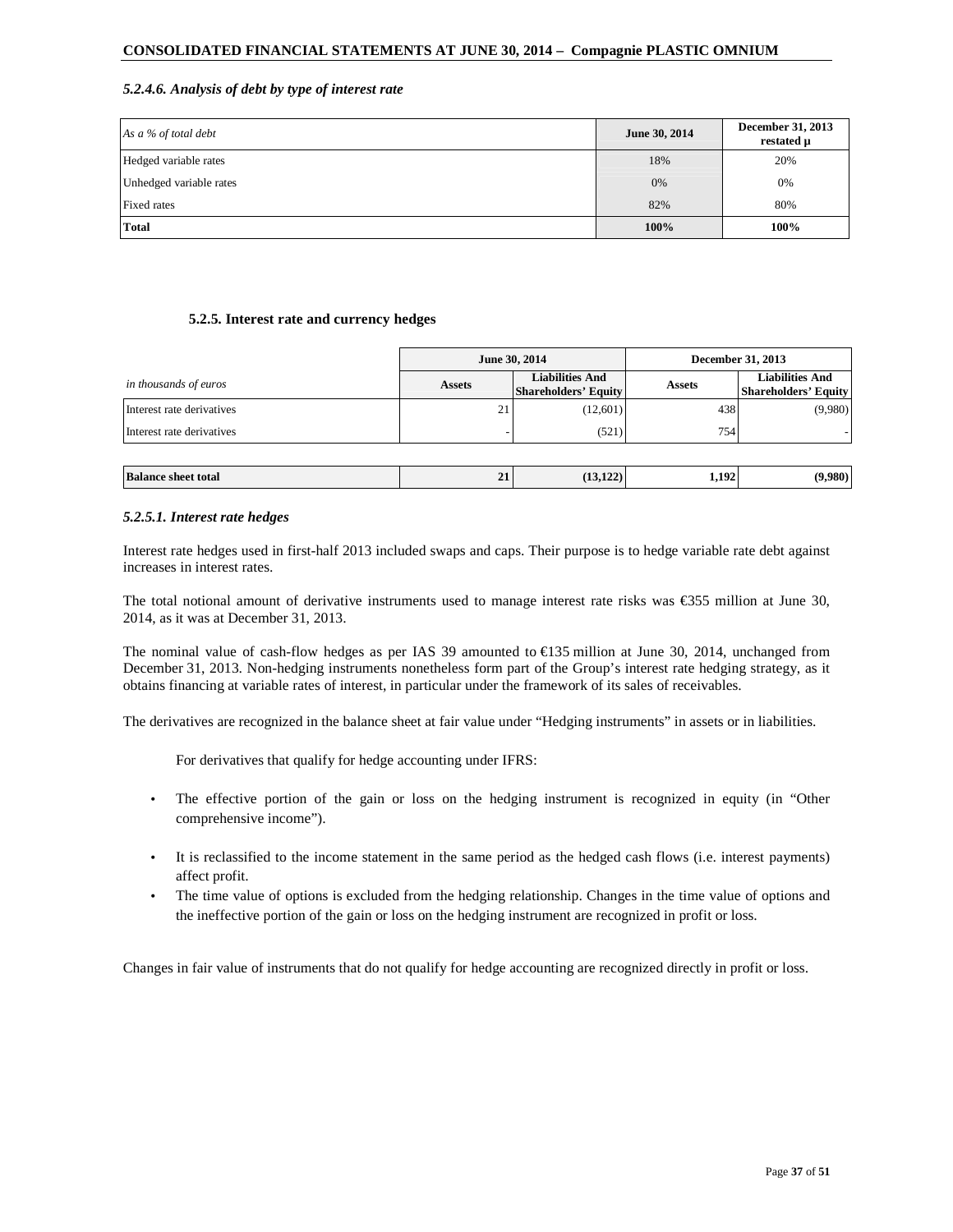# *5.2.5.1.1. Derivative portfolio*

|                                           |                                                       | June 30, 2014                |                            | December 31, 2013                       |                       |                            |  |
|-------------------------------------------|-------------------------------------------------------|------------------------------|----------------------------|-----------------------------------------|-----------------------|----------------------------|--|
| in thousands of euros                     | <b>Fair value of</b><br>hedging<br><i>instruments</i> | <b>Recorded in</b><br>assets | Recorded in<br>liabilities | Fair value of<br>hedging<br>instruments | Recorded in<br>assets | Recorded in<br>liabilities |  |
| Interest rate derivatives (fair value)    | (12,580)                                              | 21                           | (12,601)                   | (9,542)                                 | 438                   | (9,980)                    |  |
| Outstanding premiums                      | (2,065)                                               |                              | (2,065)                    | (2,403)                                 |                       | (2,403)                    |  |
| Total fair value and outstanding premiums |                                                       | 21                           | (14,666)                   |                                         | 438                   | (12,383)                   |  |

# **Composition of interest rate derivatives portfolio:**

|                          | June 30, 2014     |                              |                            |                                                    |                 |                  |                            |                                    |                                |  |  |
|--------------------------|-------------------|------------------------------|----------------------------|----------------------------------------------------|-----------------|------------------|----------------------------|------------------------------------|--------------------------------|--|--|
| in thousands of<br>euros | <b>Fair value</b> | <b>Recorded in</b><br>assets | Recorded<br>in liabilities | <b>Effective</b><br>portion<br>included<br>in OCI* | <b>Nominal</b>  | <b>Maturity</b>  | Reference<br>interest rate | Outstanding<br>premiums*<br>$\ast$ | <b>Nature of</b><br>derivative |  |  |
| Caps                     | 14                | 14                           |                            |                                                    | 60,000          | May 2017         | $2$ -month<br>Euribor      | (825)                              | <b>CFH</b>                     |  |  |
| Caps                     |                   | $\mathcal{I}$                |                            |                                                    | 90,000          | June 2017        | 1-month<br>Euribor         | (1,240)                            | Not<br>considered              |  |  |
| Swaps                    | (1,716)           |                              | (1,716)                    | (1,716)                                            | 75,000          | June 2015        | 6-month<br>Euribor         | N/A                                | <b>CFH</b>                     |  |  |
| Swaps                    | (422)             |                              | (422)                      |                                                    | 25,000          | August 2015      | l-month<br>Euribor         | N/A                                | Not<br>considered              |  |  |
| Swaps                    | (10, 463)         |                              | (10, 463)                  |                                                    | 105,000         | February<br>2019 | l-month<br>Euribor         | N/A                                | Not<br>considered              |  |  |
| <b>Total</b>             | (12, 580)         | 21                           | (12,601)                   | (1,716)                                            | 355,000 William |                  |                            | (2,065)                            |                                |  |  |

|                          |                   | December 31, 2013            |                            |                                                      |                |                  |                            |                                     |                          |  |  |  |
|--------------------------|-------------------|------------------------------|----------------------------|------------------------------------------------------|----------------|------------------|----------------------------|-------------------------------------|--------------------------|--|--|--|
| in thousands of<br>euros | <b>Fair value</b> | <b>Recorded in</b><br>assets | Recorded<br>in liabilities | <b>Effective</b><br>portion<br>included<br>in $OCI*$ | <b>Nominal</b> | <b>Maturity</b>  | Reference<br>interest rate | Outstanding<br>premiums*<br>$\star$ | Nature of<br>derivative  |  |  |  |
| Caps                     | 185               | 185                          |                            |                                                      | 60,000         | May 2017         | $2$ -month<br>Euribor      | (988)                               | <b>CFH</b>               |  |  |  |
| Caps                     | 253               | 253                          |                            |                                                      | 90,000         | June 2017        | 1-month<br>Euribor         | (1,415)                             | <b>Not</b><br>considered |  |  |  |
| Swaps                    | (1,630)           |                              | (1,630)                    | (1,630)                                              | 75,000         | June 2015        | 6-month<br>Euribor         | N/A                                 | <b>CFH</b>               |  |  |  |
| Swaps                    | (552)             |                              | (552)                      |                                                      | 25,000         | August 2015      | 1-month<br>Euribor         | N/A                                 | <b>Not</b><br>considered |  |  |  |
| Swaps                    | (7, 798)          |                              | (7,798)                    |                                                      | 105,000        | February<br>2019 | 1-month<br>Euribor         | N/A                                 | Not<br>considered        |  |  |  |
| <b>Total</b>             | (9,542)           | 438                          | (9,980)                    | (1,630)                                              | 355,000        |                  |                            | (2, 403)                            | UMMMMM                   |  |  |  |

 *\* OCI: Other comprehensive income* 

*\*\* Cap premiums are paid out in installments over the duration of the instruments. Outstanding premium amounts are classified under liabilities and shareholders' equity in the consolidated balance sheet in accordance with IFRS under "Non-current borrowings" and "Current borrowings".* 

*CFH: Cash flow hedges.* 

In the first half of 2014 no derivatives were put in place, unwound or restructured.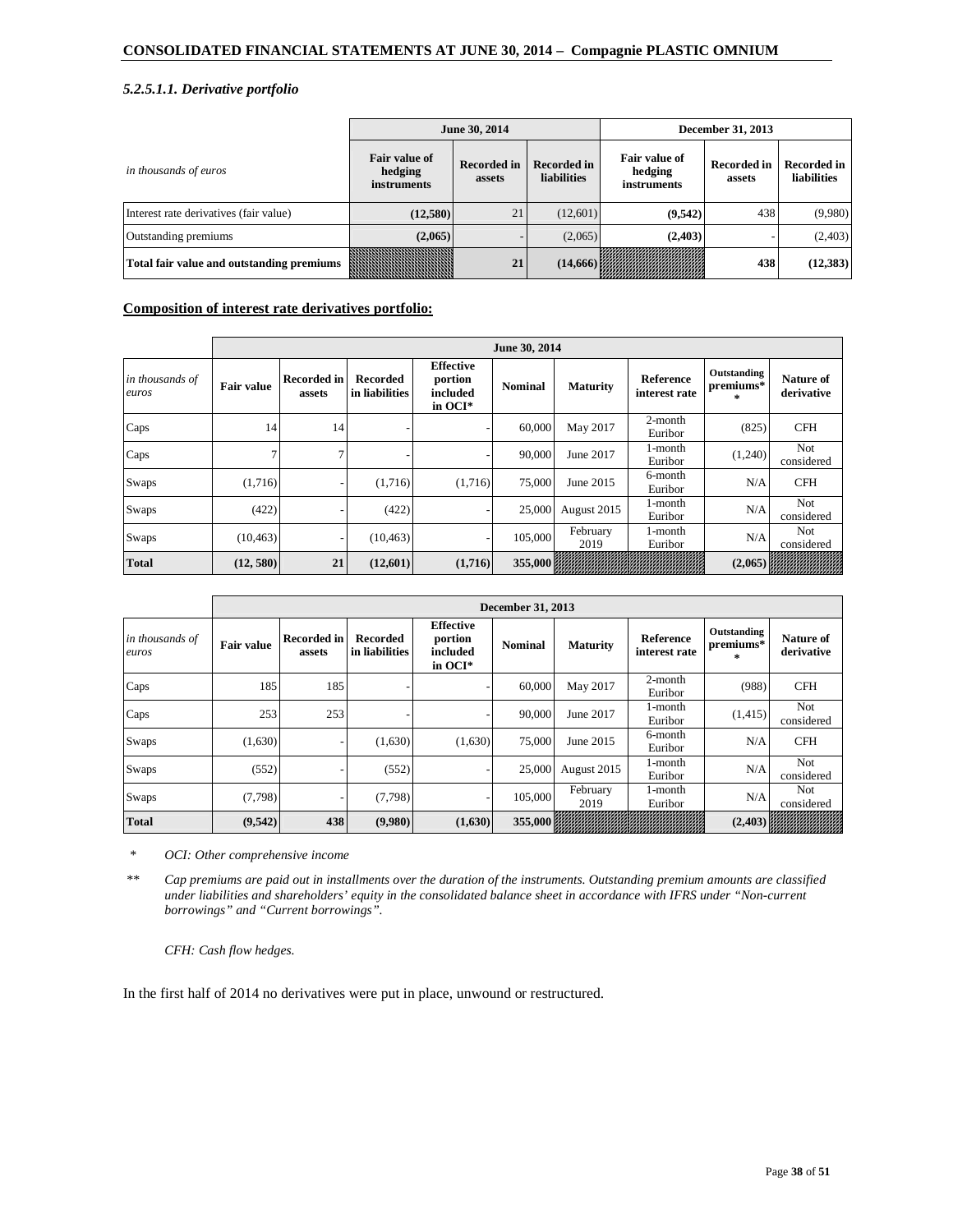### *5.2.5.1.2. Amounts recognized in equity under "Other comprehensive income"*

| in thousands of euros                                                                   | <b>Balance before</b><br>tax recorded in<br>"OCI*" at<br>December 31,<br>2013 | <b>Transactions</b><br>in the period | Change in<br>fair value of<br>derivatives | <b>Fair value</b><br>adjustments<br>reclassified<br>in profit or<br>loss | <b>Balance before</b><br>tax recorded in<br>"OCI*" at June<br>30, 2014 |
|-----------------------------------------------------------------------------------------|-------------------------------------------------------------------------------|--------------------------------------|-------------------------------------------|--------------------------------------------------------------------------|------------------------------------------------------------------------|
| Effective portion of gains and losses on derivatives in the portfolio                   | (1,630)                                                                       |                                      | (86)                                      |                                                                          | (1,716)                                                                |
| Effect of August 2010 and February 2012 restructuring of the<br>derivatives portfolio** | 3,258                                                                         |                                      |                                           | 292                                                                      | 3,550                                                                  |
| Effect of June 2013 restructuring of the derivatives portfolio                          | (12,582)                                                                      |                                      |                                           | 2.227                                                                    | (10,355)                                                               |
| <b>Total</b>                                                                            | (10, 954)                                                                     |                                      | (86)                                      | 2,519                                                                    | (8,521)                                                                |

| in thousands of euros                                                                   | <b>Balance before</b><br>tax recorded in<br>"OCI*" at<br><b>December</b><br>31,2012 | <b>Transactions</b><br>in the period | Change in<br>fair value of<br>derivatives | Fair value<br>adjustments<br>reclassified<br>in profit or<br>loss | <b>Balance before</b><br>tax recorded in<br>"OCI*" at<br>December 31,<br>2013 |
|-----------------------------------------------------------------------------------------|-------------------------------------------------------------------------------------|--------------------------------------|-------------------------------------------|-------------------------------------------------------------------|-------------------------------------------------------------------------------|
| Effective portion of gains and losses on derivatives in the portfolio                   | (20, 110)                                                                           | 14.808                               | 3.672                                     |                                                                   | (1,630)                                                                       |
| Effect of August 2010 and February 2012 restructuring of the<br>derivatives portfolio** | 2,591                                                                               |                                      |                                           | 667                                                               | 3,258                                                                         |
| Effect of June 2013 restructuring of the derivatives portfolio                          |                                                                                     | (14, 808)                            |                                           | 2.226                                                             | (12,582)                                                                      |
| <b>Total</b>                                                                            | (17,519)                                                                            |                                      | 3,672                                     | 2,893                                                             | (10,954)                                                                      |

*\* OCI: Other comprehensive income* 

*\*\* Restructuring of derivatives portfolio with no impact on cash flow, so as to extend maturity of hedging instruments.*

# *5.2.5.1.3. Impact of hedging on the income statement*

| (in thousands of euros)                                                                                                             | June 30, 2014 | December 31, 2013 |
|-------------------------------------------------------------------------------------------------------------------------------------|---------------|-------------------|
| Effective component of hedging instruments related to derivatives portfolio<br>(hedging of interest rates accruing over the period) | (2,189)       | (5, 131)          |
| Reclassification in profit and loss of accumulated gains and losses following past restructurings*                                  | (2,519)       | (2,893)           |
| Time value of caps                                                                                                                  | (78)          | 161               |
| Changes in fair value of instruments that do not qualify for hedge accounting                                                       | (2,534)       | 1,722             |
| Total**                                                                                                                             | (7,320)       | (6,141)           |

\* *See Note 5.2.5.1.2 "Reclassified in profit or loss".* 

\*\* *See "Profit and (loss) on interest rate and currency hedges" in Note 4.5 "Finance costs and other financial income and expenses, net".* 

*See also the impact of currency hedges in Note 5.2.5.2 "Currency hedges".*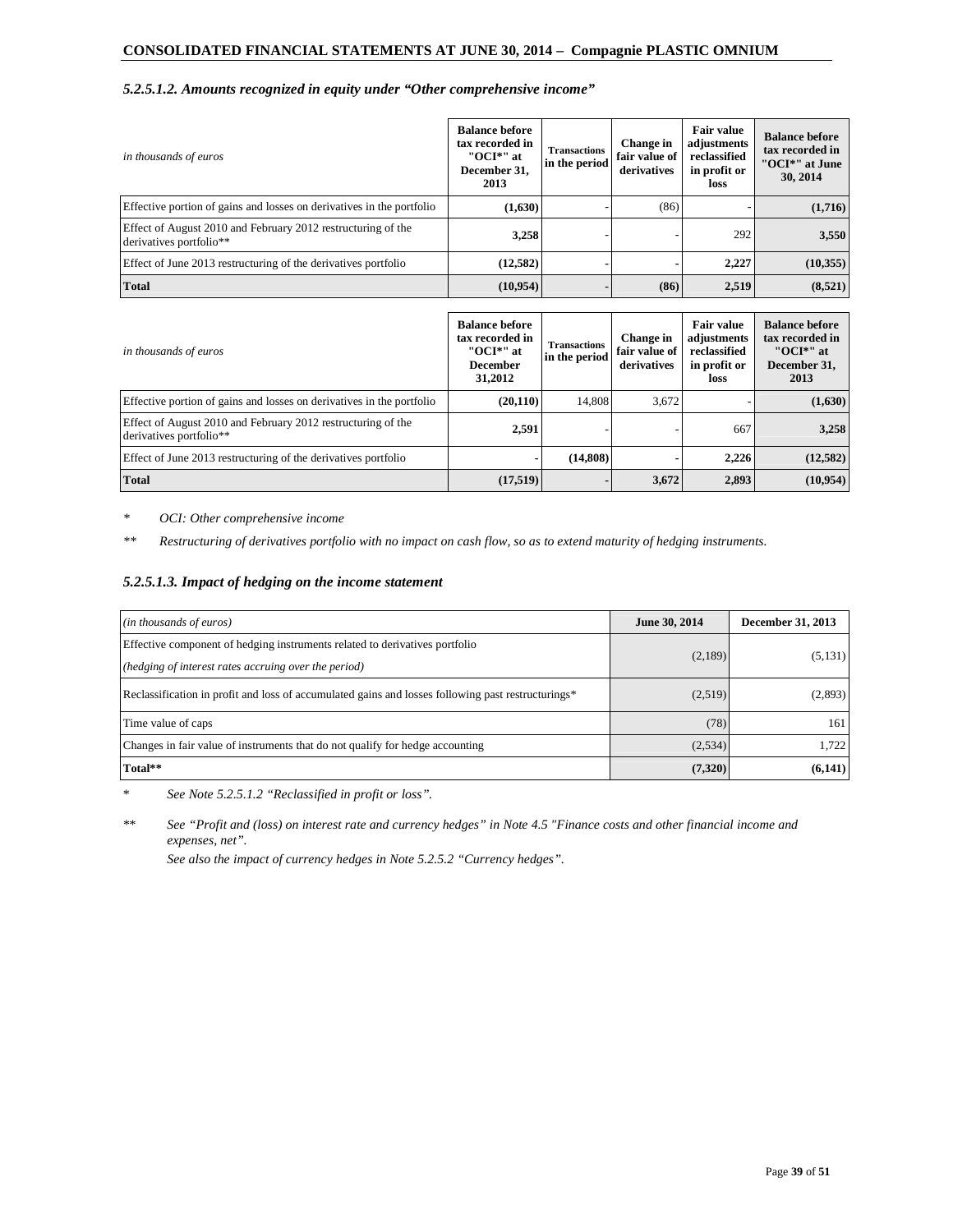# *5.2.5.2. Currency hedges*

The Group uses derivatives to hedge its exposure to currency risks. Changes in fair value of derivatives that qualify for hedge accounting under IAS 39 are recorded under "Other comprehensive income". Changes in fair value of derivatives that do not qualify for hedge accounting are recognized in profit or loss.

### *5.2.5.2.1. Portfolio of currency hedges:*

|                                               | June 30, 2014                      |                                                                    |                                         | December 31, 2013                            |  |                                                 |                                                          |                                     |                                                 |                   |
|-----------------------------------------------|------------------------------------|--------------------------------------------------------------------|-----------------------------------------|----------------------------------------------|--|-------------------------------------------------|----------------------------------------------------------|-------------------------------------|-------------------------------------------------|-------------------|
|                                               |                                    |                                                                    |                                         |                                              |  |                                                 |                                                          |                                     |                                                 |                   |
|                                               | <b>Fair value</b><br>in $\epsilon$ | <b>Notional</b><br>amount in<br>thousands<br>thousands of currency | Medium-<br>term<br>exchange<br>rate<br> | <b>Exchange rate</b><br>at June 30, 2014<br> |  | <b>Fair value</b><br>in $\epsilon$<br>thousands | <b>Notional</b><br>amount in<br>thousands<br>of currency | Medium-<br>term<br>exchange<br>rate | <b>Exchange rate</b><br>at December 31,<br>2013 |                   |
|                                               |                                    | units                                                              | Currency/<br>Euro                       | Currency/Euro                                |  |                                                 | units                                                    |                                     |                                                 | Currency/<br>Euro |
| Net sell position (net buy position if<br>< 0 |                                    |                                                                    |                                         |                                              |  |                                                 |                                                          |                                     |                                                 |                   |
| USD - Forward exchange contract               | $+3$                               | $+245$                                                             | 1.3545                                  | 1.3658                                       |  | $+592$                                          | $+13,315$                                                | 1.3311                              | 1.3791                                          |                   |
| GBP - Forward exchange contract               | (131)                              | $+6,814$                                                           | 0.8363                                  | 8.8015                                       |  | $+7$                                            | $+5,631$                                                 | 0.8368                              | 0.8337                                          |                   |
| HUF - Forward exchange contract               |                                    | $+15,335$                                                          | 305.80                                  | 309.30                                       |  | $+36$                                           | $+906,916$                                               | 294.80                              | 297.04                                          |                   |
| CNY - Forward exchange contract<br>$(NDF)*$   | (6)                                | $+42,707$                                                          | 8.4830                                  | 8.4722                                       |  |                                                 |                                                          |                                     |                                                 |                   |
| USD - Forward currency swap                   | (411)                              | (230,000)                                                          | 1.3668                                  | 1.3658                                       |  | $+162$                                          | (60, 800)                                                | 1.377                               | 1.3791                                          |                   |
| GBP - Forward currency swap                   | $+22$                              | $+14,400$                                                          | 0.8025                                  | 0.8015                                       |  | (7)                                             | $+4,200$                                                 | 0.8324                              | 0.8337                                          |                   |
| CZK - Forward currency swap                   |                                    | (72,200)                                                           | 27.4446                                 | 27.4530                                      |  | (21)                                            | (63, 304)                                                | 27.655                              | 27.427                                          |                   |
| PLN - Forward currency swap                   | $+1$                               | (4,555)                                                            | 4.1620                                  | 4.1568                                       |  | (15)                                            | (7, 719)                                                 | 4.186                               | 4.1543                                          |                   |
| RUB - Forward currency swap                   |                                    | (500,000)                                                          | 46.1013                                 | 46.3779                                      |  |                                                 |                                                          |                                     |                                                 |                   |
| SEK - Forward currency swap                   |                                    | $+560$                                                             | 9.1154                                  | 9.1762                                       |  |                                                 |                                                          |                                     |                                                 |                   |
| <b>TOTAL</b>                                  | (521)                              |                                                                    |                                         |                                              |  | $+754$                                          |                                                          |                                     |                                                 |                   |

*\* NDF: Not deliverable forward contract.*

# *5.2.5.2.2. Impact of non-unwound currency hedging on profit or loss*

| in thousands of euros                | June 30, 2014 | December 31, 2013 |
|--------------------------------------|---------------|-------------------|
| Value of non-unwound currency hedges | (521)         |                   |
| Total*                               | (521)         |                   |

\* *See "Profit/(loss) on interest rate and currency hedges" in Note 4.5 "Finance costs and other financial income and expenses, net".* 

*See also Note 5.2.5.1.3 "Impact of interest rate hedging on the income statement".* 

#### **5.2.6. Operating and other liabilities**

#### *5.2.6.1. Trade payables*

| in thousands of euros            | June 30, 2014 | December 31, 2013<br>restated µ |
|----------------------------------|---------------|---------------------------------|
| Trade payables                   | 787,961       | 719,588                         |
| Due to suppliers of fixed assets | 22,210        | 63,008                          |
| <b>Total</b>                     | 810,171       | 782,596                         |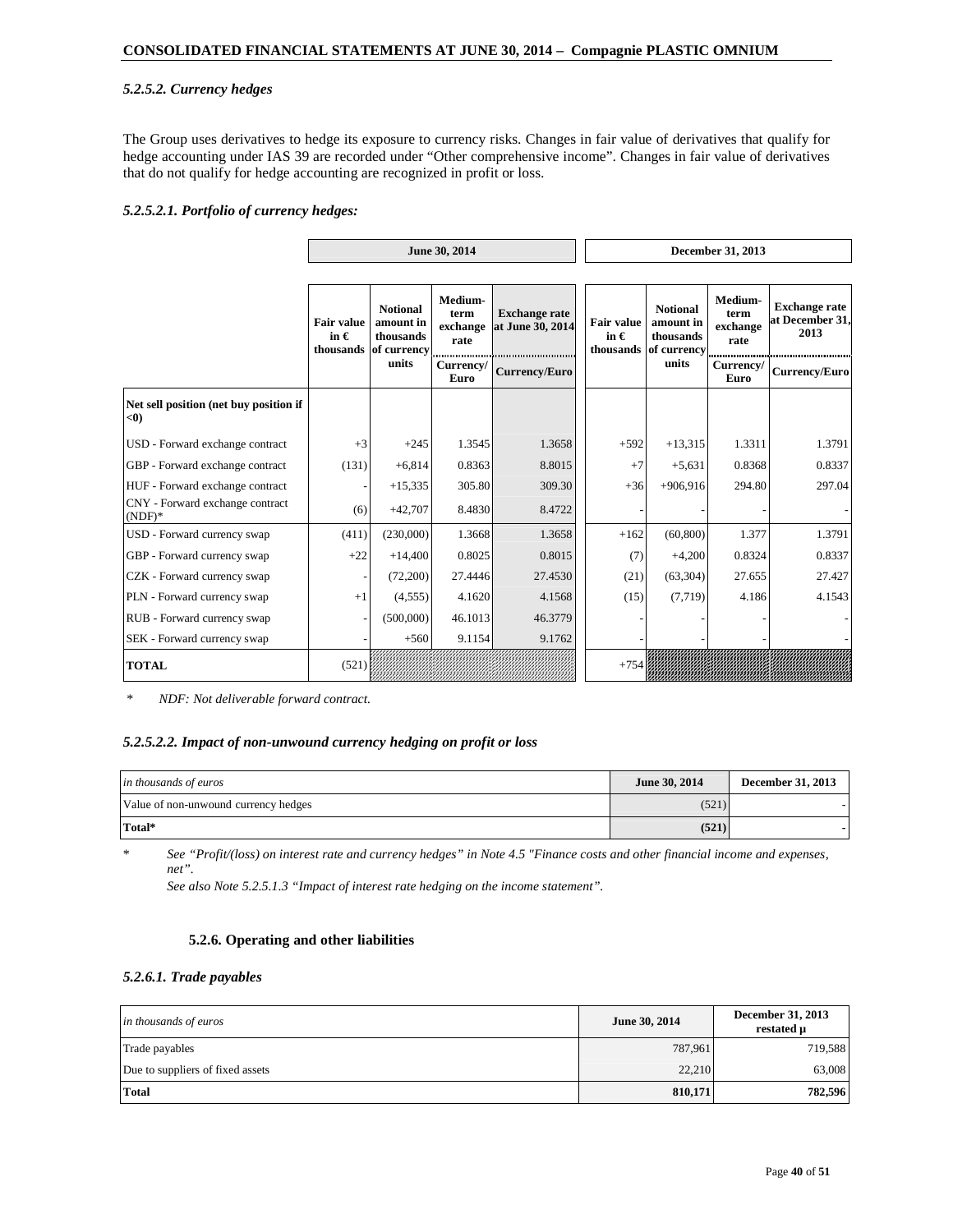# *5.2.6.2. Other operating liabilities*

| in thousands of euros             | June 30, 2014 | December 31, 2013<br>restated µ |
|-----------------------------------|---------------|---------------------------------|
| Accrued employee benefits expense | 123,057       | 112,164                         |
| Accrued income taxes              | 24,088        | 15,536                          |
| Other accrued taxes               | 42,795        | 38,307                          |
| Other payables                    | 128,437       | 92,135                          |
| Customer prepayments              | 128,869       | 138,053                         |
| <b>Total</b>                      | 447,246       | 396,195                         |

# *5.2.6.3. Trade payables and other operating liabilities by currency*

|                                |                  | Liabilities at June 30, 2014 |           |               | Value at December 31, 2013 restated µ |           |               |  |
|--------------------------------|------------------|------------------------------|-----------|---------------|---------------------------------------|-----------|---------------|--|
| in thousands of currency units |                  | <b>Local currency</b>        | Euro      | $\frac{0}{0}$ | <b>Local currency</b>                 | Euro      | $\frac{0}{0}$ |  |
| <b>EUR</b>                     | Euro             | 685,877                      | 685,877   | 55%           | 685,599                               | 685,599   | 58%           |  |
| <b>USD</b>                     | U.S. dollar      | 373,540                      | 273,495   | 22%           | 341,517                               | 247,637   | 21%           |  |
| <b>GBP</b>                     | Pound sterling   | 58,310                       | 72,751    | 6%            | 44,621                                | 53,522    | 5%            |  |
| <b>BRL</b>                     | Brazilian real   | 87,040                       | 29,011    | 2%            | 80,059                                | 24,576    | 2%            |  |
| <b>CNY</b>                     | Chinese yuan     | 596,038                      | 70,352    | 6%            | 550,384                               | 65,921    | 6%            |  |
| Other                          | Other currencies |                              | 125,931   | 9%            |                                       | 101,535   | 8%            |  |
| <b>Total</b>                   |                  |                              | 1,257,417 | 100%          |                                       | 1,178,790 | 100%          |  |

| Of which:                      |         |     |         |     |
|--------------------------------|---------|-----|---------|-----|
| Trade payables                 | 810,171 | 64% | 782,596 | 66% |
| Other operating<br>liabilities | 447,246 | 36% | 396,195 | 34% |

# **6. CAPITAL MANAGEMENT AND MARKET RISKS**

Compagnie Plastic Omnium has set up a global cash management system with its subsidiary Plastic Omnium Finance, which manages liquidity, currency and interest rate risks on behalf of all subsidiaries. The market risks strategy, which may involve entering into balance sheet and off-balance sheet commitments, is approved every quarter by the Chairman and Chief Executive Officer.

# **6.1. Capital management**

Plastic Omnium raises equity and debt capital on the markets to meet its objective of maintaining ready access to sufficient financial resources to carry out its business operations, fund the investments required to drive growth and respond to exceptional circumstances.

It seeks funding from the capital markets, leading to capital and financial liabilities management.

Under its capital management, the Group pays dividends to its shareholders and may adjust its strategy in line with changes in economic conditions.

The capital structure may also be adjusted by paying ordinary or special dividends, buying back and canceling Company shares, returning a portion of the share capital to shareholders or issuing new shares and/or securities carrying rights to shares.

The Group uses the gearing ratio – corresponding to the ratio of consolidated net debt to equity – as an indicator of its financial condition. Net debt includes all of the Group's interest-bearing financial liabilities (other than operating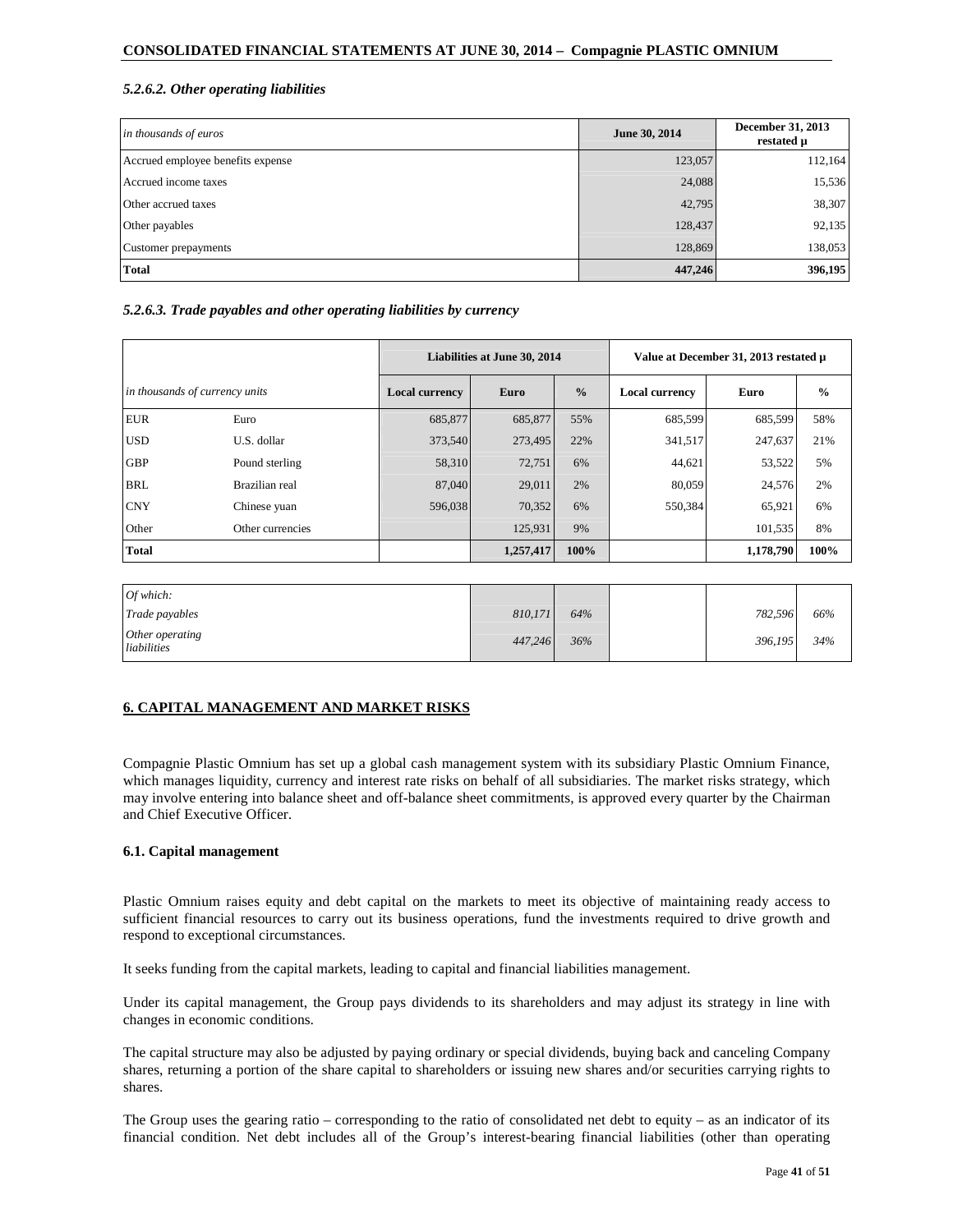payables) less cash and cash equivalents and other financial assets (other than operating receivables), such as loans and marketable securities. At June 30, 2014 and December 31, 2013, the gearing ratio stood at:

| in thousands of euros                                           | June 30, 2014 | December 31, 2013<br>restated u |
|-----------------------------------------------------------------|---------------|---------------------------------|
| Net debt*                                                       | 423,120       | 409.544                         |
| Equity and quasi-equity (including long-term government grants) | 967.523       | 897,811                         |
| <b>Gearing ratio</b>                                            | 43.73%        | 45.62%                          |

\* *See Note 5.2.4.4 "Reconciliation of gross and net debt".* 

None of the Group's bank loans or financial liabilities contains acceleration clauses based on compliance with financial ratios.

A liquidity contract has been set up to support the capital management strategy:

- at June 30, 2014 the liquidity account shows the following positions: 37,144 shares and  $\epsilon$ 688,239 in cash;
- at June 30, 2013 the liquidity account showed the following positions: 2,555 shares and  $\epsilon$ 1,264,263 in cash; and
- at December 31, 2013 the liquidity account showed the following positions: 45,000 shares and  $\epsilon$ 603,102 in cash.

### **6.2. Liquidity risk by maturity**

Liquidity risk by maturity is calculated on the basis of the undiscounted contractual cash flows of financial liabilities. An analysis of liquidity risk yields the following:

#### **At June 30, 2014:**

| in thousands of euros              | June 30, 2014 | Less than 1 year | 1 to 5 years             | More than 5<br>years |
|------------------------------------|---------------|------------------|--------------------------|----------------------|
| <b>FINANCIAL LIABILITIES</b>       |               |                  |                          |                      |
| Non-current borrowings*            | 1,061,272     | 28,184           | 521,192                  | 511,896              |
| <b>Bank</b> overdrafts             | 6,772         | 6,772            |                          |                      |
| Current borrowings**               | 61,579        | 61,579           |                          |                      |
| Other current debt                 | 340           | 340              | ٠                        |                      |
| Hedging instruments                | 13.122        | 13,122           | $\overline{\phantom{0}}$ |                      |
| Trade payables                     | 810.171       | 810.171          | $\overline{\phantom{a}}$ |                      |
| <b>TOTAL FINANCIAL LIABILITIES</b> | 1,953,256     | 920,168          | 521,192                  | 511,896              |

*\* Non-current borrowings include the amounts reported in the balance sheet and interest payable over the remaining life of the debt.* 

*\*\* Current borrowings include the amounts reported in the balance sheet and interest due within one year.*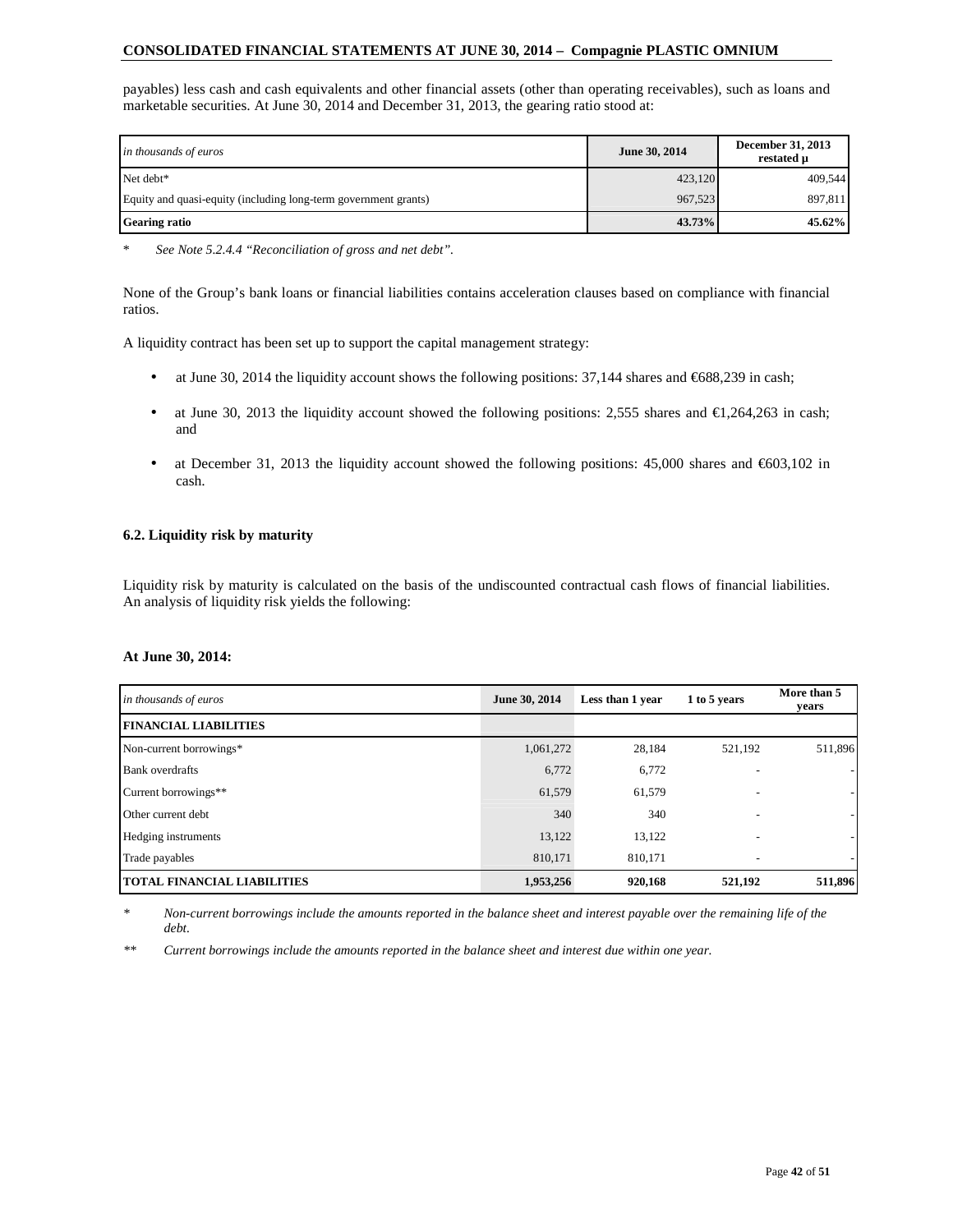# **At December 31, 2013:**

| (in thousands of euros)            | December 31,<br>2013 | Less than 1 year | 1 to 5 years             | More than 5<br>years |
|------------------------------------|----------------------|------------------|--------------------------|----------------------|
| <b>FINANCIAL LIABILITIES</b>       |                      |                  |                          |                      |
| non-current borrowings*            | 1,075,459            | 28,189           | 520,720                  | 526,550              |
| <b>Bank</b> overdrafts             | 6,212                | 6,212            |                          |                      |
| Current borrowings**               | 85,414               | 85,414           |                          |                      |
| Other current debt                 | 303                  | 303              | $\overline{\phantom{0}}$ |                      |
| Hedging instruments                | 9,980                | 9,980            | ۰                        |                      |
| Trade payables                     | 782,596              | 782.596          |                          |                      |
| <b>TOTAL FINANCIAL LIABILITIES</b> | 1,959,964            | 912,694          | 520,720                  | 526,550              |

*\* Non-current borrowings include the amounts reported in the balance sheet and interest payable over the remaining life of the debt.* 

*\*\* Current borrowings include the amounts reported in the balance sheet and interest due within one year.* 

# **7. ADDITIONAL INFORMATION**

### **7.1. Related party transactions**

Related party transactions correspond exclusively to transactions with Sofiparc, Burelle SA and Burelle Participations. No changes occurred in the contracts between the Group and these companies during the period.

No material change has been made to the compensation paid to senior executives and officers since December 31, 2013.

#### **7.2. Impact of the first application of the new consolidation standards on the published statements**

the impact of the first-time application of the new standards on data already published is presented below:

# **a: On the balance sheet :**

| (in thousands of euros)                      | June 30, 2014 | December 31, 2013<br>restated µ | <b>January 1, 2013</b> |
|----------------------------------------------|---------------|---------------------------------|------------------------|
| Goodwill - carrying amount                   | (53,006)      | (52, 922)                       | (53,057)               |
| Investments in associates and joint ventures | 123,350       | 128.932                         | 119.529                |
| Equity attributable to owners of the parent  | (22, 127)     | (21,987)                        | (22,067)               |
| Attributable to non-controlling interests    | (22, 289)     | (24,348)                        | (20,754)               |
| <b>Total equity</b>                          | (44, 416)     | (46,335)                        | (42, 821)              |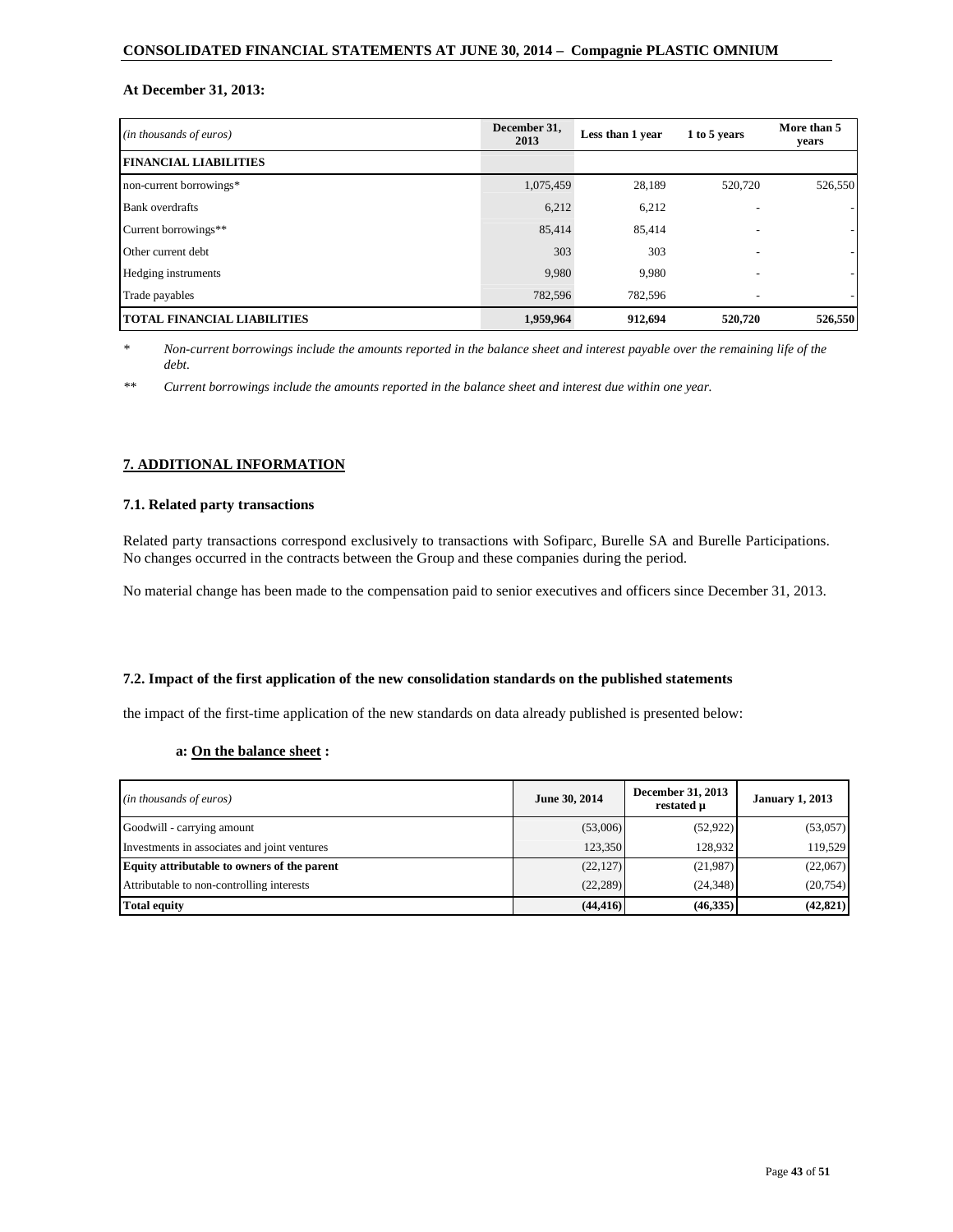# **b: On the income statement**

| In thousands of euros                                                                          | June 30, 2014 | $\frac{0}{0}$ | December 31, 2013<br>restated µ | $\frac{0}{0}$ |
|------------------------------------------------------------------------------------------------|---------------|---------------|---------------------------------|---------------|
|                                                                                                |               |               |                                 |               |
| <b>Revenue</b>                                                                                 | (419, 224)    | 100%          | (789, 395)                      | 100%          |
|                                                                                                |               |               |                                 |               |
| Operating margin before amortization of intangible assets acquired in business<br>combinations | (26, 452)     | 6.3%          | (56,072)                        | 7.1%          |
| Other operating income and expenses                                                            | 1,692         | $-0.4%$       | 4,154                           | $-0.5%$       |
| Net financial income                                                                           | (1,014)       | 0.2%          | (1,169)                         | 0.1%          |
| Profit/(loss) from continuing operations before income tax                                     | (25,775)      | 6.1%          | (53,086)                        | 6.7%          |
| Income tax                                                                                     | 4,928         | $-1.2%$       | 12,304                          | $-1.6%$       |
| Share of profit/(loss) of associates and joint ventures                                        | 15,998        | $-3.8%$       | 30,291                          | $-3.8%$       |
| Net profit/loss of associates                                                                  | (4, 848)      | 1.2%          | (10, 491)                       | 1.3%          |
|                                                                                                |               |               |                                 |               |

# **c: On net financial debt**

| (in thousands of euros)     | June 30, 2014 | December 31, 2013 restated |
|-----------------------------|---------------|----------------------------|
| Debt at start of the period | (54, 345)     | (46, 536)                  |
| Debt at end of the period   | (52,700)      | (54,345)                   |

# **d: On the cash flow statement**

| (in thousands of euros)                          | June 30, 2014 | December 31, 2013 restated µ |
|--------------------------------------------------|---------------|------------------------------|
| <b>CASH FLOW</b>                                 |               |                              |
|                                                  |               |                              |
| Net income                                       | (4, 848)      | (10, 491)                    |
| Dividends from associates and joint ventures     | 21,157        | 17,302                       |
| Non-cash items                                   | (29, 345)     | (61, 494)                    |
| <b>Funds from operations</b>                     | (13,036)      | (54, 683)                    |
| Cash from operations                             | (16,320)      | (45,990)                     |
| Net cash from operational investing activities   | 10,882        | 29,898                       |
| Net cash from financial investing activities     |               | 577                          |
| Cash flows from financing activities             | 3,191         | 6,059                        |
| Effect of exchange rate changes                  | (136)         | 2,194                        |
| Cash and cash equivalents at start of the period | (60,073)      | (52, 810)                    |
| Cash and cash equivalents at end of period       | (62, 457)     | (60, 073)                    |

# **7.3. Subsequent events**

No events have occurred since June 30, 2014 that would be likely to have a material impact on the Group's business, financial position, results or assets.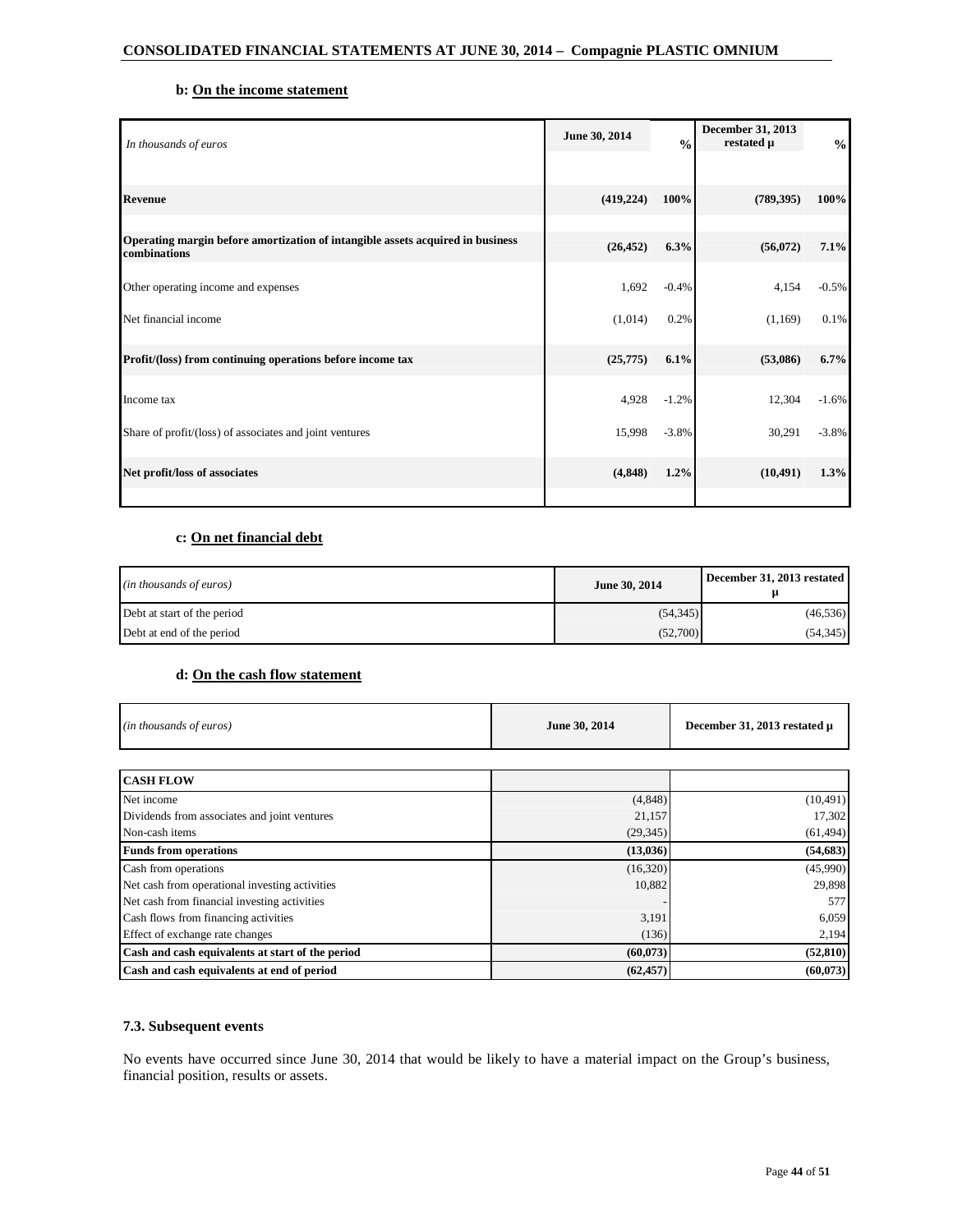# **LIST OF CONSOLIDATED COMPANIES AT JUNE 30, 2014**

|                                                      |  |                                    | <b>Reportable segments</b> |                          | June 30, 2014               |                          |                          |                                      | December 31, 2013 restated µ<br>June 30, 2013 restated µ |                                 |                                    |                          |           |
|------------------------------------------------------|--|------------------------------------|----------------------------|--------------------------|-----------------------------|--------------------------|--------------------------|--------------------------------------|----------------------------------------------------------|---------------------------------|------------------------------------|--------------------------|-----------|
| Legal name                                           |  | <b>Auto Environ</b><br>motive ment | Unalloo<br>ated            | Type of<br>Consolidation | $\%$<br>of voting<br>rights | $\%$<br>Interest         | Type of<br>Consolidation | $\frac{9}{9}$<br>of voting<br>rights | $\%$<br>Interest                                         | <b>Type of</b><br>Consolidation | $^{0}/_{0}$<br>of voting<br>rights | $\%$<br>Interest         | Tax Group |
| <b>France</b>                                        |  |                                    |                            |                          |                             |                          |                          |                                      |                                                          |                                 |                                    |                          |           |
| COMPAGNIE PLASTIC OMNIUM SA                          |  |                                    | \$                         | Parent company           |                             |                          | Parent company           |                                      |                                                          | Parent company                  |                                    |                          | $1 - a$   |
| PLASTIC OMNIUM SYSTEMES URBAINS SAS                  |  |                                    |                            | FC                       | 100                         | 100                      | FC                       | 100                                  | 100                                                      | FC                              | 100                                | 100                      | $1 - b$   |
| METROPLAST SAS                                       |  |                                    |                            | FC                       | 100                         | 100                      | ${\rm FC}$               | 100                                  | 100                                                      | $_{\rm FC}$                     | 100                                | 100                      | $1 - b$   |
| LA REUNION VILLES PROPRES SAS                        |  |                                    |                            | $_{\rm FC}$              | 100                         | 100                      | ${\rm FC}$               | 100                                  | 100                                                      | $_{\rm FC}$                     | 100                                | 100                      | $1 - b$   |
| PLASTIC OMNIUM CARAIBES SAS                          |  |                                    |                            | FC                       | 100                         | 100                      | ${\rm FC}$               | 100                                  | 100                                                      | $_{\rm FC}$                     | 100                                | 100                      | $1 - b$   |
| INERGY AUTOMOTIVE SYSTEMS FRANCE SAS                 |  |                                    |                            | FC                       | 100                         | 100                      | FC                       | 100                                  | 100                                                      | FC                              | 100                                | 100                      | $1 - a$   |
| PLASTIC RECYCLING SAS                                |  |                                    |                            | EM_IFRS_2014             | 50                          | 50                       | <b>EM_IFRS_2014</b>      | 50                                   | 50                                                       | <b>EM_IFRS_2014</b>             | 50                                 | 50                       |           |
| PLASTIC OMNIUM AUTO EXTERIEUR SA                     |  |                                    |                            | $_{\rm FC}$              | 100                         | 100                      | ${\rm FC}$               | 100                                  | 100                                                      | $_{\rm FC}$                     | 100                                | 100                      | 1 - a     |
| PLASTIC OMNIUM AUTO EXTERIEUR SERVICES SAS           |  |                                    |                            | FC                       | 100                         | 100                      | ${\rm FC}$               | 100                                  | 100                                                      | $_{\rm FC}$                     | 100                                | 100                      | 1 - a     |
| <b>TRANSIT SAS</b><br>e2013                          |  |                                    |                            |                          | ٠                           | $\sim$                   | ${\rm FC}$               | 100                                  | 100                                                      | $_{\rm FC}$                     | 100                                | 100                      | 1 - a     |
| PLASTIC OMNIUM GESTION SNC                           |  |                                    | $\ast$                     | FC                       | 100                         | 100                      | FC                       | 100                                  | 100                                                      | FC                              | 100                                | 100                      | 1 - a     |
| PLASTIC OMNIUM FINANCE SNC                           |  |                                    | \$                         | FC                       | 100                         | 100                      | FC                       | 100                                  | 100                                                      | FC                              | 100                                | 100                      | $1 - a$   |
| LUDOPARC SAS                                         |  |                                    |                            | FC                       | 100                         | 100                      | ${\rm FC}$               | 100                                  | 100                                                      | $_{\rm FC}$                     | 100                                | 100                      | 1 - a     |
| PLASTIC OMNIUM AUTO SAS<br>d2013                     |  |                                    | \$                         |                          | ٠                           | ٠                        | ${\rm FC}$               | 100                                  | 100                                                      | $_{\rm FC}$                     | 100                                | 100                      | 1 - a     |
| PLASTIC OMNIUM ENVIRONNEMENT SAS                     |  |                                    | \$                         | FC                       | 100                         | 100                      | ${\rm FC}$               | 100                                  | 100                                                      | $_{\rm FC}$                     | 100                                | 100                      | 1 - a     |
| PLASTIC OMNIUM AUTO EXTERIORS SAS                    |  |                                    |                            | FC                       | 100                         | 100                      | ${\rm FC}$               | 100                                  | 100                                                      | $_{\rm FC}$                     | 100                                | 100                      | $1 - a$   |
| d2013<br>PLASTIC OMNIUM COMPOSITES HOLDING SAS       |  |                                    |                            |                          |                             | ٠                        | FC                       | 100                                  | 100                                                      | FC                              | 100                                | 100                      | 1 - a     |
| INERGY AUTOMOTIVE SYSTEMS SAS                        |  |                                    |                            | FC                       | 100                         | 100                      | ${\rm FC}$               | 100                                  | 100                                                      | $_{\rm FC}$                     | 100                                | 100                      | 1 - a     |
|                                                      |  |                                    |                            | FC                       |                             | 100                      | ${\rm FC}$               | 100                                  |                                                          | $_{\rm FC}$                     | 100                                |                          |           |
| INERGY AUTOMOTIVE SYSTEMS MANAGEMENT SAS             |  |                                    |                            |                          | 100                         |                          |                          |                                      | 100                                                      |                                 |                                    | 100                      | 1 - a     |
| PLASTIC OMNIUM ENVIRONNEMENT GUYANE SAS<br>d2013     |  |                                    |                            |                          |                             | $\overline{\phantom{a}}$ | ${\rm FC}$               | 100                                  | 100                                                      | $_{\rm FC}$                     | 100                                | 100                      | $1 - b$   |
| VALEO PLASTIC OMNIUM SNC                             |  |                                    |                            | EM_IFRS_2014             | 50                          | 50                       | EM_IFRS_2014             | 50                                   | 50                                                       | EM_IFRS_2014                    | 50                                 | 50                       |           |
| <b>BEAUVAIS DIFFUSION SAS</b>                        |  |                                    |                            | FC                       | 100                         | 100                      | FC                       | 100                                  | 100                                                      | $_{\rm FC}$                     | 100                                | 100                      | $1 - b$   |
| PLASTIC OMNIUM VERNON SAS                            |  |                                    |                            | FC                       | 100                         | 100                      | ${\rm FC}$               | 100                                  | 100                                                      | $_{\rm FC}$                     | 100                                | 100                      | $1 - a$   |
| TECHNIQUES ET MATERIELS DE COLLECTE - « TEMACO » SAS |  |                                    |                            | FC                       | 100                         | 100                      | $_{\rm FC}$              | 100                                  | 100                                                      | $_{\rm FC}$                     | 100                                | 100                      | $1 - b$   |
| PLASTIC OMNIUM COMPOSITES SA                         |  |                                    |                            | FC                       | 100                         | 100                      | $_{\rm FC}$              | 100                                  | 100                                                      | ${\rm FC}$                      | 100                                | 100                      | $1 - a$   |
| MIXT COMPOSITES ET RECYCLABLES - MCR SAS             |  | 字                                  |                            | FC                       | 100                         | 100                      | $_{\rm FC}$              | 100                                  | 100                                                      | ${\rm FC}$                      | 100                                | 100                      | $1 - a$   |
| PLASTIC OMNIUM ENVIRONNEMENT HOLDING SAS             |  |                                    | $\ast$                     | FC                       | 100                         | 100                      | $_{\rm FC}$              | 100                                  | 100                                                      | ${\rm FC}$                      | 100                                | 100                      | $1 - b$   |
| SIGNALISATION FRANCE SA                              |  |                                    | $\ast$                     | FC                       | 100                         | 100                      | FC                       | 100                                  | 100                                                      | ${\rm FC}$                      | 100                                | 100                      | $1 - b$   |
| <b>SULO FRANCE SAS</b>                               |  |                                    |                            | FC                       | 100                         | 100                      | $_{\rm FC}$              | 100                                  | 100                                                      | ${\rm FC}$                      | 100                                | 100                      | $1 - b$   |
| PLASTIC OMNIUM AUTO EXTERIORS INDUSTRIES SAS         |  |                                    |                            | FC                       | 100                         | 100                      | $_{\rm FC}$              | 100                                  | 100                                                      | ${\rm FC}$                      | 100                                | 100                      |           |
| PO INTERNATIONAL SAS<br>a2013                        |  |                                    |                            | FC                       | 100                         | 100                      | $_{\rm FC}$              | 100                                  | 100                                                      | ${\rm FC}$                      | 100                                | 100                      |           |
| INERGY AUTOMOTIVE SYSTEMS INDUSTRIES SAS<br>a2013    |  |                                    |                            | FC                       | 100                         | 100                      | $_{\rm FC}$              | 100                                  | 100                                                      |                                 | $\sim$                             | $\overline{\phantom{a}}$ | $1 - a$   |
| South Africa                                         |  |                                    |                            |                          |                             |                          |                          |                                      |                                                          |                                 |                                    |                          |           |
| INERGY AUTOMOTIVE SYSTEMS SOUTH AFRICA LTD           |  |                                    |                            | FC                       | 100                         | 100                      | $_{\rm FC}$              | 100                                  | 100                                                      | $_{\rm FC}$                     | 100                                | 100                      |           |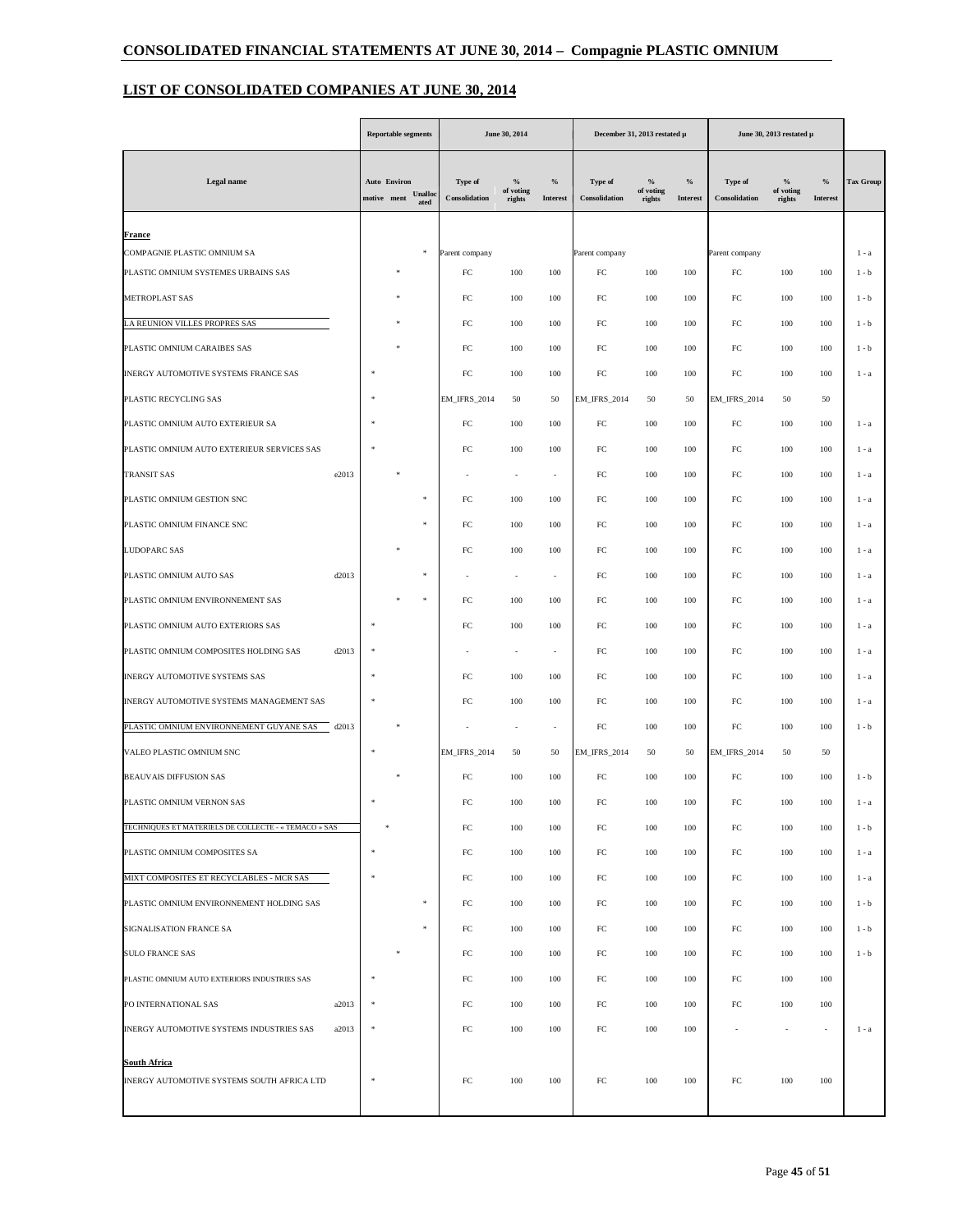|                                          |       |             | <b>Reportable segments</b> |                 |                          | June 30, 2014               |                         | December 31, 2013 restated µ |                                      |                         | June 30, 2013 restated μ |                             |                          |                  |
|------------------------------------------|-------|-------------|----------------------------|-----------------|--------------------------|-----------------------------|-------------------------|------------------------------|--------------------------------------|-------------------------|--------------------------|-----------------------------|--------------------------|------------------|
| Legal name                               |       | motive ment | Auto Environ               | Unalloo<br>ated | Type of<br>Consolidation | $\%$<br>of voting<br>rights | $\%$<br><b>Interest</b> | Type of<br>Consolidation     | $\frac{9}{6}$<br>of voting<br>rights | $\%$<br><b>Interest</b> | Type of<br>Consolidation | $\%$<br>of voting<br>rights | $\%$<br><b>Interest</b>  | <b>Tax Group</b> |
| Germany                                  |       |             |                            |                 |                          |                             |                         |                              |                                      |                         |                          |                             |                          |                  |
| PLASTIC OMNIUM GmbH                      |       |             |                            |                 | FC                       | 100                         | 100                     | $_{\rm FC}$                  | 100                                  | 100                     | FC                       | 100                         | 100                      | $2 - b$          |
| PLASTIC OMNIUM AUTO COMPONENTS GmbH      |       |             |                            |                 | ${\rm FC}$               | 100                         | 100                     | $_{\rm FC}$                  | 100                                  | 100                     | $_{\rm FC}$              | 100                         | 100                      | $2 - b$          |
| PLASTIC OMNIUM ENTSORGUNGSTECHNIK GmbH   |       |             |                            |                 | $_{\rm FC}$              | 100                         | 100                     | $_{\rm FC}$                  | 100                                  | 100                     | $_{\rm FC}$              | 100                         | 100                      |                  |
| INERGY AUTOMOTIVE SYSTEMS GERMANY GmbH   |       |             |                            |                 | $_{\rm FC}$              | 100                         | 100                     | ${\rm FC}$                   | 100                                  | 100                     | $_{\rm FC}$              | 100                         | 100                      | $2 - b$          |
| HBPO BETEILIGUNGSGESELLSCHAFT GmbH       |       |             |                            |                 | <b>EM_IFRS_2014</b>      | 33.33                       | 33.33                   | <b>EM_IFRS_2014</b>          | 33.33                                | 33.33                   | <b>EM_IFRS_2014</b>      | 33.33                       | 33.33                    |                  |
| HBPO RASTATT GmbH                        |       |             |                            |                 | EM_IFRS_2014             | 33.33                       | 33.33                   | <b>EM_IFRS_2014</b>          | 33.33                                | 33.33                   | <b>EM_IFRS_2014</b>      | 33.33                       | 33.33                    |                  |
| <b>HBPO GERMANY GmbH</b>                 |       |             |                            |                 | <b>EM_IFRS_2014</b>      | 33.33                       | 33.33                   | <b>EM_IFRS_2014</b>          | 33.33                                | 33.33                   | <b>EM_IFRS_2014</b>      | 33.33                       | 33.33                    |                  |
| HBPO GmbH                                |       |             |                            |                 | EM_IFRS_2014             | 33.33                       | 33.33                   | <b>EM_IFRS_2014</b>          | 33.33                                | 33.33                   | <b>EM_IFRS_2014</b>      | 33.33                       | 33.33                    |                  |
| PLASTIC OMNIUM ENVIRONNEMENT GmbH        |       |             |                            |                 | ${\rm FC}$               | 100                         | 100                     | $_{\rm FC}$                  | 100                                  | 100                     | $_{\rm FC}$              | 100                         | 100                      |                  |
| ENVICOMP SYSTEMLOGISTIK GmbH             |       |             |                            |                 | $_{\rm FC}$              | 100                         | 100                     | ${\rm FC}$                   | 100                                  | 100                     | $_{\rm FC}$              | 100                         | 100                      | $2 - a$          |
| WESTFALIA INTRALOG GmbH                  |       |             |                            |                 | ${\rm FC}$               | 100                         | 100                     | $_{\rm FC}$                  | 100                                  | 100                     | $_{\rm FC}$              | 100                         | 100                      | $2 - a$          |
| SULO EISENWERK STREUBER & LOHMANN GmbH   |       |             |                            |                 | FC                       | 100                         | 100                     | $_{\rm FC}$                  | 100                                  | 100                     | FC                       | 100                         | 100                      | $2 - b$          |
| <b>SULO UMWELTTECHNIK GmbH</b>           |       |             |                            |                 | ${\rm FC}$               | 100                         | 100                     | $_{\rm FC}$                  | 100                                  | 100                     | $_{\rm FC}$              | 100                         | 100                      | $2 - b$          |
| SULO UMWELTTECHNIK BETEILIGUNGS GmbH     |       |             |                            |                 | ${\rm FC}$               | 100                         | 100                     | ${\rm FC}$                   | 100                                  | 100                     | $_{\rm FC}$              | 100                         | 100                      |                  |
| SULO EMBALLAGEN BETEILIGUNGS GmbH        |       |             |                            |                 | $_{\rm FC}$              | 100                         | 100                     | ${\rm FC}$                   | 100                                  | 100                     | $_{\rm FC}$              | 100                         | 100                      | $2 - b$          |
| PLASTIC OMNIUM URBAN SYSTEMS GmbH        |       |             |                            |                 | FC                       | 100                         | 100                     | $_{\rm FC}$                  | 100                                  | 100                     | $_{\rm FC}$              | 100                         | 100                      | $2 - a$          |
| PLASTIC OMNIUM COMPOSITES GmbH           |       |             |                            |                 | FC                       | 100                         | 100                     | ${\rm FC}$                   | 100                                  | 100                     | $_{\rm FC}$              | 100                         | 100                      | $2 - b$          |
| RMS ROTHERM MASCHINENBAU GmbH            |       |             |                            |                 | ${\rm FC}$               | 70                          | 70                      | ${\rm FC}$                   | 70                                   | 70                      | $_{\rm FC}$              | 70                          | 70                       |                  |
| HBPO INGOLSTADT GmbH                     |       |             |                            |                 | EM_IFRS_2014             | 33.33                       | 33.33                   | <b>EM_IFRS_2014</b>          | 33.33                                | 33.33                   | <b>EM_IFRS_2014</b>      | 33.33                       | 33.33                    |                  |
| HBPO REGENSBURG GmbH                     | a2013 |             |                            |                 | <b>EM_IFRS_2014</b>      | 33.33                       | 33.33                   | <b>EM IFRS 2014</b>          | 33.33                                | 33.33                   |                          |                             | $\overline{\phantom{a}}$ |                  |
| <u>Argentina</u>                         |       |             |                            |                 |                          |                             |                         |                              |                                      |                         |                          |                             |                          |                  |
| INERGY AUTOMOTIVE SYSTEMS ARGENTINA SA   |       |             |                            |                 | FC                       | 100                         | 100                     | $_{\rm FC}$                  | 100                                  | 100                     | $_{\rm FC}$              | 100                         | 100                      |                  |
| PLASTIC OMNIUM SA                        |       |             |                            |                 | FC                       | 100                         | 100                     | FC                           | 100                                  | 100                     | FC                       | 100                         | 100                      |                  |
| <b>Belgium</b>                           |       |             |                            |                 |                          |                             |                         |                              |                                      |                         |                          |                             |                          |                  |
| PLASTIC OMNIUM AUTOMOTIVE NV             |       |             |                            |                 | FC                       | 100                         | 100                     | ${\rm FC}$                   | 100                                  | 100                     | $_{\rm FC}$              | 100                         | 100                      |                  |
| PLASTIC OMNIUM NV                        |       |             |                            |                 | FC                       | 100                         | 100                     | $_{\rm FC}$                  | 100                                  | 100                     | FC                       | 100                         | 100                      |                  |
| INERGY AUTOMOTIVE SYSTEMS RESEARCH NV    |       |             |                            |                 | FC                       | 100                         | 100                     | ${\rm FC}$                   | 100                                  | 100                     | $_{\rm FC}$              | 100                         | 100                      |                  |
| INERGY AUTOMOTIVE SYSTEMS BELGIUM SA     |       |             |                            |                 | FC                       | 100                         | 100                     | FC                           | 100                                  | 100                     | $_{\rm FC}$              | 100                         | 100                      |                  |
| <b>SULO NV</b>                           | d2013 |             |                            |                 |                          |                             | ٠                       | FC                           | 100                                  | 100                     | FC                       | 100                         | 100                      |                  |
| Brazil                                   |       |             |                            |                 |                          |                             |                         |                              |                                      |                         |                          |                             |                          |                  |
| INERGY AUTOMOTIVE SYSTEMS DO BRASIL LTDA |       |             |                            |                 | FC                       | 100                         | 100                     | ${\rm FC}$                   | 100                                  | 100                     | ${\rm FC}$               | 100                         | 100                      |                  |
| PLASTIC OMNIUM DO BRASIL LTDA            |       |             |                            |                 | ${\rm FC}$               | 100                         | 100                     | FC                           | 100                                  | 100                     | $_{\rm FC}$              | 100                         | 100                      |                  |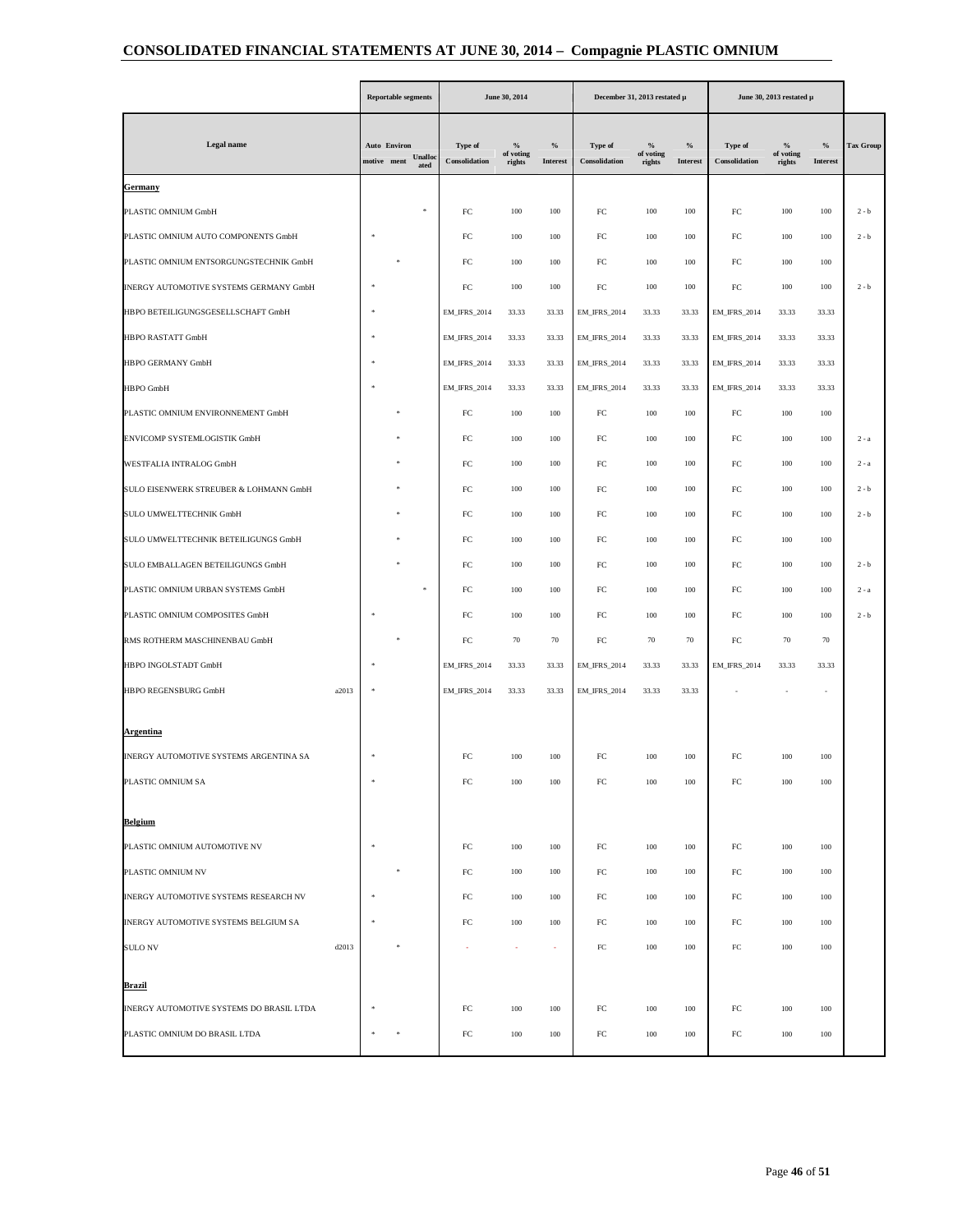|                                                                                |                                    | <b>Reportable segments</b> |                          | June 30, 2014               |                                  |                          | December 31, 2013 restated µ         |                         |                          | June 30, 2013 restated µ    |                          |                  |  |
|--------------------------------------------------------------------------------|------------------------------------|----------------------------|--------------------------|-----------------------------|----------------------------------|--------------------------|--------------------------------------|-------------------------|--------------------------|-----------------------------|--------------------------|------------------|--|
| <b>Legal</b> name                                                              | <b>Auto Environ</b><br>motive ment | Unalloo<br>ated            | Type of<br>Consolidation | $\%$<br>of voting<br>rights | $\frac{0}{2}$<br><b>Interest</b> | Type of<br>Consolidation | $\frac{6}{6}$<br>of voting<br>rights | $\%$<br><b>Interest</b> | Type of<br>Consolidation | $\%$<br>of voting<br>rights | $\%$<br>Interest         | <b>Tax Group</b> |  |
| <u>Canada</u>                                                                  |                                    |                            |                          |                             |                                  |                          |                                      |                         |                          |                             |                          |                  |  |
| INERGY AUTOMOTIVE SYSTEMS CANADA INC                                           |                                    |                            | FC                       | 100                         | 100                              | FC                       | 100                                  | 100                     | FC                       | 100                         | 100                      |                  |  |
| HBPO CANADA INC.                                                               |                                    |                            | <b>EM_IFRS_2014</b>      | 33.33                       | 33.33                            | <b>EM_IFRS_2014</b>      | 33.33                                | 33.33                   | <b>EM_IFRS_2014</b>      | 33.33                       | 33.33                    |                  |  |
| Chile                                                                          |                                    |                            |                          |                             |                                  |                          |                                      |                         |                          |                             |                          |                  |  |
| PLASTIC OMNIUM SA                                                              |                                    |                            | FC                       | 100                         | 100                              | FC                       | 100                                  | 100                     | FC                       | 100                         | 100                      |                  |  |
| China                                                                          |                                    |                            |                          |                             |                                  |                          |                                      |                         |                          |                             |                          |                  |  |
| f2013.<br>PLASTIC OMNIUM COMPOSITES (JIANGSU) CO. LTD<br>x2013 a               |                                    |                            | FC                       | 100                         | 100                              | $_{\rm FC}$              | 100                                  | 100                     | FC                       | 100                         | 100                      |                  |  |
| INERGY AUTOMOTIVE SYSTEMS (WUHAN) CO. LTD                                      |                                    |                            | FC                       | 100                         | 100                              | $_{\rm FC}$              | 100                                  | 100                     | FC                       | 100                         | 100                      |                  |  |
| YANFENG PLASTIC OMNIUM AUTOMOTIVE<br>EXTERIOR SYSTEMS CO. LTD                  | ×                                  |                            | <b>EM_IFRS_2014</b>      | 49.95                       | 49.95                            | <b>EM_IFRS_2014</b>      | 49.95                                | 49.95                   | <b>EM_IFRS_2014</b>      | 49.95                       | 49.95                    |                  |  |
| PLASTIC OMNIUM INERGY (SHANGHAI) CONSULTING x2013 b<br>CO. LTD                 | 喇                                  |                            | FC                       | 100                         | 100                              | FC                       | 100                                  | 100                     | FC                       | 100                         | 100                      |                  |  |
| INERGY AUTOMOTIVE SYSTEMS CONSULTING<br>(BEIJING) CO. LTD                      |                                    |                            | FC                       | 100                         | 100                              | FC                       | 100                                  | 100                     | FC                       | 100                         | 100                      |                  |  |
| INERGY AUTOMOTIVE SYSTEMS MANUFACTURING<br>(BEIJING) CO. LTD                   |                                    |                            | FC                       | 60                          | 60                               | $_{\rm FC}$              | 60                                   | 60                      | FC                       | 60                          | 60                       |                  |  |
| CHONGQING YANFENG PLASTIC OMNIUM<br>AUTOMOTIVE EXTERIOR FAWAY CO. LTD          |                                    |                            | <b>EM_IFRS_2014</b>      | 49.95                       | 25.47                            | <b>EM_IFRS_2014</b>      | 49.95                                | 25.47                   | <b>EM_IFRS_2014</b>      | 49.95                       | 25.47                    |                  |  |
| GUANGZHOU ZHONGXIN YANFENG PLASTIC<br>OMNIUM AUTOMOTIVE EXTERIOR TRIM CO. LTD  |                                    |                            | <b>EM_IFRS_2014</b>      | 49.95                       | 25.47                            | <b>EM_IFRS_2014</b>      | 49.95                                | 25.47                   | <b>EM_IFRS_2014</b>      | 49.95                       | 25.47                    |                  |  |
| CHENGDU FAWAY YANFENG PLASTIC OMNIUM CO. LTD                                   |                                    |                            | EM                       | 24.48                       | 24.48                            | EM                       | 24.48                                | 24.48                   | EM                       | 24.48                       | 24.48                    |                  |  |
| HBPO CHINA CO. LTD                                                             |                                    |                            | <b>EM_IFRS_2014</b>      | 33.33                       | 33.33                            | <b>EM_IFRS_2014</b>      | 33.33                                | 33.33                   | <b>EM_IFRS_2014</b>      | 33.33                       | 33.33                    |                  |  |
| YANFENG PLASTIC OMNIUM (SHANGHAI)<br>AUTOMOTIVE EXTERIOR SYSTEM CO. LTD        |                                    |                            | <b>EM_IFRS_2014</b>      | 49.95                       | 49.95                            | <b>EM_IFRS_2014</b>      | 49.95                                | 49.95                   | <b>EM_IFRS_2014</b>      | 49.95                       | 49.95                    |                  |  |
| DONGFENG PLASTIC OMNIUM AUTOMOTIVE<br>EXTERIOR SYSTEMS CO. LTD                 |                                    |                            | EM                       | 24.95                       | 24.95                            | EM                       | 24.95                                | 24.95                   | EM                       | 24.95                       | 24.95                    |                  |  |
| INERGY AUTOMOTIVE SYSTEMS GUANGZHOU CO. LTD                                    |                                    |                            | FC                       | 100                         | 100                              | FC                       | 100                                  | 100                     | FC                       | 100                         | 100                      |                  |  |
| INERGY AUTOMOTIVE SYSTEMS SHENYANG CO. LTD                                     |                                    |                            | $_{\rm FC}$              | 100                         | 100                              | FC                       | 100                                  | 100                     | FC                       | 100                         | 100                      |                  |  |
| YANFENG PLASTIC OMNIUM YIZHENG AUTOMOTIVE<br>EXTERIOR SYSTEM CO LTD            | ×,                                 |                            | <b>EM_IFRS_2014</b>      | 49.95                       | 49.95                            | <b>EM_IFRS_2014</b>      | 49.95                                | 49.95                   | <b>EM_IFRS_2014</b>      | 49.95                       | 49.95                    |                  |  |
| PLASTIC OMNIUM HOLDING (SHANGHAI) CO. LTD                                      |                                    | 永                          | $_{\rm FC}$              | 100                         | 100                              | $_{\rm FC}$              | 100                                  | 100                     | FC                       | 100                         | 100                      |                  |  |
| YANFENG PLASTIC OMNIUM (TIEXI) AUTOMOTIVE<br>a2013<br>EXTERIOR SYSTEMS CO. LTD |                                    |                            | <b>EM_IFRS_2014</b>      | 49.95                       | 49.95                            | <b>EM_IFRS_2014</b>      | 49.95                                | 49.95                   | <b>EM_IFRS_2014</b>      | 49.95                       | 49.95                    |                  |  |
| YANFENG PO NINGBO AUTOMOTIVE EXTERIOR<br>a2013<br>SYSTEMS CO. LTD              |                                    |                            | <b>EM_IFRS_2014</b>      | 49.95                       | 49.95                            | <b>EM_IFRS_2014</b>      | 49.95                                | 49.95                   | <b>EM_IFRS_2014</b>      | 49.95                       | 49.95                    |                  |  |
| YANFENG PO WUHAN AUTOMOTIVE EXTERIOR<br>a2013<br><b>SYSTEMS CO. LTD</b>        |                                    |                            | <b>EM_IFRS_2014</b>      | 49.95                       | 49.95                            | <b>EM_IFRS_2014</b>      | 49.95                                | 49.95                   | <b>EM_IFRS_2014</b>      | 49.95                       | 49.95                    |                  |  |
| (NINGBO) PLASTIC OMNIUM AUTO INERGY CO. LTD<br>a2013                           | Ŋ                                  |                            | FC                       | 100                         | 100                              | ${\rm FC}$               | 100                                  | 100                     |                          |                             | $\overline{\phantom{a}}$ |                  |  |
| South Korea                                                                    |                                    |                            |                          |                             |                                  |                          |                                      |                         |                          |                             |                          |                  |  |
| SHB AUTOMOTIVE MODULES                                                         | w                                  |                            | <b>EM_IFRS_2014</b>      | 16.67                       | 16.67                            | <b>EM_IFRS_2014</b>      | 16.67                                | 16.67                   | <b>EM_IFRS_2014</b>      | 16.67                       | 16.67                    |                  |  |
| HBPO KOREA LTD                                                                 |                                    |                            | <b>EM_IFRS_2014</b>      | 33.33                       | 33.33                            | <b>EM_IFRS_2014</b>      | 33.33                                | 33.33                   | <b>EM_IFRS_2014</b>      | 33.33                       | 33.33                    |                  |  |
| INERGY AUTOMOTIVE SYSTEMS CO. LTD                                              |                                    |                            | FC                       | 100                         | 100                              | $_{\rm FC}$              | 100                                  | 100                     | FC                       | 100                         | 100                      |                  |  |
| HBPO PYEONGTAEK LTD<br>a2013                                                   |                                    |                            | EM_IFRS_2014             | 33.33                       | 33.33                            | <b>EM_IFRS_2014</b>      | 33.33                                | 33.33                   |                          | $\overline{\phantom{a}}$    | $\sim$                   |                  |  |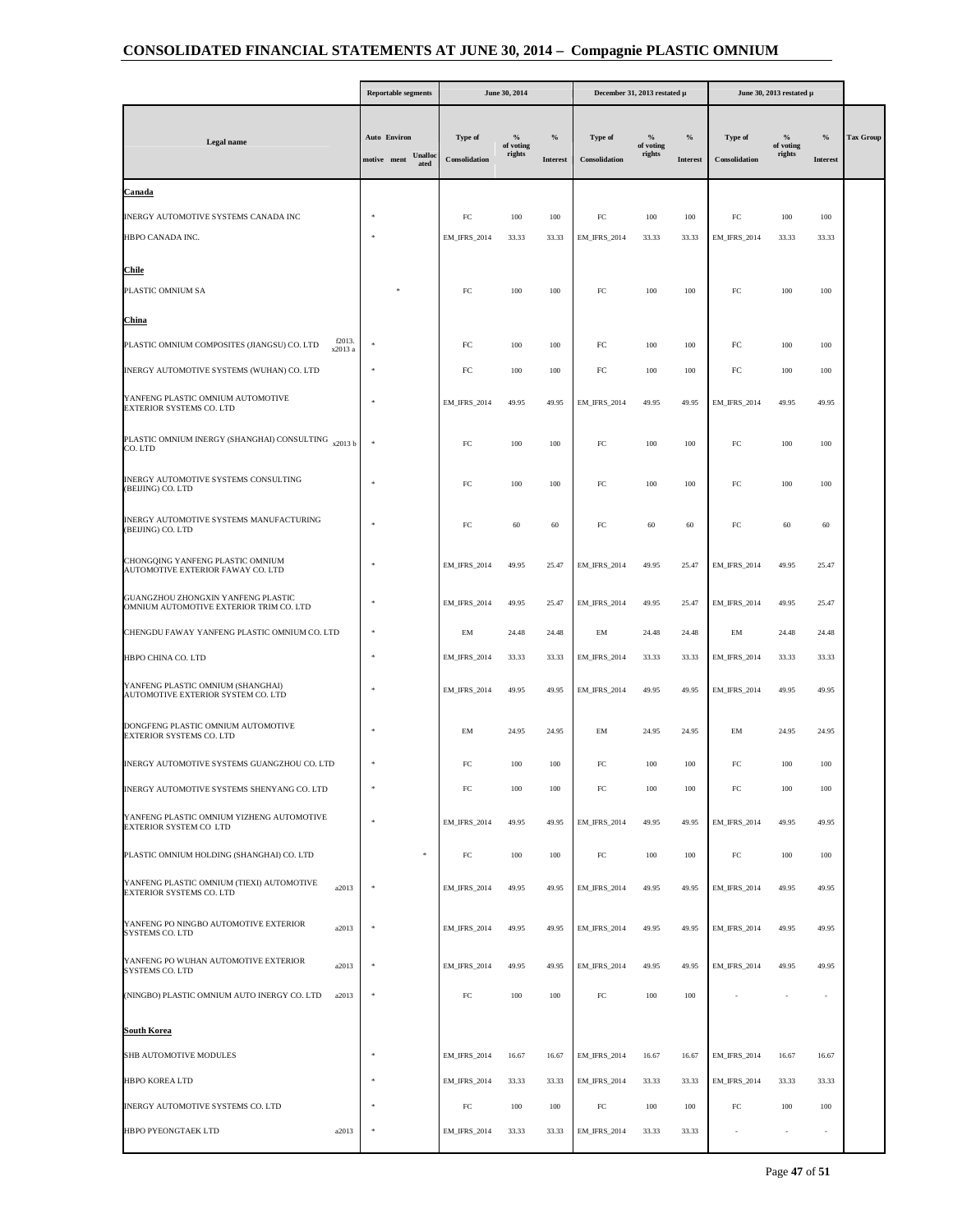|                                                                 |               | <b>Reportable segments</b>  |                 |                          | June 30, 2014               |                         |                          | December 31, 2013 restated µ         |                          |                          | June 30, 2013 restated μ             |                          |                  |
|-----------------------------------------------------------------|---------------|-----------------------------|-----------------|--------------------------|-----------------------------|-------------------------|--------------------------|--------------------------------------|--------------------------|--------------------------|--------------------------------------|--------------------------|------------------|
| Legal name                                                      |               | Auto Environ<br>motive ment | Unalloo<br>ated | Type of<br>Consolidation | $\%$<br>of voting<br>rights | $\%$<br><b>Interest</b> | Type of<br>Consolidation | $\frac{9}{6}$<br>of voting<br>rights | $\%$<br><b>Interest</b>  | Type of<br>Consolidation | $\frac{9}{6}$<br>of voting<br>rights | $\%$<br>Interest         | <b>Tax Group</b> |
| Spain                                                           |               |                             |                 |                          |                             |                         |                          |                                      |                          |                          |                                      |                          |                  |
| COMPAÑIA PLASTIC OMNIUM SA                                      |               |                             |                 | $_{\rm FC}$              | 100                         | 100                     | ${\rm FC}$               | 100                                  | 100                      | $_{\rm FC}$              | 100                                  | 100                      | 3                |
| PLASTIC OMNIUM EQUIPAMIENTOS EXTERIORES SA                      |               |                             |                 | ${\rm FC}$               | 100                         | 100                     | ${\rm FC}$               | 100                                  | 100                      | ${\rm FC}$               | 100                                  | 100                      | 3                |
| PLASTIC OMNIUM SISTEMAS URBANOS SA                              |               |                             |                 | FC                       | 100                         | 100                     | ${\rm FC}$               | 100                                  | 100                      | ${\rm FC}$               | 100                                  | 100                      | $\mathbf{3}$     |
| INERGY AUTOMOTIVE SYSTEMS VALLADOLID SL                         |               |                             |                 | ${\rm FC}$               | 100                         | 100                     | ${\rm FC}$               | 100                                  | 100                      | ${\rm FC}$               | 100                                  | 100                      |                  |
| INERGY AUTOMOTIVE SYSTEMS SPAIN SA<br>(Arevalo/Vigo)            |               |                             |                 | FC                       | 100                         | 100                     | $FC$                     | 100                                  | 100                      | ${\rm FC}$               | 100                                  | 100                      |                  |
| e2014<br>VALEO PLASTIC OMNIUM SL                                |               |                             |                 | <b>EM_IFRS_2014</b>      | 50                          | 50                      | <b>EM_IFRS_2014</b>      | 50                                   | 50                       | <b>EM_IFRS_2014</b>      | 50                                   | 50                       |                  |
| PLASTIC OMNIUM COMPOSITES ESPANA SA                             |               |                             |                 | ${\rm FC}$               | 100                         | 100                     | ${\rm FC}$               | 100                                  | 100                      | ${\rm FC}$               | 100                                  | 100                      | 3                |
| HBPO IBERIA SL                                                  |               |                             |                 | <b>EM_IFRS_2014</b>      | 33.33                       | 33.33                   | <b>EM_IFRS_2014</b>      | 33.33                                | 33.33                    | <b>EM_IFRS_2014</b>      | 33.33                                | 33.33                    |                  |
| SIGNATURE SENALIZACION SA                                       |               |                             |                 | FC                       | 100                         | 100                     | ${\rm FC}$               | 100                                  | 100                      | ${\rm FC}$               | 100                                  | 100                      |                  |
| HBPO AUTOMOTIVE SPAIN SL                                        |               |                             |                 | EM_IFRS_2014             | 33.33                       | 33.33                   | <b>EM_IFRS_2014</b>      | 33.33                                | 33.33                    | EM_IFRS_2014             | 33.33                                | 33.33                    |                  |
| PLASTIC OMNIUM COMPONENTES EXTERIORES SL                        |               |                             |                 | ${\rm FC}$               | 100                         | 100                     | ${\rm FC}$               | 100                                  | 100                      | ${\rm FC}$               | 100                                  | 100                      | $\mathbf{3}$     |
| <b>United States</b>                                            |               |                             |                 |                          |                             |                         |                          |                                      |                          |                          |                                      |                          |                  |
| PLASTIC OMNIUM AUTO EXTERIORS LLC                               |               |                             |                 | $_{\rm FC}$              | 100                         | 100                     | ${\rm FC}$               | 100                                  | 100                      | ${\rm FC}$               | 100                                  | 100                      |                  |
| PLASTIC OMNIUM INC.                                             |               |                             |                 | $_{\rm FC}$              | 100                         | 100                     | FC                       | 100                                  | 100                      | $_{\rm FC}$              | 100                                  | 100                      |                  |
| PLASTIC OMNIUM INDUSTRIES INC.                                  |               |                             |                 | $_{\rm FC}$              | 100                         | 100                     | FC                       | 100                                  | 100                      | $_{\rm FC}$              | 100                                  | 100                      |                  |
| INERGY AUTOMOTIVE SYSTEMS (USA) LLC                             |               |                             |                 | ${\rm FC}$               | 100                         | 100                     | ${\rm FC}$               | 100                                  | 100                      | ${\rm FC}$               | 100                                  | 100                      |                  |
| PLASTIC OMNIUM AUTOMOTIVE SERVICES INC.                         |               |                             |                 | $_{\rm FC}$              | 100                         | 100                     | ${\rm FC}$               | 100                                  | 100                      | ${\rm FC}$               | 100                                  | 100                      |                  |
| HBPO NORTH AMERICA INC.                                         |               |                             |                 | EM_IFRS_2014             | 33.33                       | 33.33                   | <b>EM_IFRS_2014</b>      | 33.33                                | 33.33                    | <b>EM_IFRS_2014</b>      | 33.33                                | 33.33                    |                  |
| INERGY AUTOMOTIVE SYSTEMS HOLDING INC.                          |               |                             |                 | FC                       | 100                         | 100                     | ${\rm FC}$               | 100                                  | 100                      | ${\rm FC}$               | 100                                  | 100                      |                  |
| <b>Hungary</b>                                                  |               |                             |                 |                          |                             |                         |                          |                                      |                          |                          |                                      |                          |                  |
| HBPO MANUFACTURING HUNGARY Kft                                  |               |                             |                 | EM_IFRS_2014             | 33.33                       | 33.33                   | EM_IFRS_2014             | 33.33                                | 33.33                    | <b>EM_IFRS_2014</b>      | 33.33                                | 33.33                    |                  |
| HBPO AUTOMOTIVE HUNGARIA Kft                                    |               |                             |                 | <b>EM_IFRS_2014</b>      | 33.33                       | 33.33                   | <b>EM_IFRS_2014</b>      | 33.33                                | 33.33                    | <b>EM_IFRS_2014</b>      | 33.33                                | 33.33                    |                  |
| <u>India</u>                                                    |               |                             |                 |                          |                             |                         |                          |                                      |                          |                          |                                      |                          |                  |
| PLASTIC OMNIUM AUTO EXTERIORS (INDIA) PVT LTD                   | <b>M</b>      |                             |                 | FC                       | 100                         | 100                     | ${\rm FC}$               | 100                                  | 100                      | ${\rm FC}$               | 100                                  | 100                      |                  |
| INERGY AUTOMOTIVE SYSTEMS INDIA PVT LTD                         |               |                             |                 | FC                       | 100                         | 100                     | ${\rm FC}$               | 100                                  | 100                      | ${\rm FC}$               | 100                                  | 100                      |                  |
| INERGY AUTOMOTIVE SYSTEMS MANUFACTURING<br><b>INDIA PVT LTD</b> | <b>M</b>      |                             |                 | ${\rm FC}$               | 55                          | 55                      | ${\rm FC}$               | 55                                   | 55                       | ${\rm FC}$               | 55                                   | 55                       |                  |
| <u>Ireland</u>                                                  |               |                             |                 |                          |                             |                         |                          |                                      |                          |                          |                                      |                          |                  |
| INERGY AUTOMOTIVE SYSTEMS REINSURANCE LTD e2013                 | $\frac{1}{2}$ |                             |                 |                          |                             | ×                       | ${\rm FC}$               | 100                                  | 100                      | ${\rm FC}$               | 100                                  | 100                      |                  |
| Japan                                                           |               |                             |                 |                          |                             |                         |                          |                                      |                          |                          |                                      |                          |                  |
| INERGY AUTOMOTIVE SYSTEMS KK                                    |               |                             |                 | FC                       | 100                         | 100                     | FC                       | 100                                  | 100                      | $_{\rm FC}$              | 100                                  | 100                      |                  |
| HBPO JAPON<br>a2014                                             | $\frac{1}{2}$ |                             |                 | <b>EM_IFRS_2014</b>      | 33.33                       | 33.33                   |                          | $\overline{\phantom{a}}$             | $\overline{\phantom{a}}$ |                          | $\overline{\phantom{a}}$             | $\overline{\phantom{a}}$ |                  |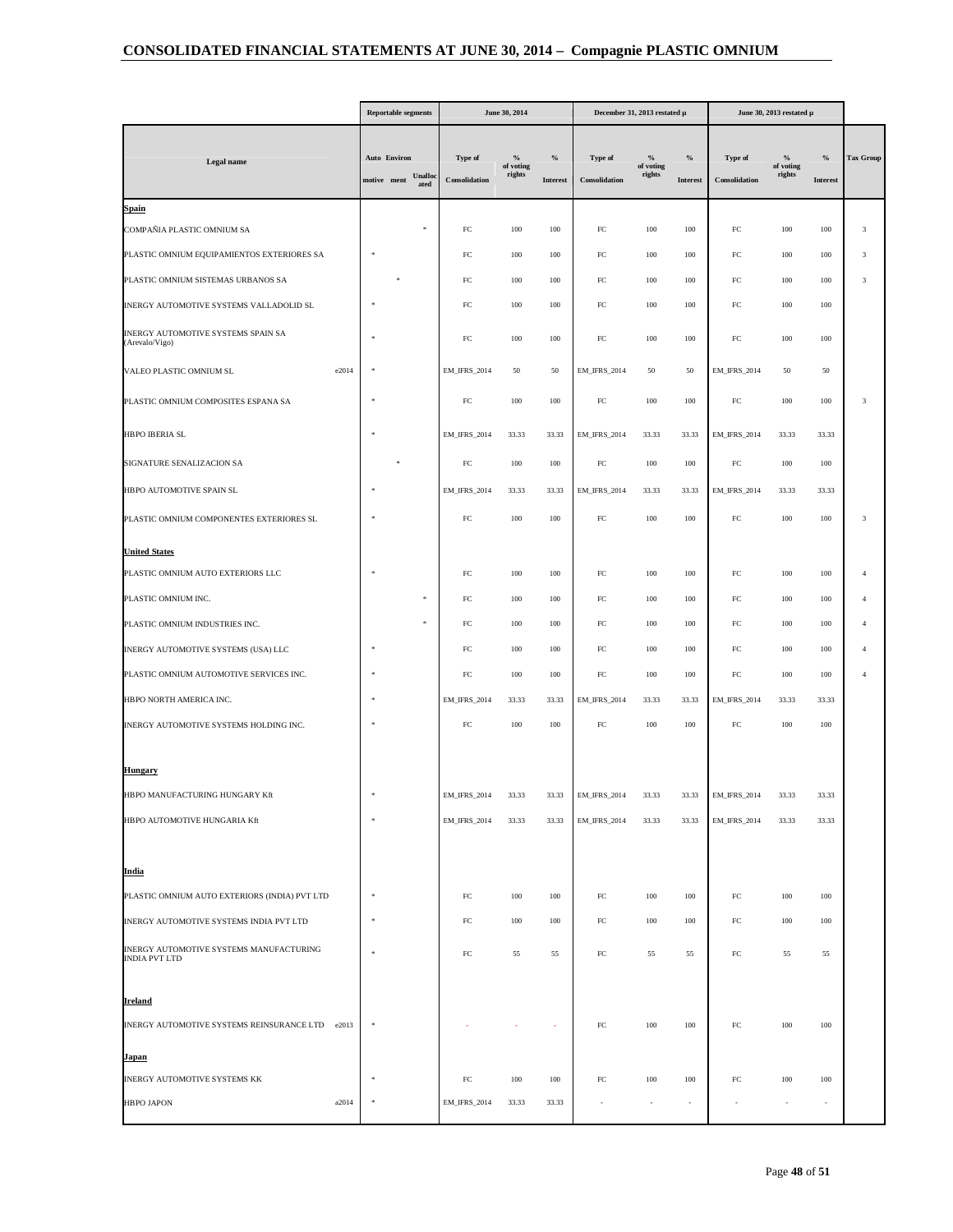|                                                                    |          | <b>Reportable segments</b>                    |                          | June 30, 2014               |                         |                          | December 31, 2013 restated µ |                         |                          | June 30, 2013 restated µ    |                  |                  |
|--------------------------------------------------------------------|----------|-----------------------------------------------|--------------------------|-----------------------------|-------------------------|--------------------------|------------------------------|-------------------------|--------------------------|-----------------------------|------------------|------------------|
| Legal name                                                         |          | Auto Environ<br>Unallo<br>motive ment<br>ated | Type of<br>Consolidation | $\%$<br>of voting<br>rights | $\%$<br><b>Interest</b> | Type of<br>Consolidation | $\%$<br>of voting<br>rights  | $\%$<br><b>Interest</b> | Type of<br>Consolidation | $\%$<br>of voting<br>rights | $\%$<br>Interest | <b>Tax Group</b> |
| Malaysia                                                           |          |                                               |                          |                             |                         |                          |                              |                         |                          |                             |                  |                  |
| HICOM HBPO SDN BHD                                                 | a2013    | $\frac{1}{2}$                                 | EM                       | 13.33                       | 13.33                   | EM                       | 13.33                        | 13.33                   | EM                       | 13.33                       | 13.33            |                  |
| Morocco                                                            |          |                                               |                          |                             |                         |                          |                              |                         |                          |                             |                  |                  |
| INERGY AUTOMOTIVE SYSTEMS (MOROCCO) SARL                           |          | $\frac{1}{2}$                                 | FC                       | 100                         | 100                     | $_{\rm FC}$              | 100                          | 100                     | $_{\rm FC}$              | 100                         | 100              |                  |
| Mexico                                                             |          |                                               |                          |                             |                         |                          |                              |                         |                          |                             |                  |                  |
| PLASTIC OMNIUM AUTOMOVIL SA DE CV                                  |          | w                                             | FC                       | 100                         | 100                     | $_{\rm FC}$              | 100                          | 100                     | $_{\rm FC}$              | 100                         | 100              |                  |
| PLASTIC OMNIUM AUTO EXTERIORES SA DE CV                            | $d2014*$ | 車                                             | FC                       | 100                         | 100                     | $_{\rm FC}$              | 100                          | 100                     | $_{\rm FC}$              | 100                         | 100              |                  |
| PLASTIC OMNIUM INDUSTRIAL AUTO EXTERIORES<br>RAMOS ARIZPE SA DE CV |          | $\frac{1}{2}$                                 | FC                       | 100                         | 100                     | $_{\rm FC}$              | 100                          | 100                     | $_{\rm FC}$              | 100                         | 100              |                  |
| PLASTIC OMNIUM DEL BAJIO SA DE CV                                  |          | ×,                                            | FC                       | 100                         | 100                     | ${\rm FC}$               | 100                          | 100                     | ${\rm FC}$               | 100                         | 100              |                  |
| INERGY AUTOMOTIVE SYSTEMS MEXICO SA DE CV                          |          | w                                             | FC                       | 100                         | 100                     | $_{\rm FC}$              | 100                          | 100                     | $_{\rm FC}$              | 100                         | 100              |                  |
| INERGY AUTOMOTIVE SYSTEMS INDUSTRIAL<br>MEXICO SA DE CV            |          |                                               | FC                       | 100                         | 100                     | $_{\rm FC}$              | 100                          | 100                     | $_{\rm FC}$              | 100                         | 100              |                  |
| INOPLAST COMPOSITES SA DE CV                                       |          |                                               | FC                       | 100                         | 100                     | $_{\rm FC}$              | 100                          | 100                     | $_{\rm FC}$              | 100                         | 100              |                  |
| INOPLASTIC OMNIUM INDUSTRIAL SA DE CV                              |          |                                               | FC                       | 100                         | 100                     | FC                       | 100                          | 100                     | FC                       | 100                         | 100              |                  |
| PLASTIC OMNIUM SISTEMAS URBANOS SA DE CV                           |          |                                               | FC                       | 100                         | 100                     | ${\rm FC}$               | 100                          | 100                     | ${\rm FC}$               | 100                         | 100              |                  |
| HBPO MEXICO SA DE CV                                               |          | 車                                             | <b>EM_IFRS_2014</b>      | 33.33                       | 33.33                   | <b>EM_IFRS_2014</b>      | 33.33                        | 33.33                   | <b>EM_IFRS_2014</b>      | 33.33                       | 33.33            |                  |
| PLASTIC OMNIUM MEDIO AMBIENTE SA DE CV                             |          |                                               | FC                       | 100                         | 100                     | $_{\rm FC}$              | 100                          | 100                     | $_{\rm FC}$              | 100                         | 100              |                  |
| PLASTIC OMNIUM TOLUCA SA DE CV                                     |          |                                               | FC                       | 100                         | 100                     | $_{\rm FC}$              | 100                          | 100                     | $_{\rm FC}$              | 100                         | 100              |                  |
| PLASTIC OMNIUM AUTO INDUSTRIAL SRL DE CV                           | x2013d   | Ŋ                                             | FC                       | 100                         | 100                     | FC                       | 100                          | 100                     | ${\rm FC}$               | 100                         | 100              |                  |
| INERGY AUTOMOTIVE INDUSTRIAL SA DE CV                              | x2013 c  |                                               | $_{\rm FC}$              | 100                         | 100                     | ${\rm FC}$               | 100                          | 100                     | ${\rm FC}$               | 100                         | $100\,$          |                  |
| <b>Middle East</b>                                                 |          |                                               |                          |                             |                         |                          |                              |                         |                          |                             |                  |                  |
| INERGY VLA PLASTIRAN                                               | c2013    |                                               |                          |                             |                         | FC                       | 51                           | 51                      | FC                       | 51                          | 51               |                  |
|                                                                    |          |                                               |                          |                             |                         |                          |                              |                         |                          |                             |                  |                  |
| <b>Netherlands</b><br>PLASTIC OMNIUM BV                            |          |                                               |                          |                             |                         |                          |                              |                         | ${\rm FC}$               |                             |                  |                  |
|                                                                    |          | $\eta$                                        | $_{\rm FC}$              | 100                         | $100\,$                 | ${\rm FC}$               | 100                          | 100                     |                          | 100                         | 100              | 5                |
| PLASTIC OMNIUM INTERNATIONAL BV                                    |          |                                               | ${\rm FC}$               | 100                         | $100\,$                 | ${\rm FC}$               | 100                          | 100                     | ${\rm FC}$               | 100                         | 100              | 5                |
| <b>SULO BV</b>                                                     | d2014    | ×,                                            | FC                       | 100                         | 100                     | $_{\rm FC}$              | 100                          | 100                     | $_{\rm FC}$              | 100                         | 100              | $\sqrt{5}$       |
| DSK PLASTIC OMNIUM BV                                              |          |                                               | FC                       | 51                          | 51                      | ${\rm FC}$               | 51                           | 51                      | ${\rm FC}$               | 51                          | 51               |                  |
| Poland                                                             |          |                                               |                          |                             |                         |                          |                              |                         |                          |                             |                  |                  |
| INERGY AUTOMOTIVE SYSTEMS POLAND Sp Z.O.O                          |          |                                               | $_{\rm FC}$              | 100                         | 100                     | ${\rm FC}$               | 100                          | 100                     | ${\rm FC}$               | 100                         | 100              |                  |
| PLASTIC OMNIUM AUTO EXTERIORS Sp Z.O.O                             |          |                                               | $_{\rm FC}$              | 100                         | 100                     | $_{\rm FC}$              | 100                          | 100                     | $_{\rm FC}$              | 100                         | 100              |                  |
| SULO Sp Z.O.O                                                      |          |                                               | $_{\rm FC}$              | $100\,$                     | $100\,$                 | ${\rm FC}$               | $100\,$                      | 100                     | ${\rm FC}$               | $100\,$                     | 100              |                  |
| PLASTIC OMNIUM AUTO Sp Z.O.O                                       |          | $\frac{1}{2}$                                 | FC                       | 100                         | 100                     | $_{\rm FC}$              | 100                          | 100                     | $_{\rm FC}$              | 100                         | 100              |                  |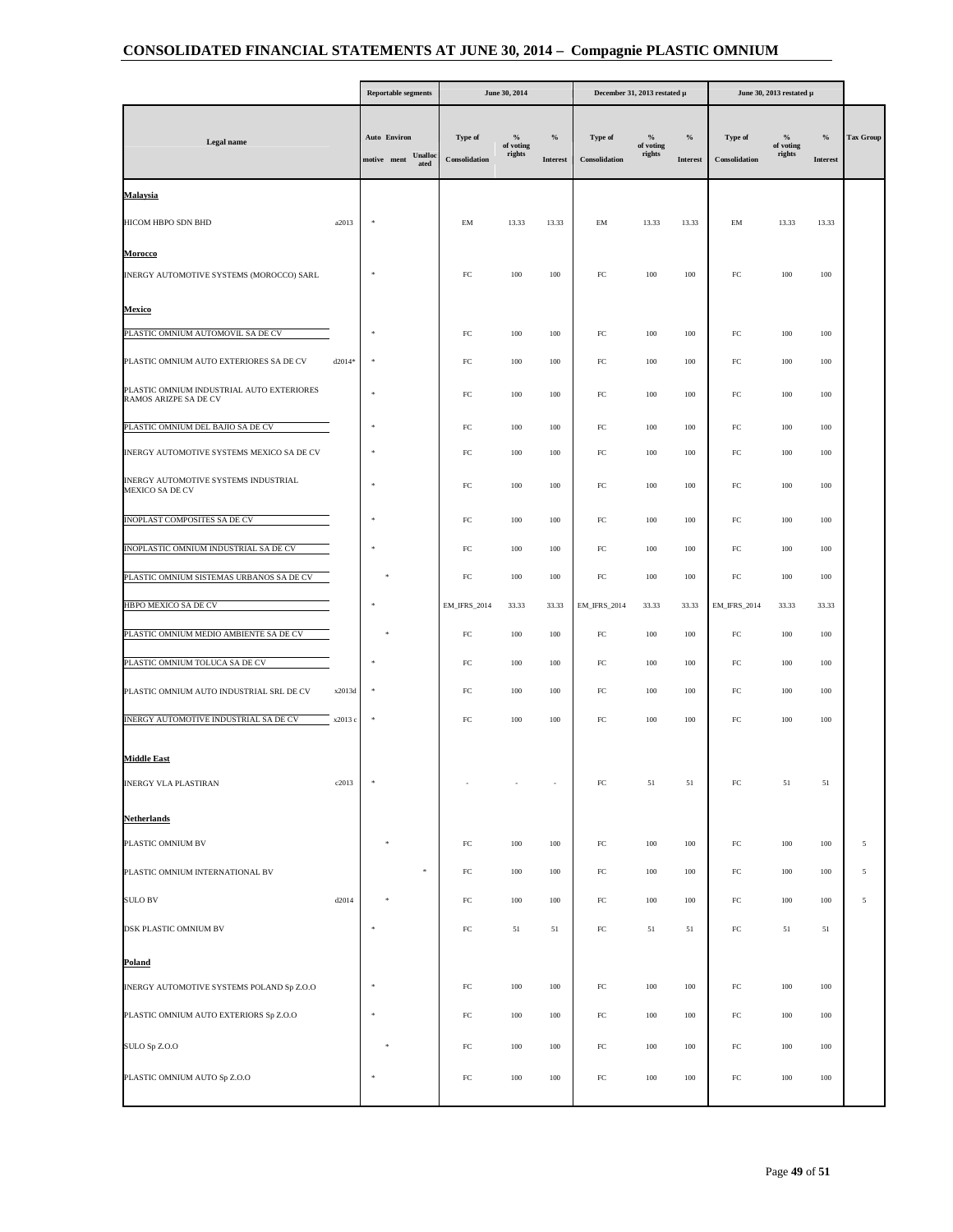|                                           |       | <b>Reportable segments</b>  |                 |                          | June 30, 2014               |                          |                          | December 31, 2013 restated $\upmu$   |                         |                          | June 30, 2013 restated μ    |                          |           |
|-------------------------------------------|-------|-----------------------------|-----------------|--------------------------|-----------------------------|--------------------------|--------------------------|--------------------------------------|-------------------------|--------------------------|-----------------------------|--------------------------|-----------|
| Legal name                                |       | Auto Environ<br>motive ment | Unalloc<br>ated | Type of<br>Consolidation | $\%$<br>of voting<br>rights | $\%$<br>Interest         | Type of<br>Consolidation | $\frac{9}{6}$<br>of voting<br>rights | $\%$<br><b>Interest</b> | Type of<br>Consolidation | $\%$<br>of voting<br>rights | $\%$<br>Interest         | Tax Group |
| <b>Czech Republic</b>                     |       |                             |                 |                          |                             |                          |                          |                                      |                         |                          |                             |                          |           |
| HBPO CZECH S.R.O.                         |       | *                           |                 | EM_IFRS_2014             | 33.33                       | 33.33                    | <b>EM_IFRS_2014</b>      | 33.33                                | 33.33                   | <b>EM_IFRS_2014</b>      | 33.33                       | 33.33                    |           |
| SULO S.R.O.                               |       |                             |                 | ${\rm FC}$               | $100\,$                     | 100                      | ${\rm FC}$               | $100\,$                              | $100\,$                 | ${\rm FC}$               | $100\,$                     | 100                      |           |
| <u>Romania</u>                            |       |                             |                 |                          |                             |                          |                          |                                      |                         |                          |                             |                          |           |
| INERGY AUTOMOTIVE SYSTEMS ROMANIA SRL     |       |                             |                 | FC                       | 100                         | 100                      | ${\rm FC}$               | 100                                  | 100                     | ${\rm FC}$               | 100                         | 100                      |           |
| <b>United Kingdom</b>                     |       |                             |                 |                          |                             |                          |                          |                                      |                         |                          |                             |                          |           |
| PLASTIC OMNIUM AUTOMOTIVE LTD             |       |                             |                 | ${\rm FC}$               | $100\,$                     | 100                      | $_{\rm FC}$              | 100                                  | 100                     | $_{\rm FC}$              | 100                         | 100                      | 6         |
| PLASTIC OMNIUM LTD                        | e2013 |                             | 永               |                          |                             | $\overline{\phantom{a}}$ | $_{\rm FC}$              | 100                                  | 100                     | $_{\rm FC}$              | 100                         | 100                      | 6         |
| PLASTIC OMNIUM URBAN SYSTEMS LTD          |       |                             |                 | $_{\rm FC}$              | 100                         | 100                      | $_{\rm FC}$              | 100                                  | 100                     | ${\rm FC}$               | 100                         | 100                      | 6         |
| SIGNATURE LTD                             |       |                             |                 | $_{\rm FC}$              | $100\,$                     | 100                      | ${\rm FC}$               | $100\,$                              | 100                     | ${\rm FC}$               | $100\,$                     | 100                      | 6         |
| SULO MGB LTD                              |       |                             |                 | FC                       | 100                         | 100                      | ${\rm FC}$               | 100                                  | 100                     | ${\rm FC}$               | 100                         | 100                      |           |
| <b>HBPO UK LTD</b>                        |       |                             |                 | <b>EM_IFRS_2014</b>      | 33.33                       | 33.33                    | EM_IFRS_2014             | 33.33                                | 33.33                   | <b>EM_IFRS_2014</b>      | 33.33                       | 33.33                    |           |
| POST & COLUMN COMPANY LTD                 | d2013 |                             |                 |                          |                             | $\overline{\phantom{a}}$ | $_{\rm FC}$              | 100                                  | 100                     | ${\rm FC}$               | 100                         | 100                      |           |
| <b>Russia</b>                             |       |                             |                 |                          |                             |                          |                          |                                      |                         |                          |                             |                          |           |
| OOO STAVROVO AUTOMOTIVE SYSTEMS           |       |                             |                 | FC                       | 100                         | 100                      | $_{\rm FC}$              | 100                                  | 100                     | ${\rm FC}$               | 100                         | 100                      |           |
| DSK PLASTIC OMNIUM INERGY                 |       |                             |                 | FC                       | 51                          | 51                       | $_{\rm FC}$              | 51                                   | 51                      | $_{\rm FC}$              | 51                          | 51                       |           |
| <u>Singapore</u>                          |       |                             |                 |                          |                             |                          |                          |                                      |                         |                          |                             |                          |           |
| SULO ENVIRONMENTAL SYSTEMS PTE LTD        |       |                             |                 | ${\rm FC}$               | 100                         | $100\,$                  | ${\rm FC}$               | 100                                  | 100                     | ${\rm FC}$               | 100                         | 100                      |           |
| Slovakia                                  |       |                             |                 |                          |                             |                          |                          |                                      |                         |                          |                             |                          |           |
| PLASTIC OMNIUM AUTO EXTERIORS S.R.O.      |       |                             |                 | $_{\rm FC}$              | 100                         | 100                      | ${\rm FC}$               | 100                                  | 100                     | ${\rm FC}$               | 100                         | 100                      |           |
| INERGY AUTOMOTIVE SYSTEMS SLOVAKIA S.R.O. |       |                             |                 | ${\rm FC}$               | $100\,$                     | $100\,$                  | ${\rm FC}$               | 100                                  | $100\,$                 | ${\rm FC}$               | 100                         | 100                      |           |
| HBPO SLOVAKIA S.R.O.                      |       |                             |                 | EM_IFRS_2014             | 33.33                       | 33.33                    | EM_IFRS_2014             | 33.33                                | 33.33                   | <b>EM_IFRS_2014</b>      | 33.33                       | 33.33                    |           |
| <u>Sweden</u>                             |       |                             |                 |                          |                             |                          |                          |                                      |                         |                          |                             |                          |           |
| PLASTIC OMNIUM AB                         |       |                             |                 | ${\rm FC}$               | $100\,$                     | 100                      | ${\rm FC}$               | $100\,$                              | $100\,$                 | ${\rm FC}$               | 100                         | 100                      |           |
| <u>Switzerland</u>                        |       |                             |                 |                          |                             |                          |                          |                                      |                         |                          |                             |                          |           |
| PLASTIC OMNIUM AG                         |       |                             |                 | $_{\rm FC}$              | 100                         | 100                      | ${\rm FC}$               | 100                                  | 100                     | ${\rm FC}$               | 100                         | 100                      |           |
| PLASTIC OMNIUM RE AG                      |       |                             | $\eta$          | ${\rm FC}$               | $100\,$                     | 100                      | ${\rm FC}$               | 100                                  | 100                     | ${\rm FC}$               | 100                         | 100                      |           |
| SIGNAL AG                                 |       |                             |                 | <b>EM_IFRS_2014</b>      | $50\,$                      | 50                       | EM_IFRS_2014             | 50                                   | 50                      | <b>EM_IFRS_2014</b>      | 50                          | 50                       |           |
| <b>Thailand</b>                           |       |                             |                 |                          |                             |                          |                          |                                      |                         |                          |                             |                          |           |
| INERGY AUTOMOTIVE SYSTEMS (THAILAND) LTD  |       |                             |                 | ${\rm FC}$               | $100\,$                     | 100                      | ${\rm FC}$               | 100                                  | 100                     | ${\rm FC}$               | 100                         | 100                      |           |
| PLASTIC OMNIUM AUTOMOTIVE CO. LTD         | a2013 |                             |                 | ${\rm FC}$               | $100\,$                     | 100                      | ${\rm FC}$               | 100                                  | $100\,$                 |                          |                             | $\overline{\phantom{a}}$ |           |
| Turkey                                    |       |                             |                 |                          |                             |                          |                          |                                      |                         |                          |                             |                          |           |
| B.P.O. AS                                 |       | $\frac{1}{2}$               |                 | <b>EM_IFRS_2014</b>      | 50                          | 49.98                    | <b>EM_IFRS_2014</b>      | 49.98                                | 49.98                   | <b>EM_IFRS_2014</b>      | 49.98                       | 49.98                    |           |